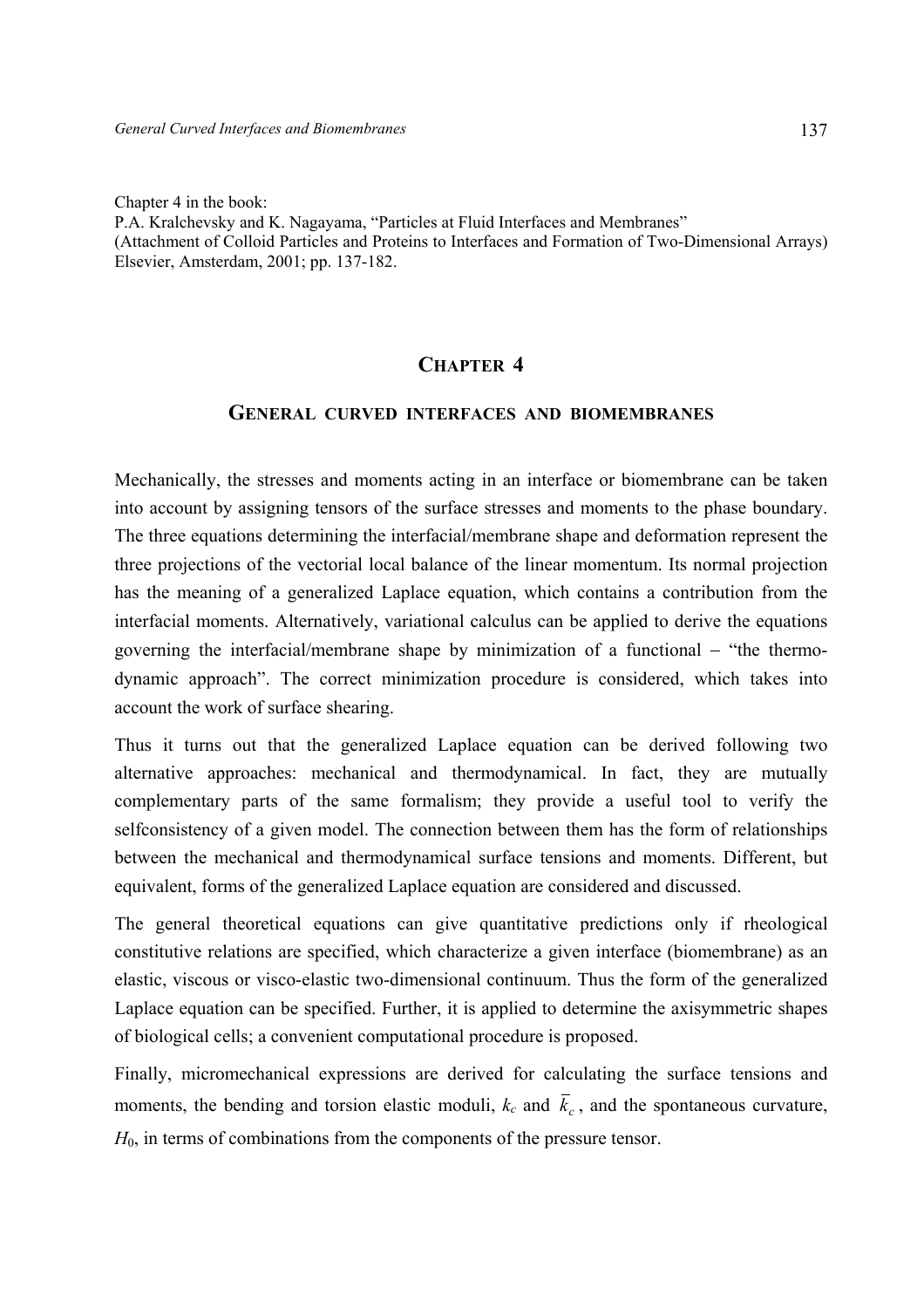## **4.1. THEORETICAL APPROACHES FOR DESCRIPTION OF CURVED INTERFACES**

A natural mathematical description of arbitrarily curved interfaces is provided by the differential geometry based on the apparatus of the tensor analysis. Our main purpose in this chapter is to demonstrate the application of this apparatus for generalization of the relationships described in Section 3.2 for spherical interface.

Firstly, the generalization of the theory includes presentation of the surface stresses and moments as tensorial quantities. Secondly, generalizations of the theoretical expressions, such as the Laplace equation and the micromechanical expressions (3.69)−(3.70), are considered. A special attention is paid to the connection between the two equivalent and complementary approaches: the thermodynamical and the mechanical one.

*The thermodynamical approach* to the theory of the curved interfaces, which is outlined in Sections 3.1 and 3.2 above, originates from the works of Gibbs [1] and has been further developed by Boruvka & Neumann [2]. In this approach a heterogeneous (multiphase) system is formally treated as a combination of bulk, surface and linear phases, each of them characterized by its own fundamental thermodynamic equation. The logical scheme of the Gibbs' approach consists of the following steps:

(1) The extensive parameters (such as internal energy *U*, entropy *S*, number of molecules of the *i*-th component  $N_i$ , etc.) and their densities far from the phase boundaries are considered to be, in principle, known.

(2) An imaginary *idealized* system is introduced, in which all phases (bulk, surface and linear) are uniform, the interfacial transition zones are replaced with sharp boundaries (geometrical surfaces and lines), and the excesses of the extensive parameters (in the idealized with respect to the real system) are ascribed to these boundaries; for example − see Figs 1.1 and 3.3.

(3) The Gibbs fundamental equations are postulated for each bulk, surface and linear phase. Since the densities of the extensive parameters can vary along a curved interface, a local formulation of the fundamental equations should be used, see Eq. (3.13).

(4) The last step is to impose the conditions for equilibrium in the multiphase system. These are (i) absence of hydrodynamic fluxes (mechanical equilibrium) (ii) absence of diffusion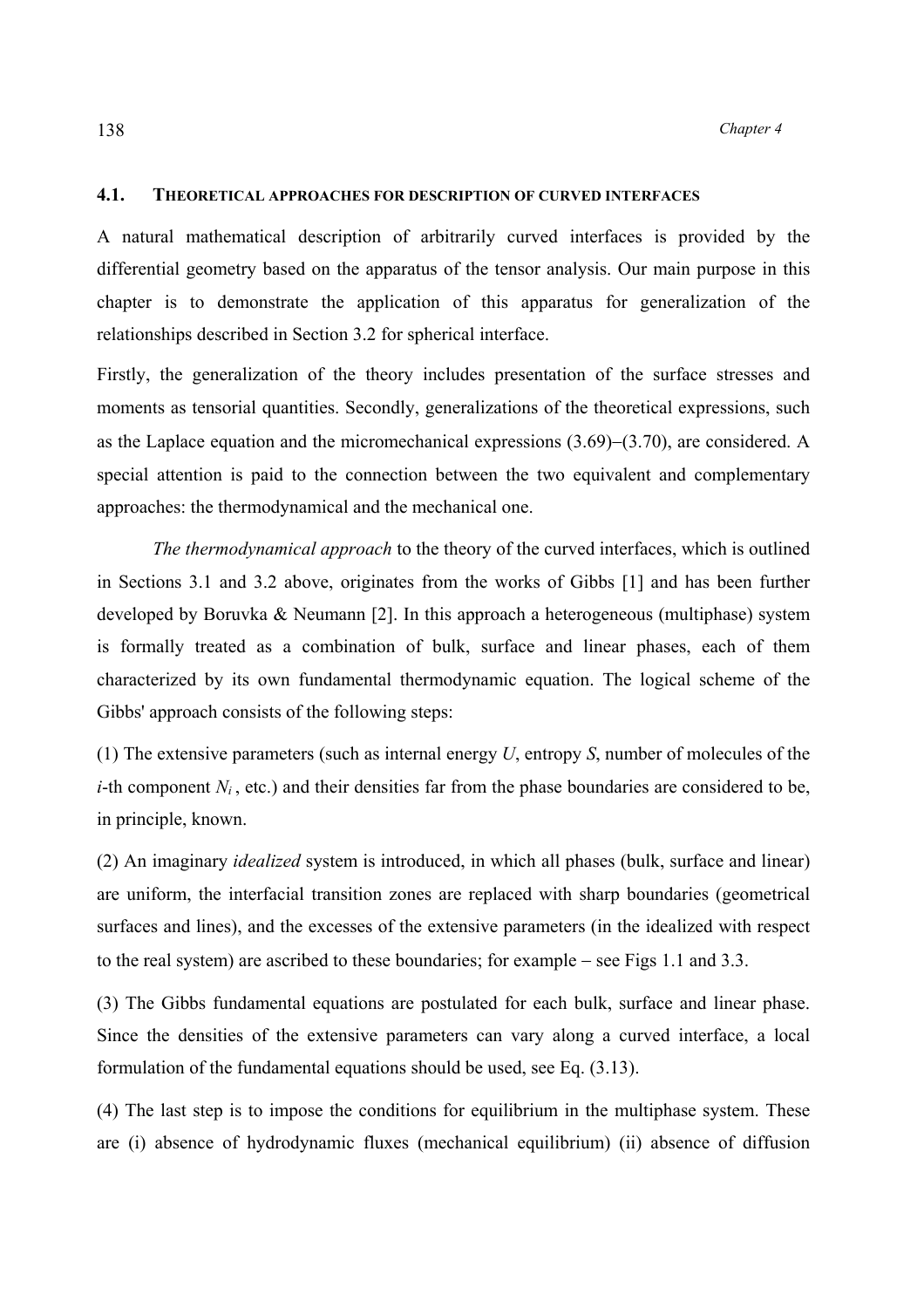fluxes (chemical equilibrium) and (iii) absence of heat transport (thermal equilibrium). As known [3], the conditions for thermal and chemical equilibrium imply uniformity of the temperature and the chemical potentials in the system. The conditions for mechanical equilibrium are multiform; examples are the Laplace and Young equations (Chapter 2). All conditions for equilibrium can be deduced by means of a variational principle, that is by minimization of the grand thermodynamic potential of the system, see Chapter 2 and Section 4.3.1.

 *The mechanical approach* originates from the theory of elastic deformations of "plates" and "shells" developed by Kirchhoff [4] and Love [5]; a comprehensive review can be found in Ref. [6]. For the linear theory by Kirchhoff and Love it is typical that the stress depends linearly on the strain, and that the elastic energy is a quadratic function of the deformation. Similar form has Eq. (3.7), postulated by Helfrich [7,8], which expresses the work of flexural deformation as a quadratic function of the variations of the interfacial curvatures. Evans and Skalak [9] demonstrated that a relatively complex object, as a biomembrane, can be treated mechanically as a two-dimensional continuum, characterized by dilatational and shearing tensions, and elastic moduli of bending and torsion. The logical scheme of the mechanical approach consists of the following steps:

(1) Strain and stress tensors, as well as tensors of the moments (torques), are defined for the bulk phases and for the boundaries between them. A phase with a (nonzero) tensor of moments is termed *continuum of Cosserat* [10]; the liquid crystals represent an example [11]. Here we will restrict our considerations to bulk fluid phases without moments; action of moments will be considered only at the interfaces.

(2) Equations expressing the balances of mass, linear and angular momentum are postulated; they provide a set of differential equations and boundary conditions, which describe the dynamics of the processes in the system. In particular, the Laplace equation (2.17) can be deduced as a normal projection of the interfacial balance of the linear momentum; see Eq. (4.51) below and Refs. [12-14].

(3) The properties of a specific material continuum are taken into account by postulating appropriate rheological constitutive relations, which define connections between stresses (or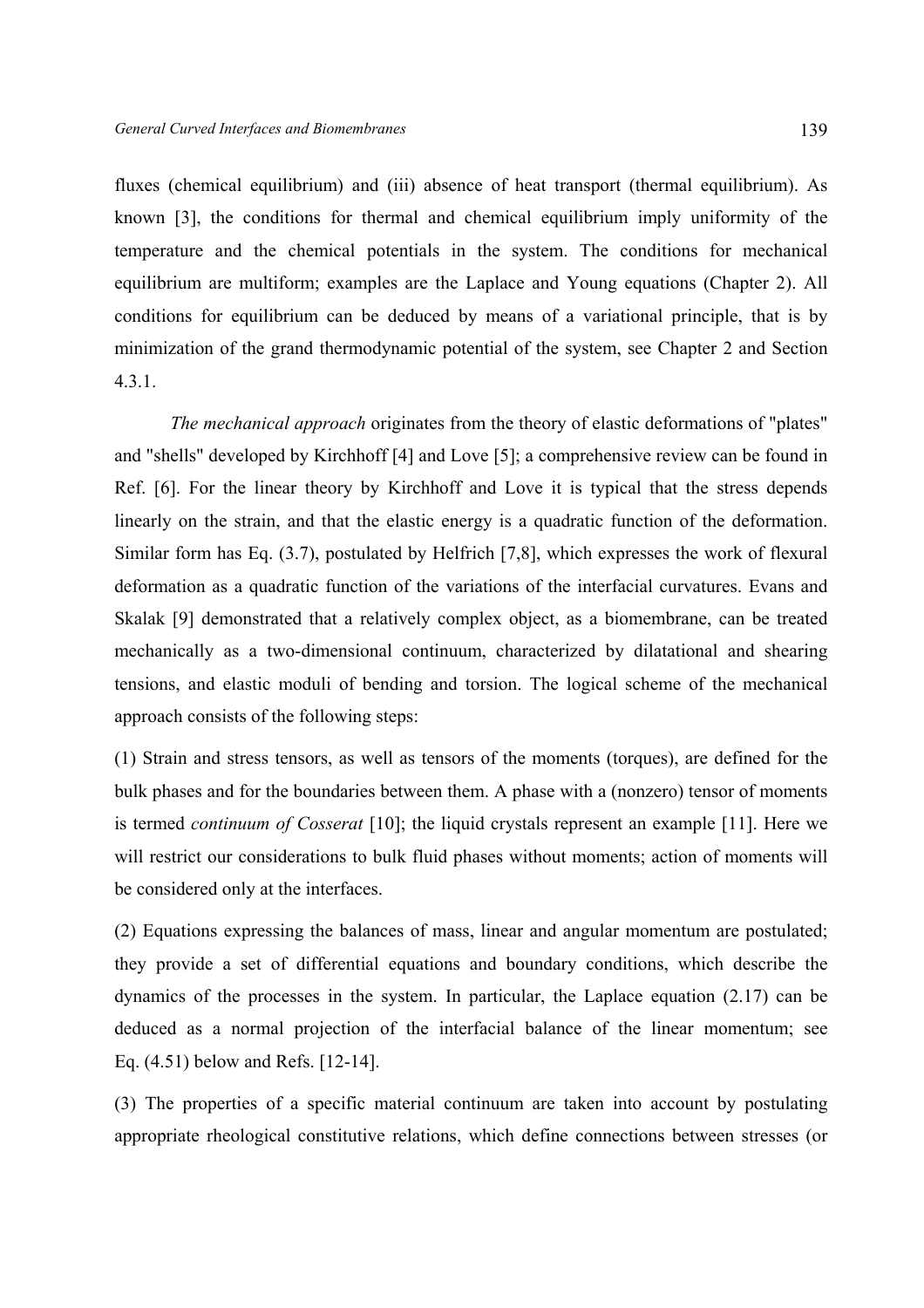moments) and strains. In fact, the rheological constitutive relations represent mechanical models, say viscous fluid, elastic body, visco-elastic medium, etc. In Section 4.3.4 we demonstrate that the Helfrich equation (3.7) leads to a constitutive relation for the tensor of the interfacial moments.

In summary, the thermodynamical and the mechanical approaches are based on different concepts and postulates, but they are applied to the theoretical description of the same subject: the processes in multiphase systems. Then obligatorily these two approaches have to be equivalent, or at least complementary. One of our main goals below is to demonstrate the connections between them. The combination of the two approaches provides a deeper understanding of the meaning of quantities and equations in the theory of curved interfaces (membranes) and provides a powerful apparatus for solving problems in this field.

Below we first present the mechanical approach to the curved interfaces and membranes. Next we consider the connections between the thermodynamical and mechanical approaches. Further, we give a derivation of the generalized Laplace equation by minimization of the free energy of the system. A special form of this equation for axisymmetric interfaces is considered with application for determination of the shape of biological cells. Finally, some micromechanical expressions for the interfacial (membrane) properties are derived.

# **4.2. MECHANICAL APPROACH TO ARBITRARILY CURVED INTERFACES**

# *4.2.1. ANALOGY WITH MECHANICS OF THREE-DIMENSIONAL CONTINUA*

 *Balance of the linear momentum.* First, it is useful to recall the "philosophy" and basic equations of the mechanics of three-dimensional continua. Consider a material volume *V*, which is bounded by a closed surface *S* with running outer unit normal **n**. On the basis of the second Newton's law it is postulated (see e.g. Ref. 15)

$$
\frac{d}{dt} \int_{V} dV \rho \mathbf{v} = \oint_{S} d\mathbf{s} \mathbf{n} \cdot \mathbf{T} + \int_{V} dV \rho \mathbf{f}
$$
\n(4.1)

Here *t* is time, **v** is the velocity field; **T** is the stress tensor; *ds* is a scalar surface element;  $\rho$  is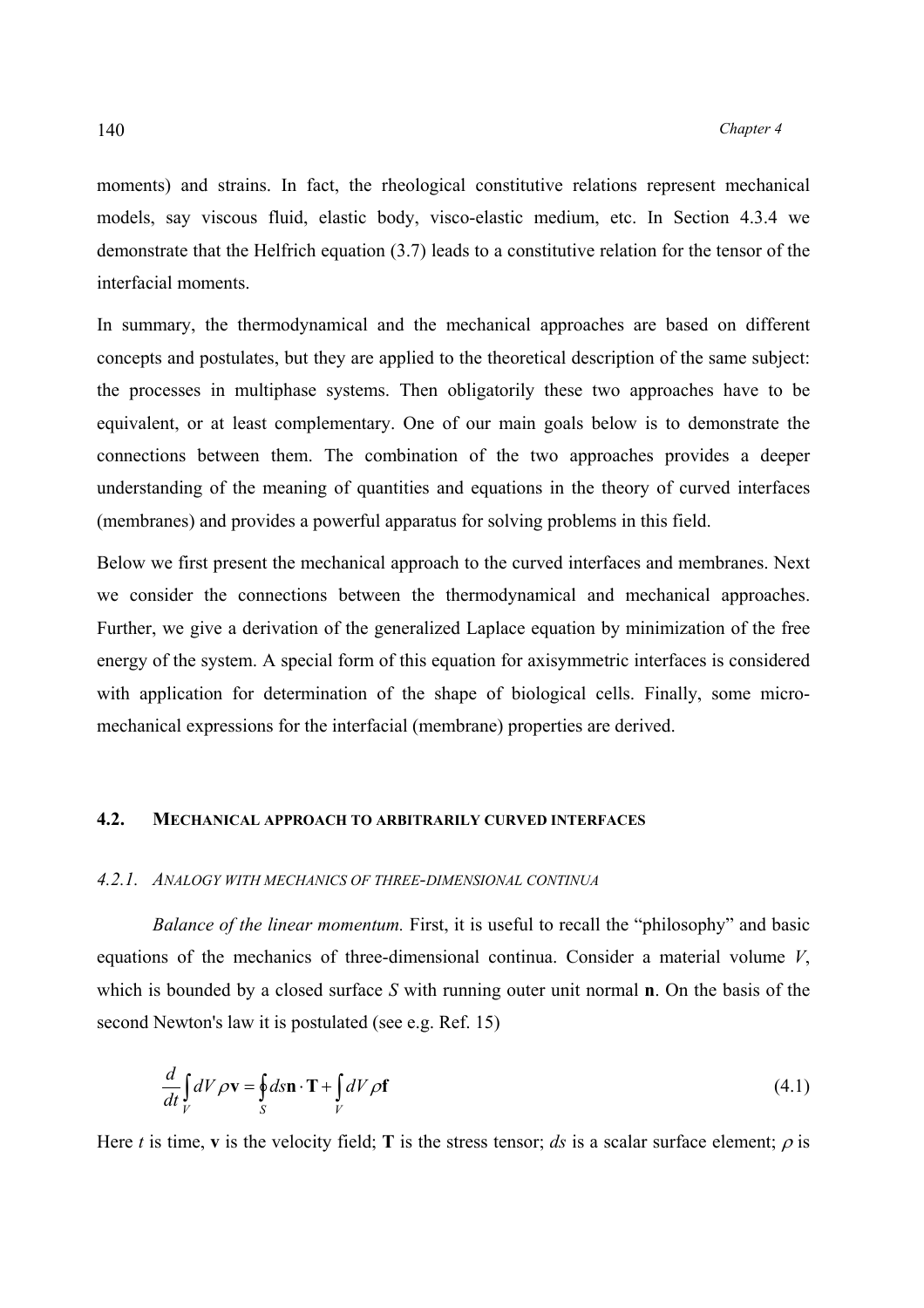the mass density; **f** is an acceleration due to body force (gravitational or centrifugal). Equation (4.1) expresses the *integral* balance of the linear momentum for the material volume *V*; indeed, Eq. (4.1) states that the time-derivative of the linear momentum is equal to the sum of the surface and body forces exerted on the considered portion of the material continuum. Using the Gauss theorem and the fact that the volume *V* has been arbitrarily chosen, from Eq. (4.1) one can deduce the *local* balance of the linear momentum [15]:

$$
\rho \frac{d\mathbf{v}}{dt} = \nabla \cdot \mathbf{T} + \rho \mathbf{f}
$$
\n(4.2)

In the derivation of Eq. (4.2) the following known hydrodynamic relationships have been used:

$$
\frac{d}{dt} \int\limits_V dV \rho \mathbf{v} = \int\limits_V dV \left[ \frac{d(\rho \mathbf{v})}{dt} + \rho \mathbf{v} \nabla \cdot \mathbf{v} \right]
$$
\n(4.3)

$$
\frac{d\rho}{dt} + \rho \nabla \cdot \mathbf{v} = 0\tag{4.4}
$$

Equation (4.3) is a corollary from the known Euler formula, whereas Eq. (4.4) is the continuity equation expressing the local mass balance [15].

 *Rheological models*. The continuum mechanics can give quantitative predictions only if a model expression for the stress tensor **T** is specified. As a rule, such an expression has the form of relationship between stress and strain, which is termed rheological constitutive relation (defining, say, an elastic or a viscous body, see below). The vectors of displacement, **u**, and velocity, **v**, are simply related:

$$
\mathbf{v} = \frac{d\mathbf{u}}{dt} \tag{4.5}
$$

Further, the strain and rate-of-strain tensors are introduced:

$$
\Phi = \frac{1}{2} [\nabla \mathbf{u} + (\nabla \mathbf{u})^{\mathrm{T}}]
$$
 (strain tensor)  
\n
$$
\Psi = \frac{1}{2} [\nabla \mathbf{v} + (\nabla \mathbf{v})^{\mathrm{T}}]
$$
 (rate-of-strain tensor) (4.7)

As usual,  $\nabla$  denotes the gradient operator in space and "T" denotes conjugation. The tensors  $\Phi$ and  $\Psi$  are related as follows:

$$
\Phi = \Psi \, \delta t \tag{4.8}
$$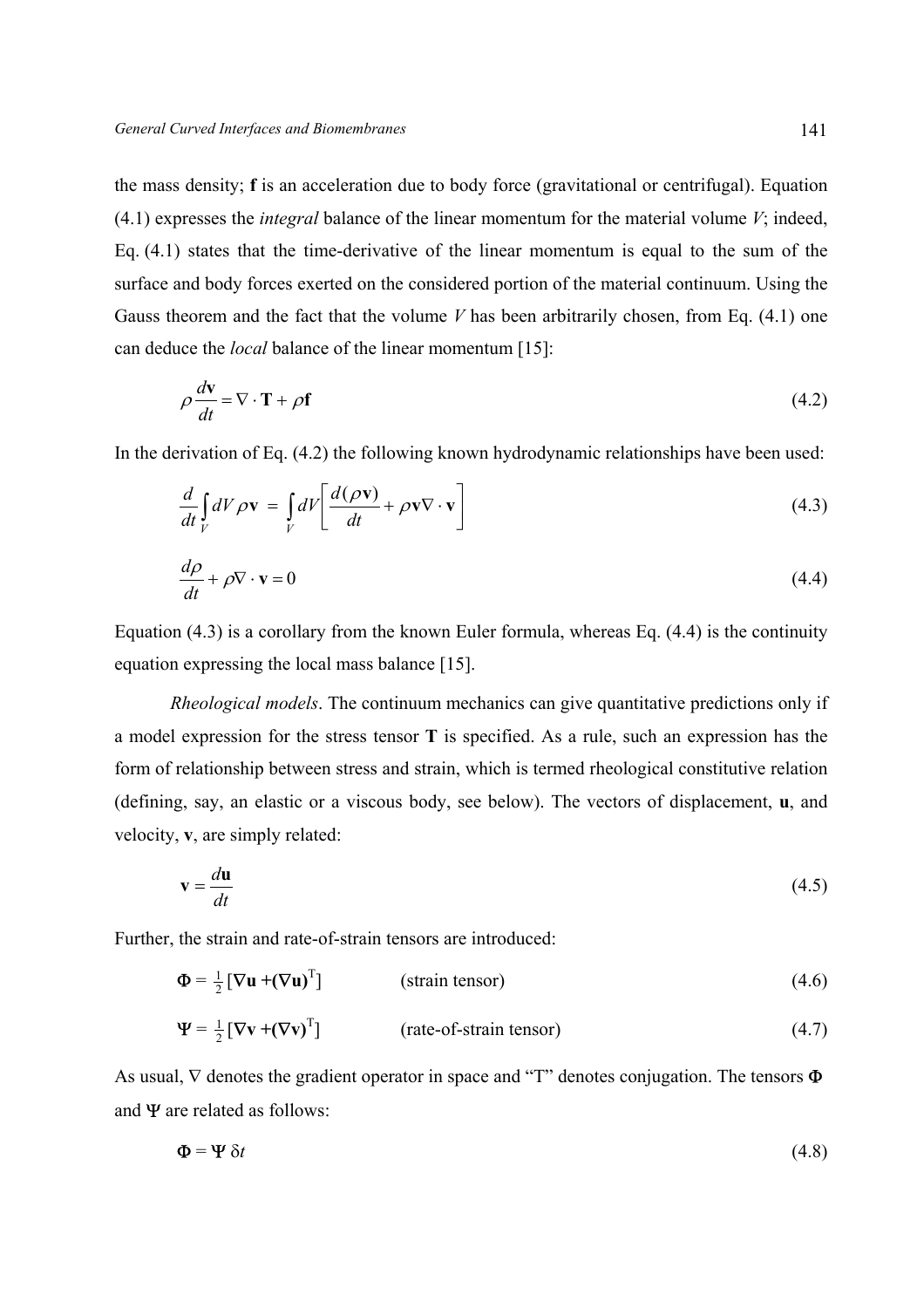Here δ*t* denotes an infinitesimal time interval.

An *elastic* body is defined by means of the following constitutive relation [16]

$$
\mathbf{T} = \lambda \operatorname{Tr}(\mathbf{\Phi}) \mathbf{U} + 2\mu [\mathbf{\Phi} - \frac{1}{3} \operatorname{Tr}(\mathbf{\Phi}) \mathbf{U}]
$$
 (Hooke's law) (4.9)

where U is the spatial unit tensor;  $\lambda$  and  $\mu$  are the dilatational and shear bulk elastic moduli; as usual, "Tr" denotes trace of a tensor. Note that  $\lambda$  and  $\mu$  multiply, respectively, the isotropic and the deviatoric part of the strain tensor  $\Phi$ . (The trace of the deviatoric part is equal to zero, i.e. no dilatation, only shearing deformation). Similar consideration of the isotropic part (accounting for the dilatation) and deviatoric part (accounting for the shear deformation) is applied also to viscous bodies and two-dimensional continua (interfaces, biomembranes), see below. The substitution of Eq. (4.9) into the balance of linear momentum, Eq. (4.2), along with Eq. (4.6), yields the basic equation in the mechanics of elastic bodies [16]:

$$
\rho \frac{d^2 \mathbf{u}}{dt^2} = \mu \nabla^2 \mathbf{u} + (\lambda + \frac{1}{3}\mu) \nabla \nabla \cdot \mathbf{u} + \rho \mathbf{f}
$$
 (Navier equation) (4.10)

Likewise, a *viscous* body (fluid) is defined by means of the constitutive relation [17]

$$
\mathbf{T} = -P \mathbf{U} + \zeta_v \operatorname{Tr}(\mathbf{\Psi}) \mathbf{U} + 2 \eta_v [\mathbf{\Psi} - \frac{1}{3} \operatorname{Tr}(\mathbf{\Psi}) \mathbf{U}] \qquad \text{(Newton's law)} \tag{4.11}
$$

where *P* is pressure,  $\zeta_v$  and  $\eta_v$  are the dilatational and shear bulk viscosities; in fact  $\eta_v$  is the conventional viscosity of a liquid, whereas  $\zeta_{\rm v}$  is related to the decay of the intensity of sound in a liquid. The substitution of Eq. (4.11) into the balance of linear momentum, Eq. (4.2), along with Eq (4.7), yields the basic equation of hydrodynamics [15, 17]:

$$
\rho \frac{d\mathbf{v}}{dt} = -\nabla P + \eta_{\text{v}} \nabla^2 \mathbf{v} + \left(\zeta_{\text{v}} + \frac{1}{3} \eta_{\text{v}}\right) \nabla \nabla \cdot \mathbf{v} + \rho \mathbf{f} \qquad \text{(Navier-Stokes equation)} \tag{4.12}
$$

In Section 4.2.4 we will consider the two-dimensional analogues of Eqs.  $(4.1)$ - $(4.12)$ . Before that we need some relationships from differential geometry.

#### *4.2.2. BASIC EQUATIONS FROM GEOMETRY AND KINEMATICS OF A CURVED SURFACE*

The formalism of differential geometry, which is briefly outlined and used in this chapter, is described in details in Refs. [12, 18-20]. Let  $(u^1, u^2)$  be curvilinear coordinates on the dividing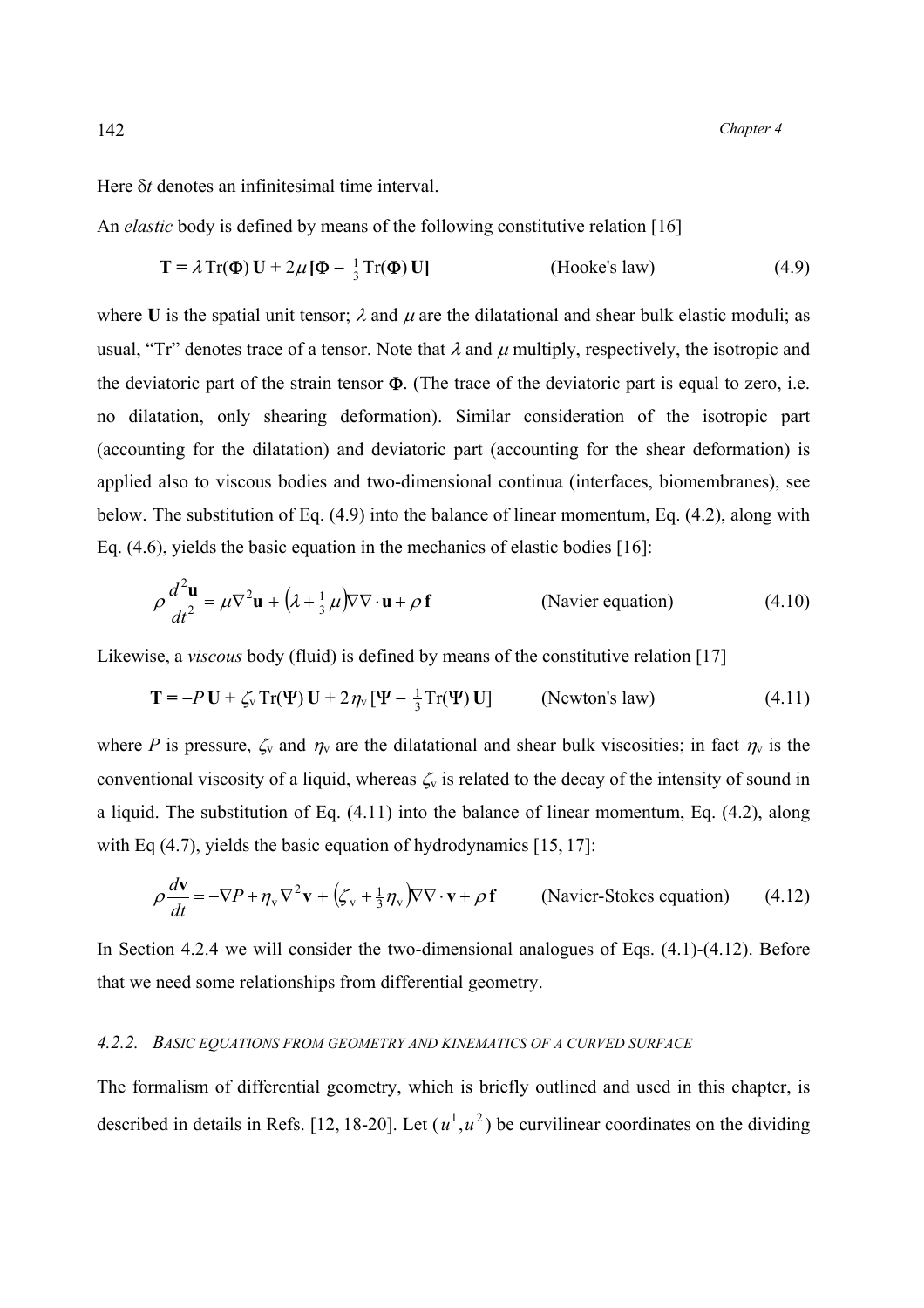surface between two phases, and let  $\mathbf{R}(u^1, u^2, t)$  be the running position-vector of a material point on the interface, which depends also on the time, *t*. We introduce the vectors of the surface local basis and the surface gradient operator:

$$
\mathbf{a}_{\mu} = \frac{\partial \mathbf{R}}{\partial u^{\mu}}, \qquad \nabla_{s} = \mathbf{a}^{\mu} \frac{\partial}{\partial u^{\mu}} \qquad (\mu = 1, 2)
$$
 (4.13)

Here and hereafter the Greek indices take values 1 and 2; summation over the repeated indices is assumed. The curvature tensor **b** is defined by Eq. (3.21); **b** is a symmetric surface tensor, whose eigenvalues are the principal curvatures  $c_1$  and  $c_2$ . The surface unit tensor  $U_s$  and curvature deviatoric tensor **q** are defined as follows

$$
\mathbf{U}_s \equiv \mathbf{a}^\mu \mathbf{a}_\mu , \qquad \qquad \mathbf{q} \equiv \frac{1}{D} \left( \mathbf{b} - H \mathbf{U}_s \right) \tag{4.14}
$$

where, as before, *H* and *D* denote the mean and deviatoric curvature, see Eq. (3.3). For every choice of the surface basis the eigenvalues of **U**s are both equal to 1; the tensor **q** has diagonal form in the basis of the principal curvatures and has eigenvalues 1 and −1. In particular, the covariant components of **U***<sup>s</sup>* ,

$$
a_{\mu\nu} \equiv \mathbf{a}_{\mu} \cdot \mathbf{a}_{\nu} \tag{4.15}
$$

represent the components of the surface metric tensor; here "⋅" is the standard symbol for scalar product of two vectors. The covariant derivative of  $a_{\mu\nu}$  is identically zero,  $a_{\lambda\mu,\nu} = 0$ , whereas the covariant derivative  $q_{\lambda\mu\nu}$  of the components of the tensor **q** is not zero, although its eigenvalues are constant at each point of the interface; in particular, the divergence of **q** is [13]:

$$
q_{\lambda\mu}^{\ \mu} = \frac{1}{D} \Big( a_{\lambda\mu} H^{\mu} - q_{\lambda\mu} D^{\mu} \Big) \tag{4.16}
$$

In view of Eq. (4.14), the curvature tensor can be expressed as a sum of an isotropic and a deviatoric part:

$$
b_{\lambda\mu} = H a_{\lambda\mu} + D q_{\lambda\mu} \tag{4.17}
$$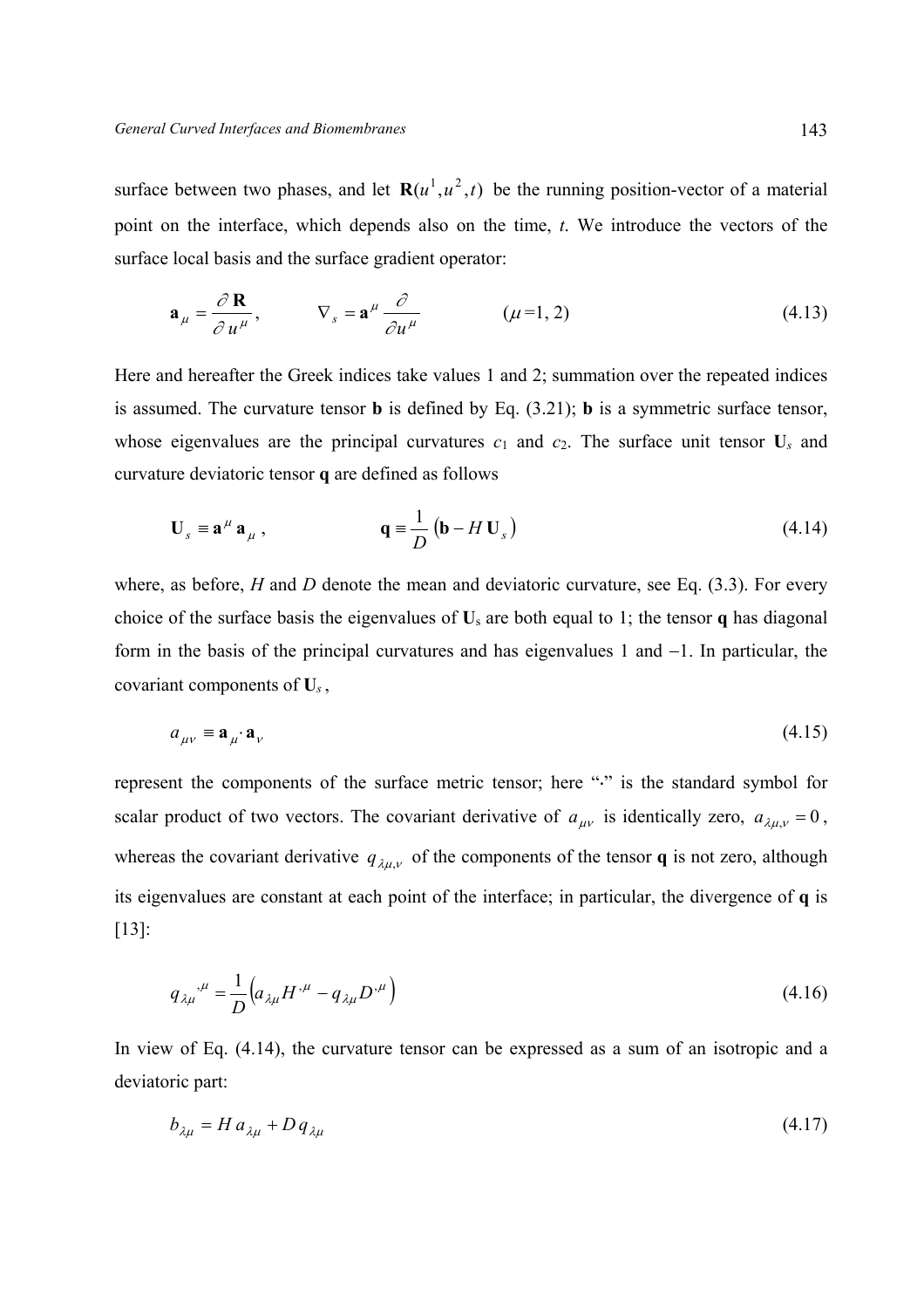The velocity of a material point on the interface is defined as follows

$$
\mathbf{v} = \left(\frac{\partial \mathbf{R}}{\partial t}\right)_{u^1, u^2} \tag{4.18}
$$

According to Еliassen [21], the interfacial *rate-of-strain* tensor, which describes the twodimensional dilatational and shear deformations, is defined by the expression:

$$
d_{\mu\nu} = \frac{1}{2} \frac{\partial a_{\mu\nu}}{\partial t} = \frac{1}{2} \Big( \mathbf{v}_{\mu,\nu} + \mathbf{v}_{\nu,\mu} - 2 b_{\mu\nu} \mathbf{v}^{(n)} \Big)
$$
(4.19)

where

$$
\mathbf{v}_{\mu} = \mathbf{a}_{\mu} \cdot \mathbf{v} \tag{4.20}
$$

are components of the velocity vector **v**. Despite the fact that we will finally derive some quasistatic relationships, it is convenient to work initially with the rates (the time derivatives) of some quantities. For example, if  $\delta t$  is a small time interval and  $\dot{H}$  is the time derivative of the mean curvature then  $\delta H = \dot{H} \delta t$  is the differential of *H*, which takes part in Eq. (3.1).

We will restrict our considerations to processes, for which the rate-of-strain tensor has always diagonal form in the basis of the principal curvatures. For example, such is the case of an axisymmetric surface subjected to an axisymmetric deformation [9]. A more general case is considered in Ref. [22]. In such cases the quantities  $\dot{\alpha}$  and  $\dot{\beta}$ , defined by the relationships

$$
\dot{\alpha} = a^{\mu\nu} d_{\mu\nu}, \qquad \dot{\beta} = q^{\mu\nu} d_{\mu\nu}, \qquad (4.21)
$$

express the local surface rates of dilatation and shear [23]. Then, the infinitesimal deformations of dilatation and shearing, corresponding to a small time increment,  $\delta t$ , will be

$$
\delta \alpha = \dot{\alpha} \, \delta \, t \, ; \qquad \qquad \delta \beta = \dot{\beta} \, \delta \, t \tag{4.22}
$$

The latter two differentials also take part in Eq. (3.1). In view of Eq. (4.21) we can present  $d_{\mu\nu}$ as a sum of an isotropic and a deviatoric part

$$
d_{\mu\nu} = \frac{1}{2} \dot{\alpha} \, a_{\mu\nu} + \frac{1}{2} \dot{\beta} \, q_{\mu\nu} \tag{4.23}
$$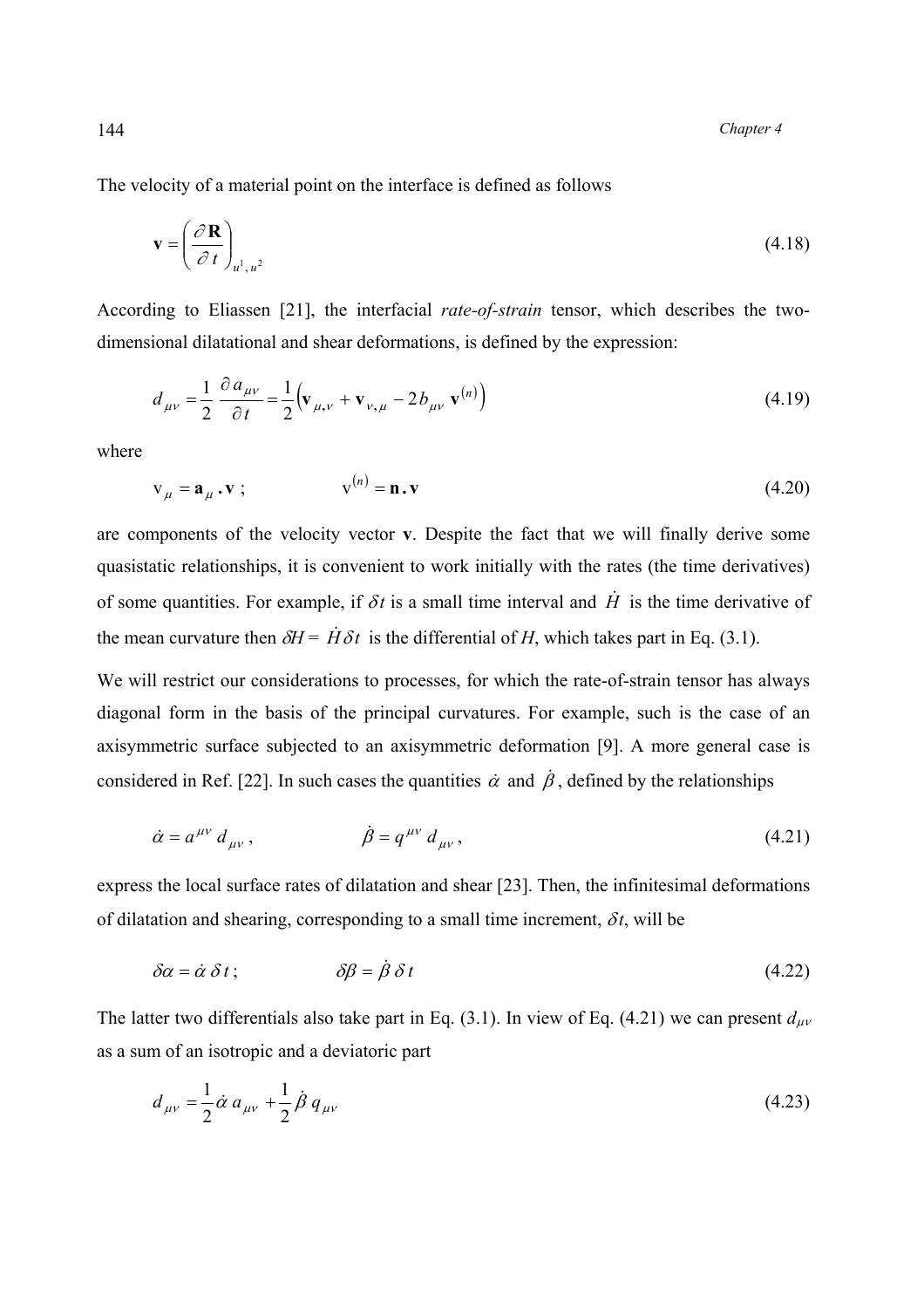# *4.2.3. TENSORS OF THE SURFACE STRESSES AND MOMENTS*

Owing to the connections between stress and strain, an expression similar to Eq. (4.23) holds for the surface stress tensor [24]:

$$
\sigma_{\mu\nu} = \sigma a_{\mu\nu} + \eta q_{\mu\nu} \tag{4.24}
$$

(Each of Eqs. 4.23 and 4.24 represent the respective tensor as a sum of an isotropic and a deviatoric part.) Let  $\sigma_1$  and  $\sigma_2$  be the eigenvalues of the tensor  $\sigma_{\mu\nu}$ . The tensions  $\sigma_1$  and  $\sigma_2$  are directed along the lines of maximum and minimum curvature. From Eq. (4.24) it follows

$$
\sigma = \frac{1}{2}(\sigma_1 + \sigma_2); \qquad \eta = \frac{1}{2}(\sigma_1 - \sigma_2)
$$
\n(4.25)





Fig. 4.1. Mechanical meaning of the components of (a) the surface stress tensor,  $\sigma_{\mu\nu}$  and  $\sigma_{\mu}^{(n)}$ ; (b) the tensor of surface moments  $M_{\mu\nu}$ ; (c) the tensor of surface moments  $N_{\mu\nu}$ . The relationship between  $M_{\mu\nu}$  and  $N_{\mu\nu}$  is given by Eq. (4.29).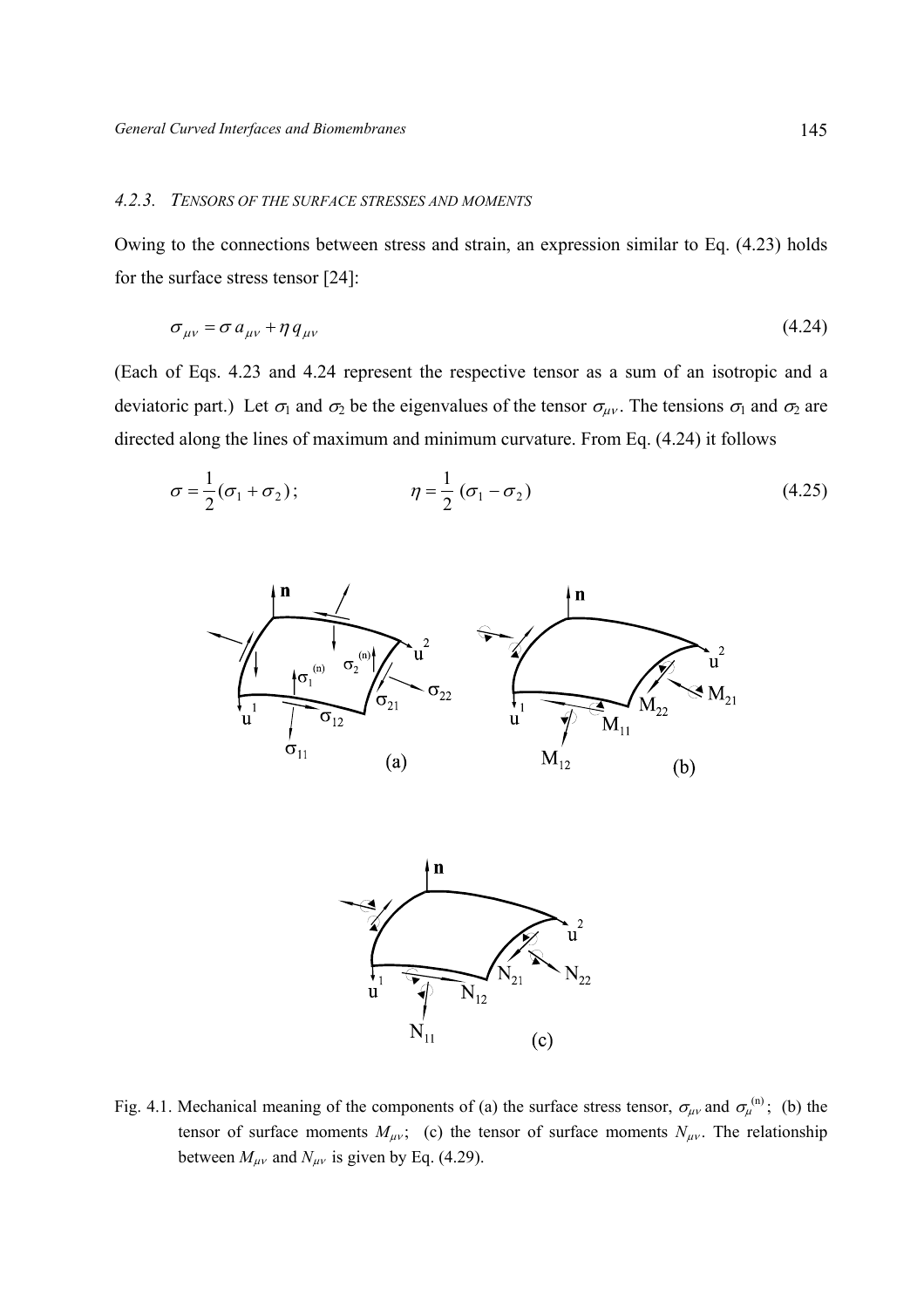In fact, the quantity  $\sigma$  is the conventional mechanical surface tension, while  $\eta$  is the mechanical shearing tension [9, 24]. The physical meaning of the components  $\sigma_{\mu\nu}(\mu, \nu = 1, 2)$ in an arbitrary basis is illustrated in Fig. 4.1. Note that in general the surface stress tensor  $\sigma$  is not purely tangential, but has also two normal components,  $\sigma^{\mu(n)}$ ,  $\mu = 1, 2$ , see Refs. [6, 12]:

$$
\underline{\sigma} = \mathbf{a}_{\mu} \mathbf{a}_{\nu} \sigma^{\mu \nu} + \mathbf{a}_{\mu} \mathbf{n} \sigma^{\mu(n)}
$$
(4.26)

In other words, the matrix of the tensor  $\sigma$  is rectangular:

$$
\underline{\sigma} = \begin{pmatrix} \sigma^{11} & \sigma^{12} & \sigma^{1(n)} \\ \sigma^{21} & \sigma^{22} & \sigma^{2(n)} \end{pmatrix}
$$
 (4.27)

Let us consider also the tensor of the surface moments (torques),

$$
M_{\mu\nu} = \frac{1}{2}(M_1 + M_2) a_{\mu\nu} + \frac{1}{2}(M_1 - M_2) q_{\mu\nu},
$$
\n(4.28)

which is defined at each point of the interface;  $M_1$  and  $M_2$  are the eigenvalues of the tensor  $M_{\mu\nu}$ supposedly it has a diagonal form in the basis of the principal curvatures. In the mechanics of the curved interfaces the following tensor is often used [6, 12]

$$
N_{\mu\nu} = M_{\mu}^{\ \lambda} \ \varepsilon_{\nu\lambda} \tag{4.29}
$$

where  $\varepsilon_{\mu\nu}$  is the surface alternator [19]:  $\varepsilon_{12} = \sqrt{a}$ ,  $\varepsilon_{21} = -\sqrt{a}$ ,  $\varepsilon_{11} = \varepsilon_{22} = 0$ ; *a* is the determinant of the surface metric tensor  $a_{\mu\nu}$ , see Eq. (4.15) The mechanical meaning of the components of the tensors  $M_{\mu\nu}$  and  $N_{\mu\nu}$  is illustrated in Fig. 4.1b,c. One sees that  $N_{11}$  and  $N_{22}$ are normal moments (they cause torsion of the surface element), while  $N_{12}$  and  $N_{21}$  are tangential moments producing bending. In this aspect there is an analogy between the interpretations of  $N_{\mu\nu}$  and  $\sigma_{\mu\nu}$  (Fig. 4.1a). Indeed, if **v** is the running unit normal to a curve in the surface ( $\nu$  is tangential to the surface), then the stress acting per unit length of that curve is  $t = v \cdot \sigma$  and the moment acting per unit length is  $m = v \cdot N$ . On the other hand, as seen from Eqs. (4.28) and (4.29), the tensor  $N_{\mu\nu}$  is not symmetric. For that reason the symmetric tensor  $M_{\mu\nu}$  is often preferred in the mechanical description of surface moments [6, 9]. A necessary condition for mechanical equilibrium of an interface is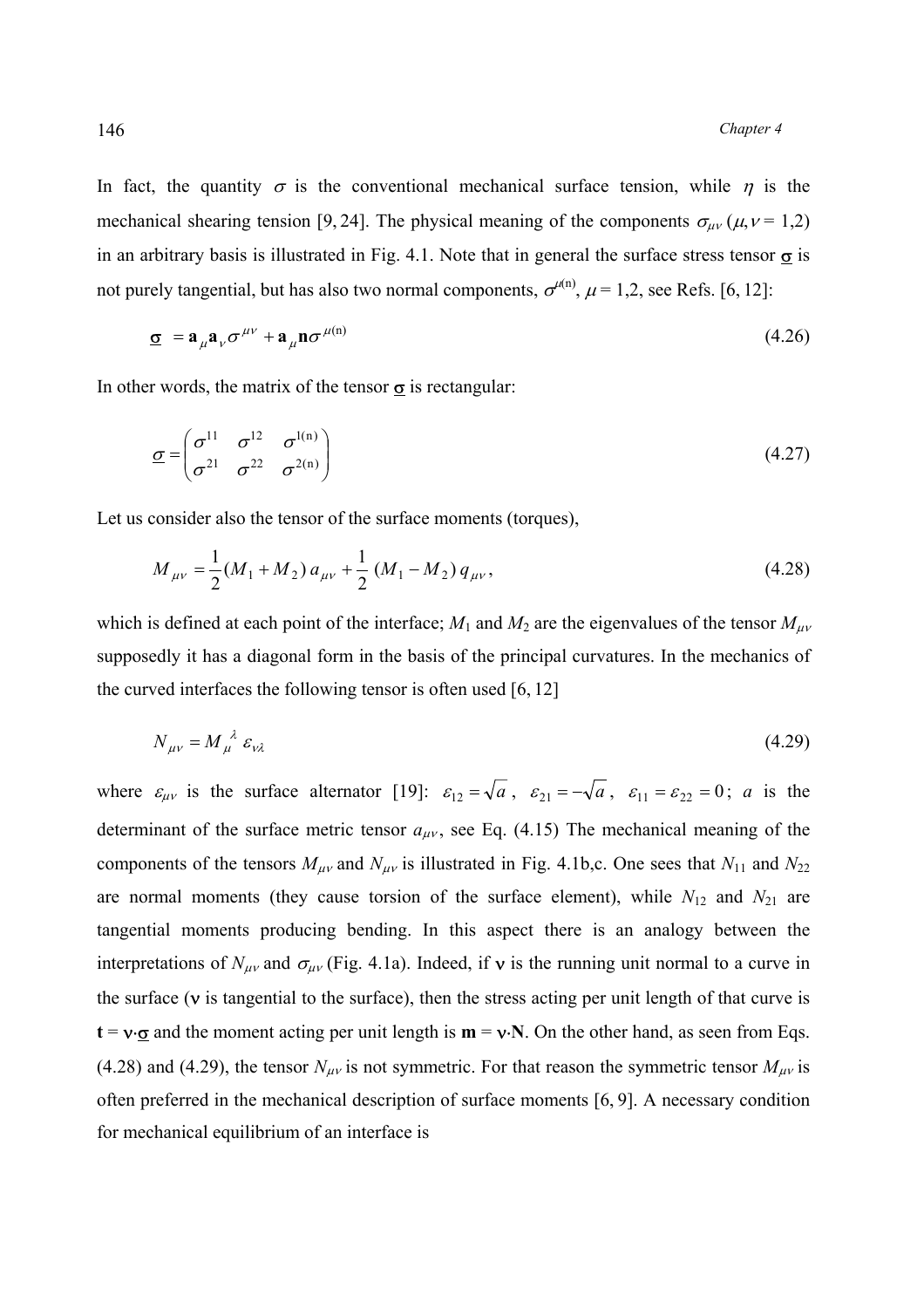$$
b^{\mu\nu} N_{\mu\nu} = \varepsilon^{\alpha\beta} \sigma_{\alpha\beta},\tag{4.30}
$$

which expresses the normal resultant of the surface balance of the angular momentum; see also Eq. (4.44) below. Substituting  $\sigma_{\mu\nu}$  from Eq. (4.24) and  $N_{\mu\nu}$  from Eqs. (4.28)–(4.29) into Eq. (4.30) one could directly verify that the latter condition for equilibrium (with respect to the acting moments) is satisfied by the above expressions for  $\sigma_{\mu\nu}$  and  $N_{\mu\nu}$ .

## *4.2.4. SURFACE BALANCES OF THE LINEAR AND ANGULAR MOMENTUM*

*Balance of the linear momentum.* First, let us identify the surface (two-dimensional) analogues of Eqs. (4.1)−(4.4). Following Podstrigach and Povstenko [12] we consider a material volume *V*, which contains a portion, *А*, from the boundary between phases I and II, together with the adjacent volumes,  $V_I$  and  $V_{II}$ , from these phases, see Fig. 4.2. In analogy with Eq. (4.1) one can postulate the *integral* balance of the linear momentum for the considered part of the system [12]:

$$
\frac{d}{dt}\left(\sum_{Y=\mathbf{I},\mathbf{II}}\int_{V_Y}dV\rho_Y\mathbf{v}_Y+\int_A d\mathbf{s}\Gamma\mathbf{v}_s\right)=\sum_{Y=\mathbf{I},\mathbf{II}}\left(\int_{S_Y}d\mathbf{s}\mathbf{n}\cdot\mathbf{T}_Y+\int_{V_Y}dV\rho_Y\mathbf{f}_Y\right)+\int_A d\mathbf{s}\,\Gamma\mathbf{f}_s+\oint_L dl\nu\cdot\underline{\boldsymbol{\sigma}}\qquad(4.31)
$$



Fig. 4.2. Sketch of a material volume *V*, which contains a portion, *А*, of the boundary between phases I and II;  $V_{\text{I}}$ ,  $V_{\text{II}}$  and  $S_{\text{I}}$ ,  $S_{\text{II}}$  are parts of the volume *V* and its surfaces, which are located on the opposite sides of the interface *A*.

In Eq. (4.31) the subscript "*s*" denotes properties related to the interface;  $V_I$ ,  $V_{II}$  and  $S_I$ ,  $S_{II}$  are the two parts of the considered volume and its surface separated by the dividing surface *A*; *L* is the contour which encircles *А*; ν is an unit normal, which is simultaneously perpendicular to *L*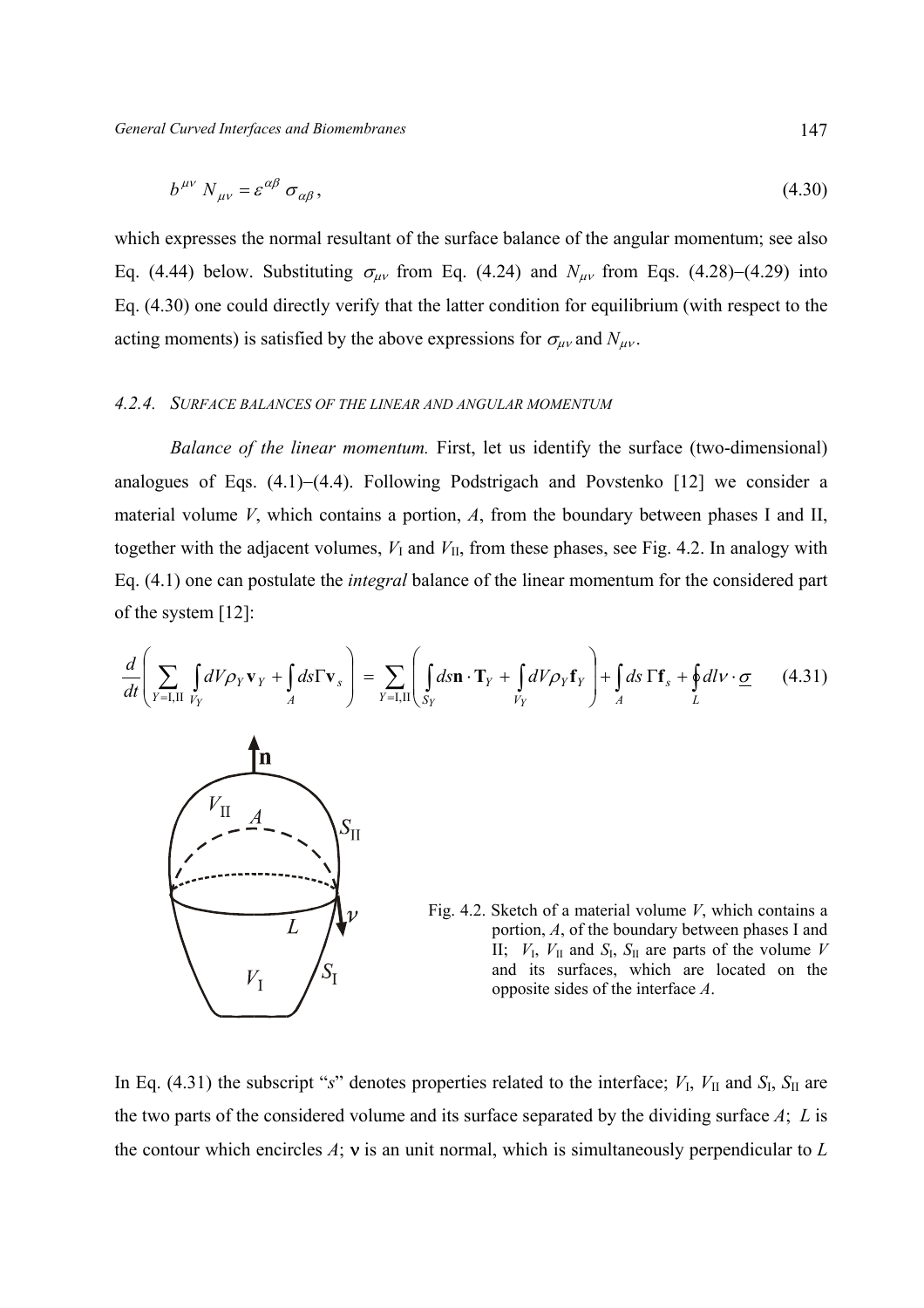and tangential to *A* (Fig. 4.2);  $\Gamma$  is the surface excess of mass per unit area of the interface; as before, **n** is running unit normal and  $\sigma$  is the surface stress tensor, see Eq. (4.26) and Fig. 4.1. For the sake of simplicity we will assume that the normal component of the velocity is continuous across the dividing surface:

$$
(\mathbf{v}_I - \mathbf{v}_s) \cdot \mathbf{n} = (\mathbf{v}_{II} - \mathbf{v}_s) \cdot \mathbf{n} = 0 \tag{4.32}
$$

Then the surface analogues of Eqs. (4.3) and (4.4) have the form [21]:

$$
\frac{d}{dt} \int_{A} dV \Gamma \mathbf{v}_s = \int_{A} dV \left[ \frac{d(\Gamma \mathbf{v}_s)}{dt} + \Gamma \mathbf{v}_s \nabla_s \cdot \mathbf{v}_s \right]
$$
\n(4.33)

$$
\frac{d\Gamma}{dt} + \Gamma \nabla_s \cdot \mathbf{v}_s = 0 \tag{4.34}
$$

The latter equation is valid if there is no mass exchange between the bulk phases and the interface. Next, we will transform Eq. (4.31) with the help of the integral theorem of Green, which in a general vectorial form reads [12, 25]:

$$
\int_{A} dA \nabla_s \cdot \mathbf{T} = \oint_{L} dl \, v \cdot \mathbf{T} - \int_{A} dA \, 2H \, \mathbf{n} \cdot \mathbf{T}
$$
 (Green theorem) (4.35)

Here **Т** is an arbitrary vector or tensor; the meaning of ν is the same as in Fig. 4.2. If **Т** is a purely surface tensor, viz.  $T = a^{\mu} a^{\nu} T_{\mu\nu}$ , or if T has a rectangular matrix like that in Eqs. (4.26)−(4.27), then **n** ⋅**T** = **0** and the last integral in Eq. (4.35) is zero. In particular, the Green theorem (4.35), along with Eq. (4.26), yields

$$
\oint_{L} dl \mathbf{v} \cdot \underline{\boldsymbol{\sigma}} = \int_{A} dA \nabla_{s} \cdot \underline{\boldsymbol{\sigma}} \tag{4.36}
$$

With the help of Eqs.  $(4.32)$ − $(4.34)$ ,  $(4.36)$  and the versions of Eq.  $(4.1)$  for the material volumes  $V_I$  and  $V_{II}$ , from Eq. (4.31) one deduces the *local* surface balance of linear momentum [12]:

$$
\Gamma \frac{d\mathbf{v}_s}{dt} = \nabla_s \cdot \underline{\sigma} + \Gamma \mathbf{f}_s + \mathbf{n} \cdot (\mathbf{T}_{II} - \mathbf{T}_I) \tag{4.37}
$$

Here  $T_I$  and  $T_{II}$  are the subsurface values of the respective tensors. The last term in Eq. (4.37),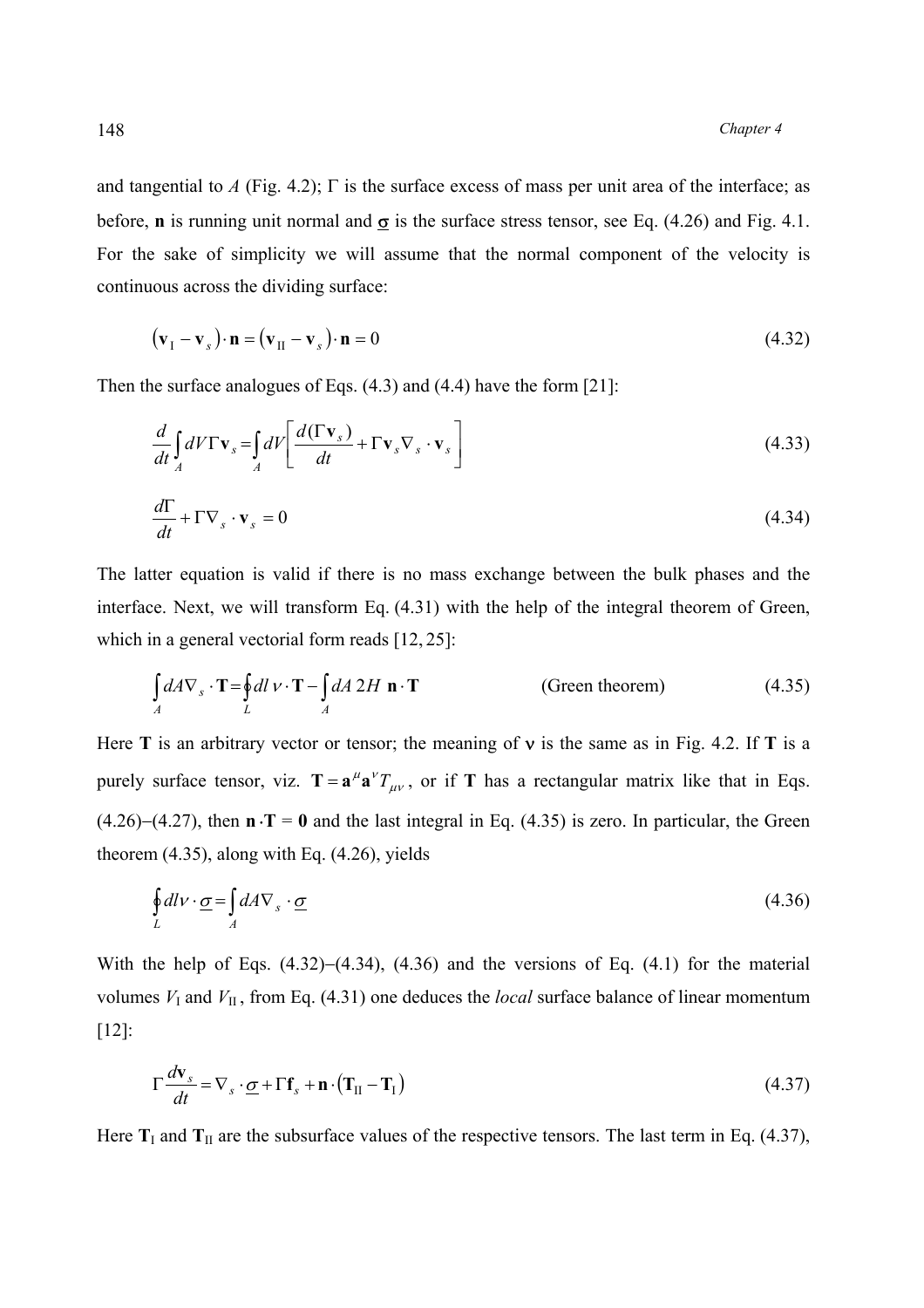which accounts for the interaction of the interface with the two neighboring bulk phases, has no counterpart in Eq. (4.2). Differential geometry [18-21] yields the following expression for the surface divergence of the tensor  $\sigma$  defined by Eq. (4.26):

$$
\nabla_s \cdot \underline{\sigma} = \left(\sigma_{,\nu}^{\nu\mu} - b_{\nu}^{\mu} \sigma^{\nu(n)}\right) \mathbf{a}_{\mu} + \left(b_{\mu\nu} \sigma^{\mu\nu} + \sigma_{,\mu}^{\mu(n)}\right) \mathbf{n}
$$
(4.38)

Here  $b_{\mu\nu}$  are components of the curvature tensor, see Eq. (4.17). In view of Eq. (4.38), the projections of Eq. (4.37) along the basis vectors  $\mathbf{a}_{\mu}$  and **n** have the form

$$
\Gamma i^{\mu} = \sigma_{,\nu}^{\nu\mu} - b_{\nu}^{\mu} \sigma^{\nu(n)} + \Gamma f_{s}^{\mu} + \left( T_{II}^{(n)\mu} - T_{I}^{(n)\mu} \right) \qquad \mu = 1, 2 \qquad (4.39)
$$

$$
\Gamma i^{(n)} = \sigma_{,\mu}^{\mu(n)} + b_{\mu\nu} \sigma^{\mu\nu} + \Gamma f_s^{(n)} + \left( T_{II}^{(n)(n)} - T_{I}^{(n)(n)} \right) \quad (normal balance) \quad (4.40)
$$

where  $i^{\mu}$  and  $i^{(n)}$  are components of the vector of acceleration,  $d\mathbf{v}_s/dt$ . Equations (4.39) and (4.40) coincide with the first three basic equations in the theory of elastic shells by Kirchhoff and Love, see e.g. Refs. [6, 12].

 *Balance of the angular momentum*. In mechanics the rotational motion is treated similarly to the translational one. In particular, instead of velocity and force, angular velocity and force moment (torque) are considered. Three- and two-dimensional integral balances of the angular momentum, i.e. analogues of Eqs. (4.1) and (4.31), are postulated; see Refs. [6, 12] for details. From them the *local* form of the surface balance of the angular momentum can be deduced [12]:

$$
\alpha \Gamma(d\mathbf{\omega}/dt) = \nabla_s \cdot \mathbf{N} + \Gamma \mathbf{m}_s + \mathbf{n} \cdot [(\mathbf{\underline{\sigma}} : \mathbf{\underline{\epsilon}}) \mathbf{U}_s + \mathbf{\underline{\sigma}} \cdot \mathbf{\underline{\epsilon}}]
$$
(4.41)

The last equation is the analogue of Eq. (4.37) for rotational motion. Here  $\alpha$  is a coefficient accounting for the interfacial moment of inertia;  $\omega$  is the vector of the angular velocity;  $\mathbf{m}_s$  is a counterpart of  $f_s$  in Eq. (4.37);

$$
\mathbf{N} = \mathbf{a}_{\mu} \mathbf{a}_{\nu} N^{\mu \nu} + \mathbf{a}_{\mu} \mathbf{n} N^{\mu(n)}
$$
(4.42)

is the tensor of the surface moments (Fig. 4.1c);  $\underline{\epsilon} = \mathbf{a}^{\mu} \mathbf{a}^{\nu} \varepsilon_{\mu\nu}$  is the surface alternator. Comparing Eqs. (4.37) with (4.41) one sees that for rotational motion **N** plays the role of σ for translational motion. Using Eq. (4.38) with **N** instead of  $\sigma$ , along with Eqs. (4.26) and (4.42),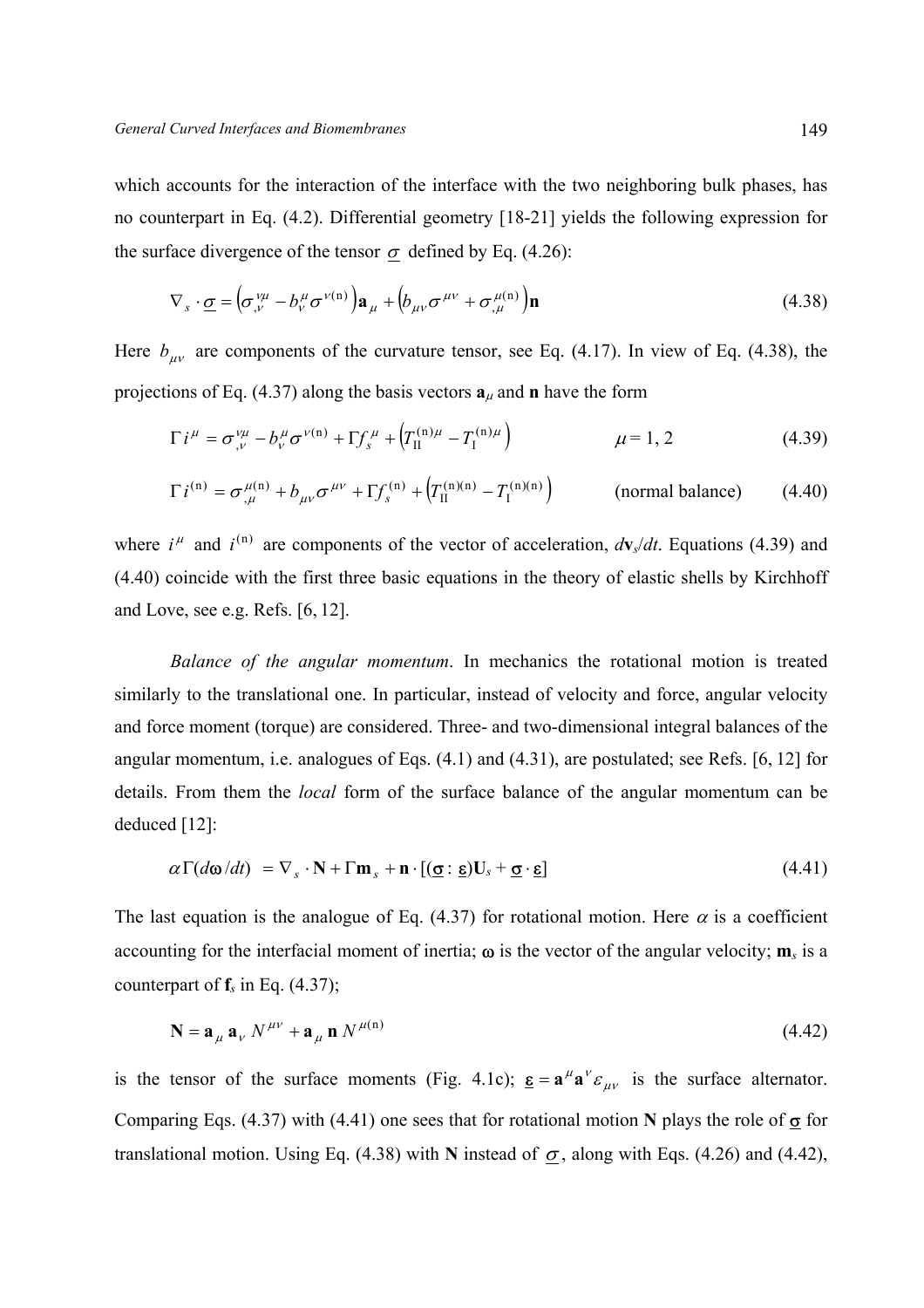one can deduce equations, which represent the projections of the surface balance of the angular momentum, Eq.  $(4.41)$ , along the basis vectors  $\mathbf{a}_{\mu}$  and **n** [12]:

$$
\alpha \Gamma j^{\mu} = N^{\nu \mu}_{,\nu} - b^{\mu}_{\nu} N^{\nu(n)} + \Gamma m^{\mu}_{s} + \varepsilon^{\mu \nu} a_{\nu \lambda} \sigma^{\lambda(n)} \qquad \mu = 1, 2. \qquad (4.43)
$$

$$
\alpha \Gamma j^{(n)} = N_{,\mu}^{\mu(n)} + b_{\mu\nu} N^{\mu\nu} + \Gamma m_s^{(n)} - \varepsilon_{\mu\nu} \sigma^{\nu\mu} \qquad (normal balance) \qquad (4.44)
$$

Here  $j^{\mu}$  and  $j^{(n)}$  are the respective projections of the angular acceleration vector  $d\omega/dt$ . Equations (4.43) and (4.44) represent the second group of three basic equations in the theory of elastic shells by Kirchhoff and Love, see e.g. Refs. [6, 12].

 *Simplification of the equations*. For fluid interfaces and biomembranes one can simplify the general surface balances of the linear and angular momentum, Eqs. (4.39)−(4.40) and (4.43)−(4.44), by using the following relevant assumptions:

- (i) Negligible contributions from the body forces ( $f_s \approx 0$ ) and couples ( $m_s \approx 0$ ).
- (ii) Quasistatic processes are considered ( $i^{\alpha} = i^{(n)} = 0$ ,  $j^{\alpha} = j^{(n)} = 0$ ).

(iii) The stress tensors in the bulk phases are isotropic:

$$
\mathbf{T}_{\rm I} = -P_{\rm I}\mathbf{U},\tag{4.45}
$$

(iv)  $\sigma_{\mu\nu}$  and  $M_{\mu\nu}$  are symmetric surface tensors defined by Eqs. (4.24) and (4.28).

(v) The transversal components of the tensor **N** are equal to zero ( $N^{\alpha(n)} = 0$ ); in such a case, with the help of Eq.  $(4.29)$ , we can transform Eq.  $(4.42)$ :

$$
\mathbf{N} = \mathbf{a}_{\alpha} \mathbf{a}_{\beta} N^{\alpha\beta} = \mathbf{a}_{\alpha} \mathbf{a}_{\beta} M^{\alpha}_{\gamma} \varepsilon^{\gamma\beta} \tag{4.46}
$$

If the above assumptions are fulfilled, then Eq. (4.44), representing the tangential resultant of the surface balance of the angular momentum, is identically satisfied; see Eq. (4.30) and the related discussion. The remaining balance equations, (4.39), (4.40) and (4.43), acquire the form:

$$
\sigma_{,\mu} + (\eta \, q_{\mu}^{\nu})_{,\nu} = b_{\mu\nu} \, \sigma^{\nu(n)}, \qquad \mu = 1, 2. \tag{4.47}
$$

$$
2H\sigma + 2D\eta + \sigma_{\mu}^{\mu(n)} = P_{II} - P_{I}
$$
 (normal balance of linear momentum) (4.48)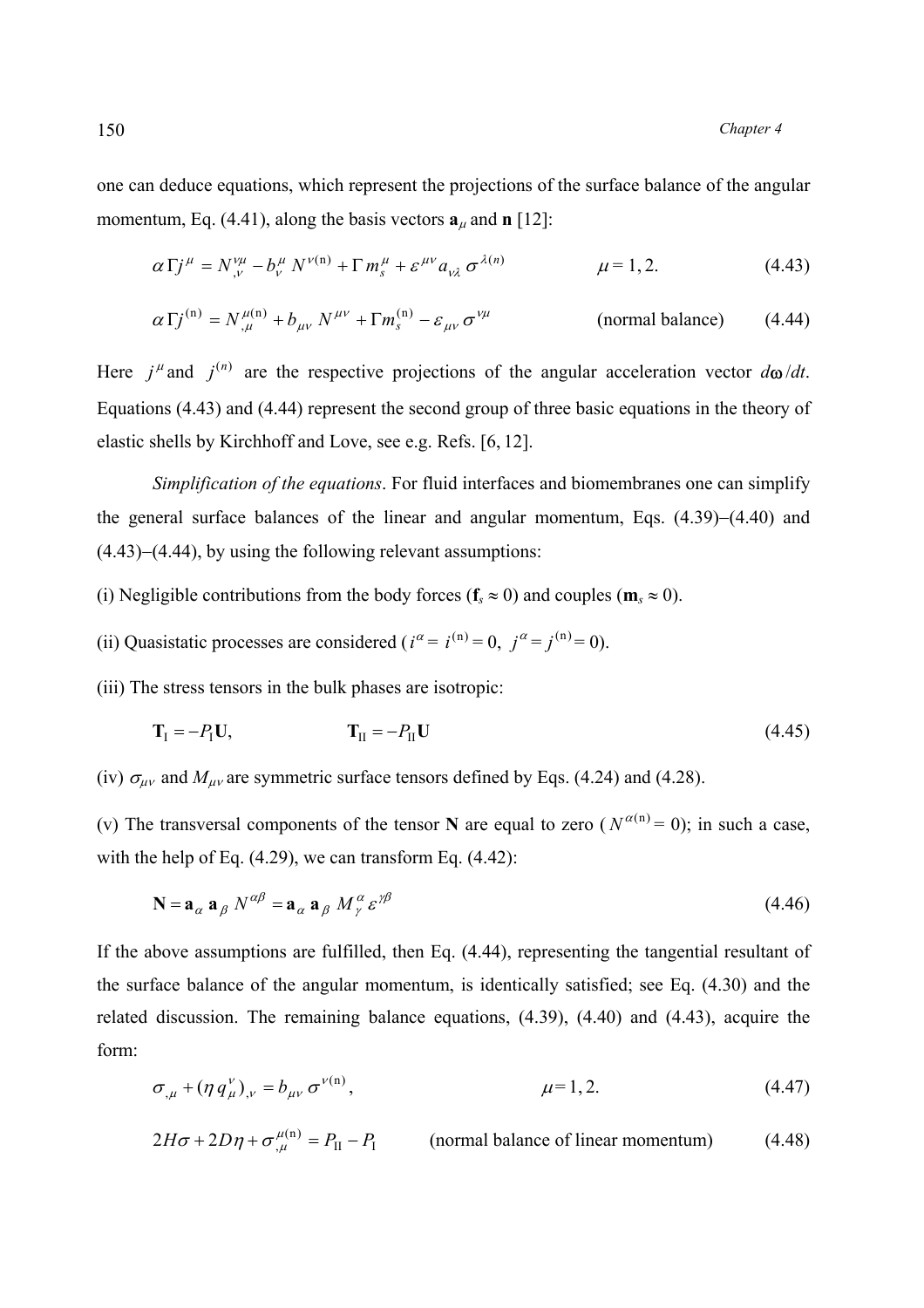$$
\sigma^{\mu(n)} = -M^{\mu\nu}_{,\nu} \qquad \mu = 1, 2. \tag{4.49}
$$

To derive Eqs. (4.48) and (4.49) we have used Eqs. (4.17) and (4.29), respectively. Finally, substituting  $\sigma^{\mu(n)}$  from Eq. (4.49) into Eqs. (4.47) and (4.48) we obtain

$$
\sigma_{,\mu} + (\eta \, q_{\mu}^{V})_{,\nu} = -b_{\mu\nu} \, M_{,\lambda}^{V\lambda} \qquad \mu = 1, 2. \qquad (4.50)
$$

$$
2H\sigma + 2D\eta - M^{\mu\nu}_{,\mu\nu} = P_{II} - P_{I}
$$
 (generalized Laplace equation) (4.51)

Eqs. (4.50) and (4.51) have the meaning of projections of the interfacial stress balance in tangential and normal direction with respect to the dividing surface. In fact, Eq. (4.51) represents a generalized form of the Laplace equation of capillarity. Indeed, if the effects of the shearing tension and surface moments are negligible ( $\eta = 0$ ,  $M^{\mu\nu} = 0$ ), then Eq. (4.51) reduces to the conventional Laplace equation, Eq. (2.17). In addition, a version of the generalized Laplace equation can be derived by using the thermodynamic approach, that is by minimization of the free energy of the system, see Eq (4.71) below. Of course, the two versions of that equation must be equivalent. Thus we approach the problem about the equivalence of the mechanical and thermodynamical approaches, which is considered in the next section.

# **4.3. CONNECTION BETWEEN MECHANICAL AND THERMODYNAMICAL APPROACHES**

#### *4.3.1. GENERALIZED LAPLACE EQUATION DERIVED BY MINIMIZATION OF THE FREE ENERGY*

In this section we will follow the pure thermodynamic approach, described in Sections 3.1 and 3.2, to derive the generalized Laplace equation. Our goal is to compare the result with Eq. (4.51) which has been obtained in the framework of the mechanical approach. With this end in view we consider the two-phase system depicted in Fig. 4.2. The grand thermodynamic potential of the system can be expressed in the form

$$
\Omega = \Omega_b + \Omega_s \tag{4.52}
$$

where  $\Omega_b$  and  $\Omega_s$  account for the contributions from the bulk and the surface, respectively. For the bulk phases one has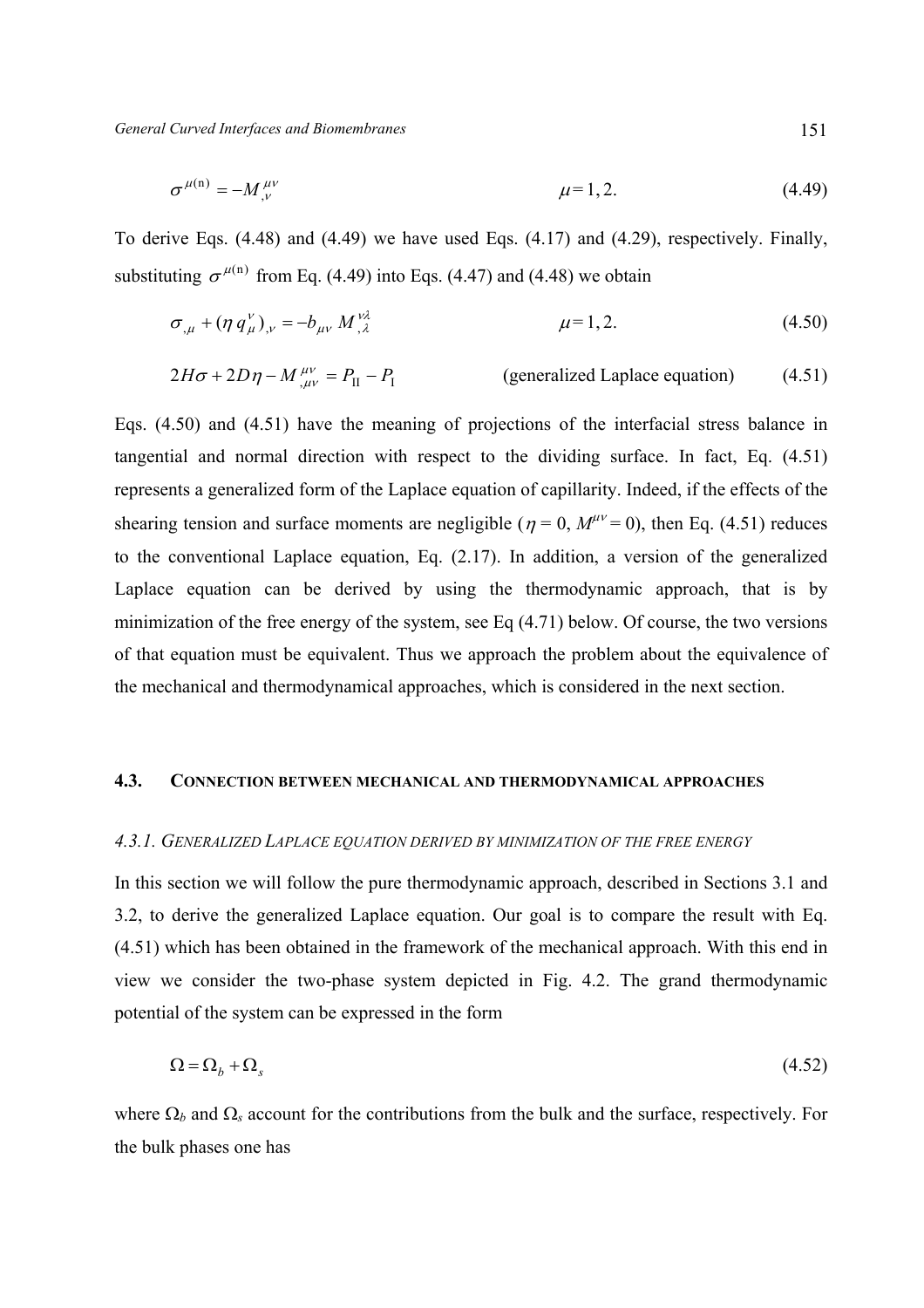152 *Chapter 4* 

$$
\delta \Omega_b = -P_{\rm I} \delta V_{\rm I} - P_{\rm II} \delta V_{\rm II}, \qquad V = V_{\rm I} + V_{\rm II} \tag{4.53}
$$

The integral surface excess of the grand thermodynamic potential Ω*s*, and its variation δΩ*s*, can be expressed in the form

$$
\Omega_s = \int_A \omega_s \, dA,\tag{4.54}
$$

$$
\delta\Omega_s = \delta \int_A \omega_s \, dA = \int_A (\delta \omega_s + \omega_s \, \delta \alpha) \, dA \,,\tag{4.55}
$$

where  $\omega_s$  is the surface density of  $\Omega_s$ , defined by Eq. (3.17); we have used the fact that  $\delta \alpha = \delta (dA)/dA$ , and the integration is carried out over the dividing surface between the two phases. A substutution of δω*s* from Eq. (3.18) into Eq. (4.55), along with the condition for constancy of the temperature and chemical potentials at equilibrium, yields

$$
\delta\Omega_s = \int_A (\gamma \delta \alpha + \xi \delta \beta + B \delta H + \Theta \delta D) dA \tag{4.56}
$$

The combination of Eqs. (4.52), (4.53) and (4.56) yields [23, 26]:

$$
\delta \Omega = -(P_{\rm I} - P_{\rm II}) \delta V_{\rm I} - P_{\rm II} \delta V + \int_A (\gamma \delta \alpha + \xi \delta \beta + B \delta H + \Theta \delta D) dA \tag{4.57}
$$

Let us consider a small deformation of the dividing surface at fixed volume of the system,  $\delta V = 0$ . The change in the shape of the interface is described by the variation of the positionvector of the points belonging to the dividing surface,

$$
\delta \mathbf{R} = \zeta^{\mu} \mathbf{a}_{\mu} + \psi \mathbf{n} \,, \tag{4.58}
$$

at fixed boundaties:

$$
\zeta^1 = \zeta^2 = \psi = 0, \qquad \psi_{,\mu} = 0 \qquad \text{over the contour } L \tag{4.59}
$$

Here  $\zeta^{\mu} = v^{\mu} \delta t$  and  $\psi = v^{(n)} \delta t$  are infinitesimal displacements; *L* is the contour encircling the surface *А*. With the help of Eqs. (4.19)−(4.22) we obtain [23, 26]

$$
\delta \alpha = a^{\mu\sigma} \zeta_{\mu,\sigma} - 2H\psi, \qquad \delta \beta = q^{\mu\sigma} \zeta_{\mu,\sigma} - 2D\psi. \tag{4.60}
$$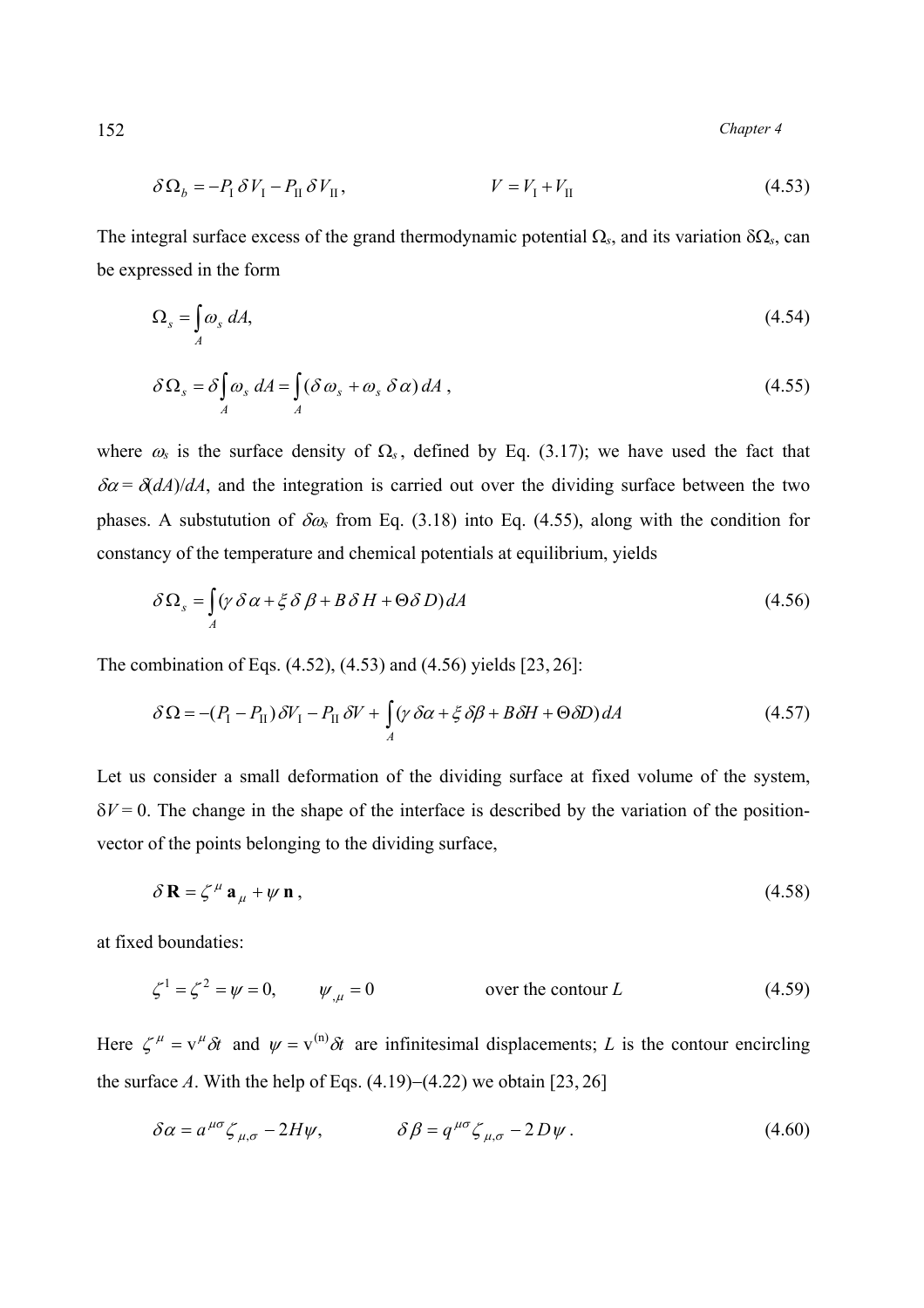Likewise, using the identities [12, 21]

$$
\dot{H} = H_{,\sigma} \mathbf{v}^{\sigma} + (H^2 + D^2) \mathbf{v}^{(n)} + \frac{1}{2} a^{\mu \nu} \mathbf{v}^{(n)}_{,\mu \nu}
$$
(4.61)

$$
\dot{D} = D_{,\sigma} \mathbf{v}^{\sigma} + 2HD \mathbf{v}^{(n)} + \frac{1}{2} q^{\mu \nu} \mathbf{v}^{(n)}_{,\mu \nu}
$$
\n(4.62)

we deduce

$$
\delta H = H_{,\sigma} \zeta^{\sigma} + (H^2 + D^2) \psi + \frac{1}{2} a^{\mu \nu} \psi_{,\mu \nu}; \qquad \delta D = D_{,\sigma} \zeta^{\sigma} + 2 H D \psi + \frac{1}{2} q^{\mu \nu} \psi_{,\mu \nu}
$$
(4.63)

The substitution of Eqs. (4.60) and (4.63) into Eq. (4.57), along with the condition for thermodynamic equilibrium,  $\delta \Omega = 0$ , leads to [23, 26]:

$$
0 = \int_{A} \{ (BH_{,\mu} + \Theta D_{,\mu})\zeta^{\mu} + [P_{II} - P_{I} - 2H\gamma - 2D\xi + (H^{2} + D^{2})B + 2HD\Theta]\psi \} dA
$$
  
+ 
$$
\int_{A} \gamma^{\mu\sigma}\zeta_{\mu,\sigma} dA + \int_{A} \widetilde{M}^{\mu\sigma}\psi_{,\mu\sigma} dA
$$
 (4.64)

where we have used the auxiliary notations

$$
\widetilde{M}^{\mu\sigma} \equiv \frac{1}{2} B a^{\mu\sigma} + \frac{1}{2} \Theta q^{\mu\sigma} \tag{4.65}
$$

$$
\gamma^{\mu\sigma} \equiv \gamma a^{\mu\sigma} + \xi q^{\mu\sigma} \tag{4.66}
$$

 $\gamma^{\mu\sigma}$  is called the "thermodynamic surface stress tensor" [22]. Next, we transform the integrands of the last two integrals in Eq. (4.64) using the identities:

$$
\gamma^{\mu\sigma} \zeta_{\mu,\sigma} = (\gamma^{\mu\sigma} \zeta_{\mu})_{,\sigma} - \gamma^{\mu\sigma} \zeta_{\mu} \tag{4.67}
$$

$$
\widetilde{M}^{\mu\sigma}\psi_{,\mu\sigma} = (\widetilde{M}^{\mu\sigma}\psi_{,\mu})_{,\sigma} - \widetilde{M}^{\mu\sigma}_{,\sigma}\psi_{,\mu}
$$
\n(4.68)

$$
\widetilde{M}^{\mu\sigma}{}_{,\sigma}\psi_{,\mu} = (\widetilde{M}^{\mu\sigma}{}_{,\sigma}\psi)_{,\mu} - \widetilde{M}^{\mu\sigma}{}_{,\mu\sigma}\psi \tag{4.69}
$$

The first term in the right-hand side of Eqs. (4.67)−(4.69) represents a divergence of a surface vector. Integrating the latter, in accordance with the Green theorem, Eq. (4.35), we obtain an integral over the contour *L*, which is zero in view of Eq. (4.59). Thus the last two integrals in Eq. (4.64), which contain derivatives of  $\zeta_\mu$  and  $\psi$ , are reduced to integrals containing  $\zeta_\mu$  and  $\psi$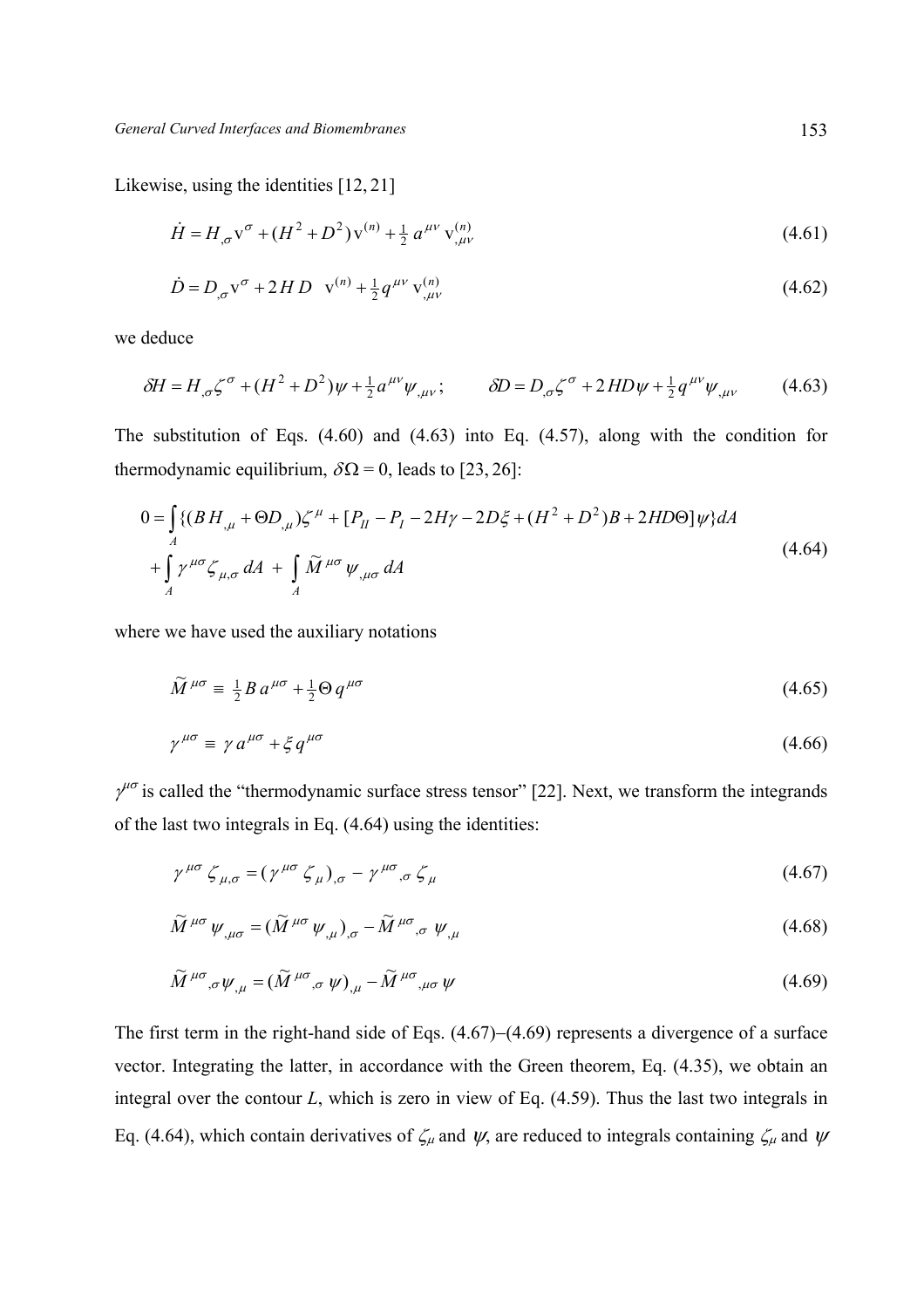themselves. Finally, we set equal to zero the coefficients multiplying the independent variations  $\zeta_{\mu}$  and  $\psi$  in the transformed Eq. (4.64); thus we obtain the following two condition for mechanical equilibrium of the interface [26,23,22,13]:

$$
\gamma_{,\mu} + (\xi q_{\mu}^{\sigma})_{,\sigma} = BH_{,\mu} + \Theta D_{,\mu}, \qquad \mu = 1, 2; \qquad (4.70)
$$

$$
-2H\gamma - 2D\xi + (H^2 + D^2)B + 2HD\Theta + \frac{1}{2}(Ba^{\mu\nu} + \Theta q^{\mu\nu})_{,\mu\nu} = P_I - P_{II}
$$
(4.71)

Equation (4.71) represents a thermodynamic version of the generalized Laplace equation. From a physical viewpoint, Eqs. (4.70)−(4.71) should be equivalent to Eqs. (4.50)−(4.51). This is proven below, where relationships between the thermodynamical parameters  $\gamma$ ,  $\xi$ ,  $B$ ,  $\Theta$ , and the mechanical parameters  $\sigma$ ,  $\eta$ ,  $M_1$ ,  $M_2$  are derived. For other equivalent forms of the generalized Laplace equation – see Section 4.3.3.

### *4.3.2. WORK OF DEFORMATION: THERMODYNAMICAL AND MECHANICAL EXPRESSIONS*

 *Relationships between the mechanical and thermodynamical surface tensions and moments*. In the thermodynamic approach the work of surface deformation (per unit area) is expressed as follows:

$$
\delta w_s = \gamma \delta \alpha + \xi \delta \beta + B \delta H + \Theta \delta D \,, \tag{4.72}
$$

see Eq. (3.1). On the other hand, the mechanics provides the following expression for the work of surface deformation (per unit area and per unit time):

$$
\frac{\delta w_s}{\delta t} = \underline{\sigma} : (\nabla_s \mathbf{v} + \mathbf{U}_s \times \mathbf{\omega}) + \mathbf{N} : (\nabla_s \mathbf{\omega}), \qquad (4.73)
$$

see e.g. Eq. (4.26) in the book by Podstrigach and Povstenko [12]. As in Eqs. (1.22)–(1.23), here the symbol "**:**" denotes a double scalar product of two tensors. The vector ω expresses the angular velocity of rotation of the running unit normal to the surface, **n**, which is caused by the change in the curvature of the interface [24]:

$$
\mathbf{\omega} = \mathbf{n} \times \frac{d\mathbf{n}}{dt} \tag{4.74}
$$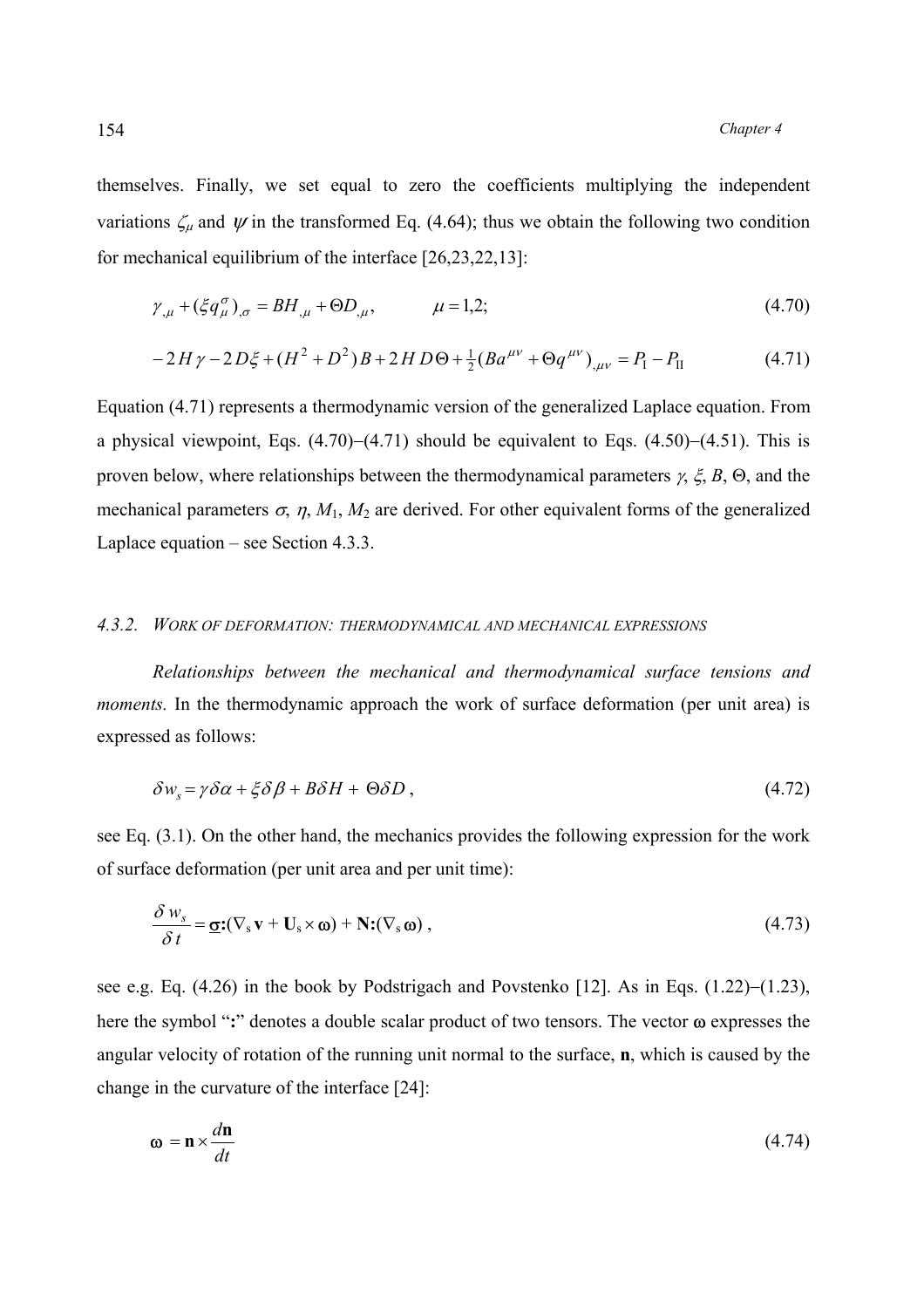Here " $\times$ " denotes vectorial product of two vectors. Hence, the vector  $\omega$  is perpendicular to the plane formed by the vectors **n** and d**n**/d*t*, which means that ω is tangential to the surface. Equation (4.73) (multiplied by δ*t*) should be equivalent to the thermodynamic relationship, Eq. (4.72).

Since  $\sigma$  is a surface tensor ( $\mathbf{n} \cdot \sigma = 0$ ), one can prove that  $\sigma$  **:**( $\mathbf{U}_s \times \boldsymbol{\omega}$ ) = 0. Next, with the help of Eqs. (4.23) and (4.24), one derives [24]

$$
\mathbf{Q} : (\nabla_s \mathbf{v}) = \sigma^{\mu \nu} d_{\mu \nu} = \sigma \dot{\alpha} + \eta \dot{\beta} \tag{4.75}
$$

Further, after some mathematical transformations described in Ref. [24], one can bring the term with the moments in Eq. (4.73) to the form

$$
\mathbf{N:} (\nabla_s \mathbf{\omega}) = (M_1 + M_2)(\dot{H} + \frac{1}{2}H\dot{\alpha} + \frac{1}{2}D\dot{\beta}) + (M_1 - M_2)(\dot{D} + \frac{1}{2}D\dot{\alpha} + \frac{1}{2}H\dot{\beta})
$$
(4.76)

Combining Eqs.  $(4.73)$ ,  $(4.75)$  and  $(4.76)$  one obtains

$$
\frac{\delta w_s}{\delta t} = \sigma \dot{\alpha} + \eta \dot{\beta} + (M_1 + M_2)(\dot{H} + \frac{1}{2}H\dot{\alpha} + \frac{1}{2}D\dot{\beta}) \n+ (M_1 - M_2)(\dot{D} + \frac{1}{2}D\dot{\alpha} + \frac{1}{2}H\dot{\beta})
$$
\n(4.77)

Further, taking into account that  $\delta H = \dot{H} \delta t$ ,  $\delta D = \dot{D} \delta t$  and using Eq. (4.22), we get

$$
\delta w_s = \left[ \sigma + \frac{1}{2} (M_1 + M_2) H + \frac{1}{2} (M_1 - M_2) D \right] \delta \alpha +
$$
  
+ 
$$
\left[ \eta + \frac{1}{2} (M_1 + M_2) D + \frac{1}{2} (M_1 - M_2) H \right] \delta \beta +
$$
  
+ 
$$
(M_1 + M_2) \delta H + (M_1 - M_2) \delta D
$$
 (4.78)

which represents a corollary from Eq. (4.73). Comparing Eqs. (4.72) and (4.78) one can identify the coefficients multiplying the independent variations [24]:

$$
B = M_1 + M_2 \tag{4.79}
$$

$$
\Theta = M_1 - M_2 \tag{4.80}
$$

$$
\gamma = \sigma + \frac{1}{2}BH + \frac{1}{2}\Theta D \tag{4.81}
$$

$$
\xi = \eta + \frac{1}{2}BD + \frac{1}{2}\Theta H\tag{4.82}
$$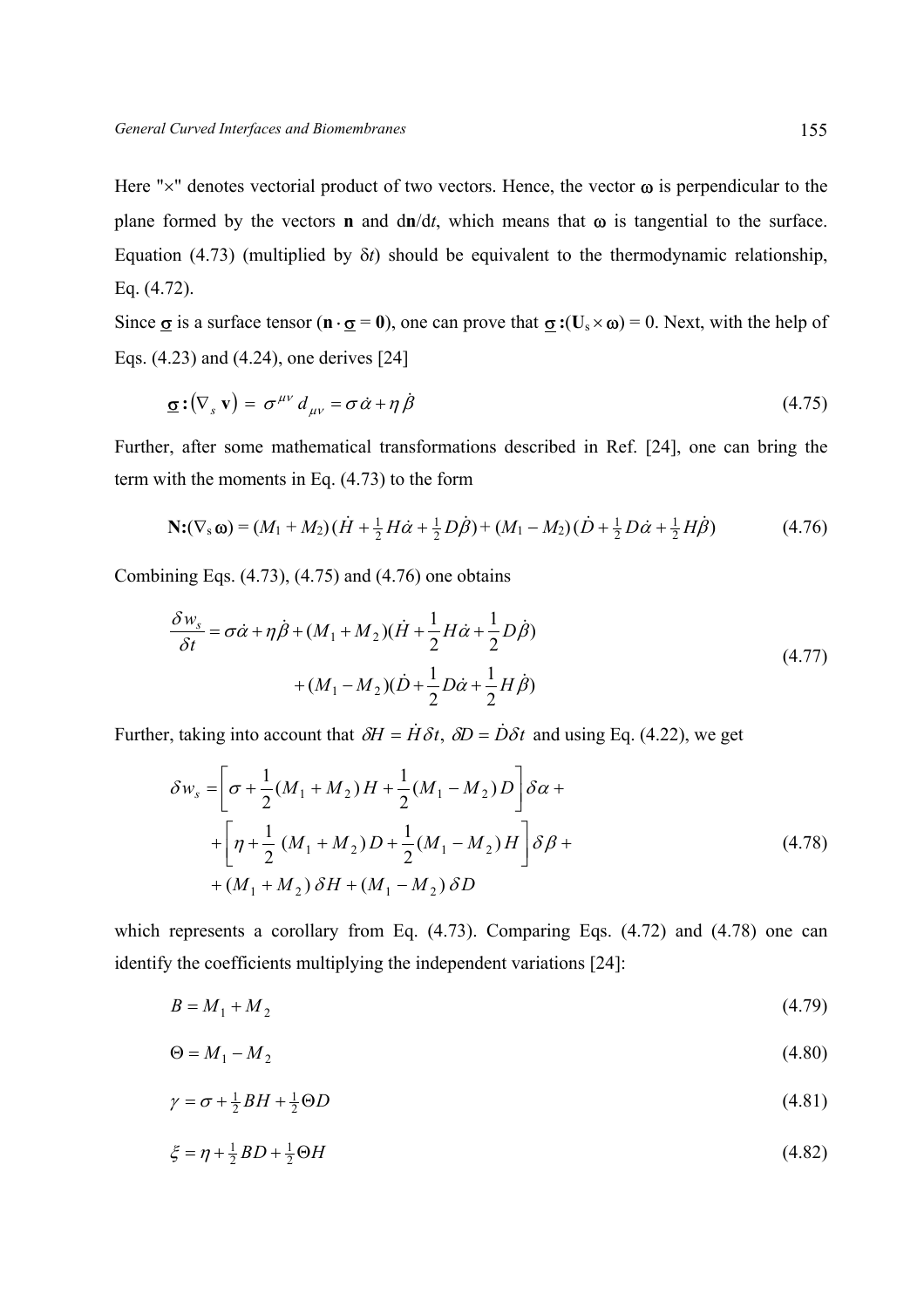# 156 *Chapter 4*

*Discussion.* Equations (4.79)−(4.80) show that the bending and torsion moments, *B* and Θ, represent isotropic and deviatoric scalar invariants of the tensor of the surface moments, **M**. The substitution of Eqs. (4.79)−(4.80) into (4.28) yields

$$
M_{\mu\nu} = \frac{1}{2} B a_{\mu\nu} + \frac{1}{2} \Theta q_{\mu\nu}
$$
\n(4.83)

In addition, Eqs. (4.81) and (4.82) express the connection between the mechanical surface tensions,  $\sigma$ ,  $\eta$ , and the thermodynamical surface tensions  $\gamma$  and  $\xi$ .

For a *spherical* interface  $D = 0$  and  $M_1 = M_2 = M$ . Then Eqs. (4.79) and (4.81) are reduced to Eqs. (3.61) and (3.60), respectively, while Eqs. (4.80) and (4.82) yield  $\Theta = 0$ ,  $\xi = \eta = 0$ ; the latter relationship holds for an isotropic deformation of a spherical surface.

The concepts for the surface tension as (i) excess force per unit length and (ii) excess surface energy per unit area are usually considered as being equivalent for a fluid phase boundary [27- 29]. Equation (4.81) shows that this is fulfilled only for a planar interface. In the general case, the difference between  $\sigma$  and  $\gamma$  is due to the existence of surface moments. This difference could be important for interfaces and membranes of high curvature and low tension, such as microemulsions, biomembranes, etc.

An interesting consequence from Eq. (4.82) is the existence of two possible definitions of *fluid*  interface [13, 14]. From a *mechanical* viewpoint we could require the two-dimensional stress tensor,  $\sigma_{\mu\nu}$ , to be isotropic for a fluid interface (a two-dimensional analogue of the Pascal law). Thus from Eq. (4.25) we obtain as the mechanical definition of a fluid interface in the form  $\eta = 0$ . The intriguing point is that for  $\eta = 0$  Eq. (4.82) yields  $\xi = \frac{1}{2}BD + \frac{1}{2}\Theta H$ , and consequently the mechanical work of shearing,  $\xi \delta \beta$ , is not zero if surface moments are present.

On the other hand, from a *thermodynamical* viewpoint we may require the work of quasistatic shearing to be zero, that is  $\xi = 0$ , for a *fluid* interface. However, it turns out that for such an interface the surface stress tensor  $\sigma_{\mu\nu}$  is not isotropic; indeed, setting  $\xi = 0$  in Eq. (4.82) we obtain  $\eta = -(\frac{1}{2}BD + \frac{1}{2}\Theta H)$ . In our opinion, it is impossible to determine which is the "true" definition of a fluid interface ( $\eta = 0$  or  $\xi = 0$ ) by general considerations. Insofar as every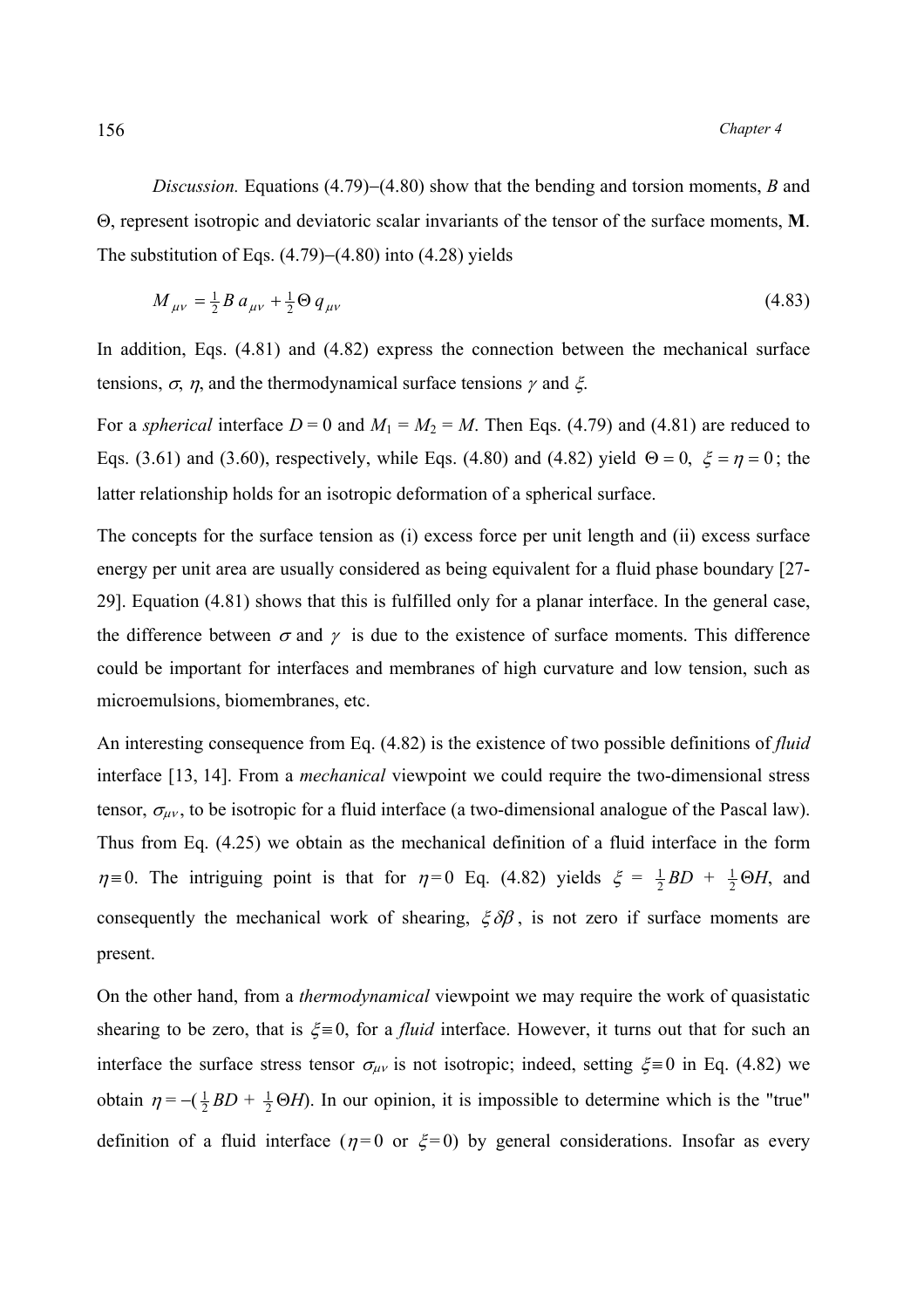theoretical description represents a model of a real object, in principle it is possible to establish experimentally whether the behavior of a given real interface agrees with the first or the second definition ( $n=0$  or  $\zeta=0$ ).

#### *4.3.3. VERSIONS OF THE GENERALIZED LAPLACE EQUATION*

First of all, using Eqs. (4.81)−(4.83), after some mathematical derivations one can transform Eqs. (4.70)−(4.71) into Eqs (4.50)−(4.51), and *vice versa* [14]. This is a manifestation of the equivalence between the mechanical and thermodynamical approaches, which are connected by Eqs. (4.81)−(4.83). In particular, Eqs. (4.51) and (4.71) represent two equivalent forms of the generalized Laplace equation. Another equivalent form of this equation is [14, 22]:

$$
-2H\gamma - 2D\xi + (H^2 + D^2)B + 2HD\Theta + (\nabla_s \nabla_s) : \mathbf{M} = P_{\rm I} - P_{\rm II}
$$
(4.84)

The most compact form of the latter equation is obviously Eq. (4.51). In terms of the coefficients  $C_1$  and  $C_2$ , see Eqs. (3.5) and (3.6), the generalized Laplace equation can be represented in another equivalent (but considerably longer) form [35]:

$$
2H\gamma + 2D\xi - C_1(2H^2 - K) - 2C_2HK - \frac{1}{2}\nabla_s^2 C_1 - 2H\nabla_s^2 C_2 + \mathbf{b} : \nabla_s \nabla_s C_2 = P_{II} - P_I \quad (4.85)
$$

Boruvka and Neumann [2] have derived an equation analogous to (4.85) without the shearing term 2*D*ξ . These authors have used a definition of surface tension, which is different from the conventional definition given by Gibbs; the latter fact has been noticed in Refs. [26] and [30]. In an earlier work by Melrose [31] an incomplete form of the generalized Laplace equation has been obtained, which contains only the first, third and fourth term in the left-hand side of Eq. (4.85). Another incomplete form of the generalized Laplace equation was published in Refs. [32-34].

Further specification of the form of the surface tangential and normal stress balances, Eqs. (4.50)−(4.51), can be achieved if appropriate rheological constitutive relations are available, as discussed in the next section. For other forms of the generalized Laplace equation – see Eqs. (4.99), (4.103), (4.107) and (4.110) below.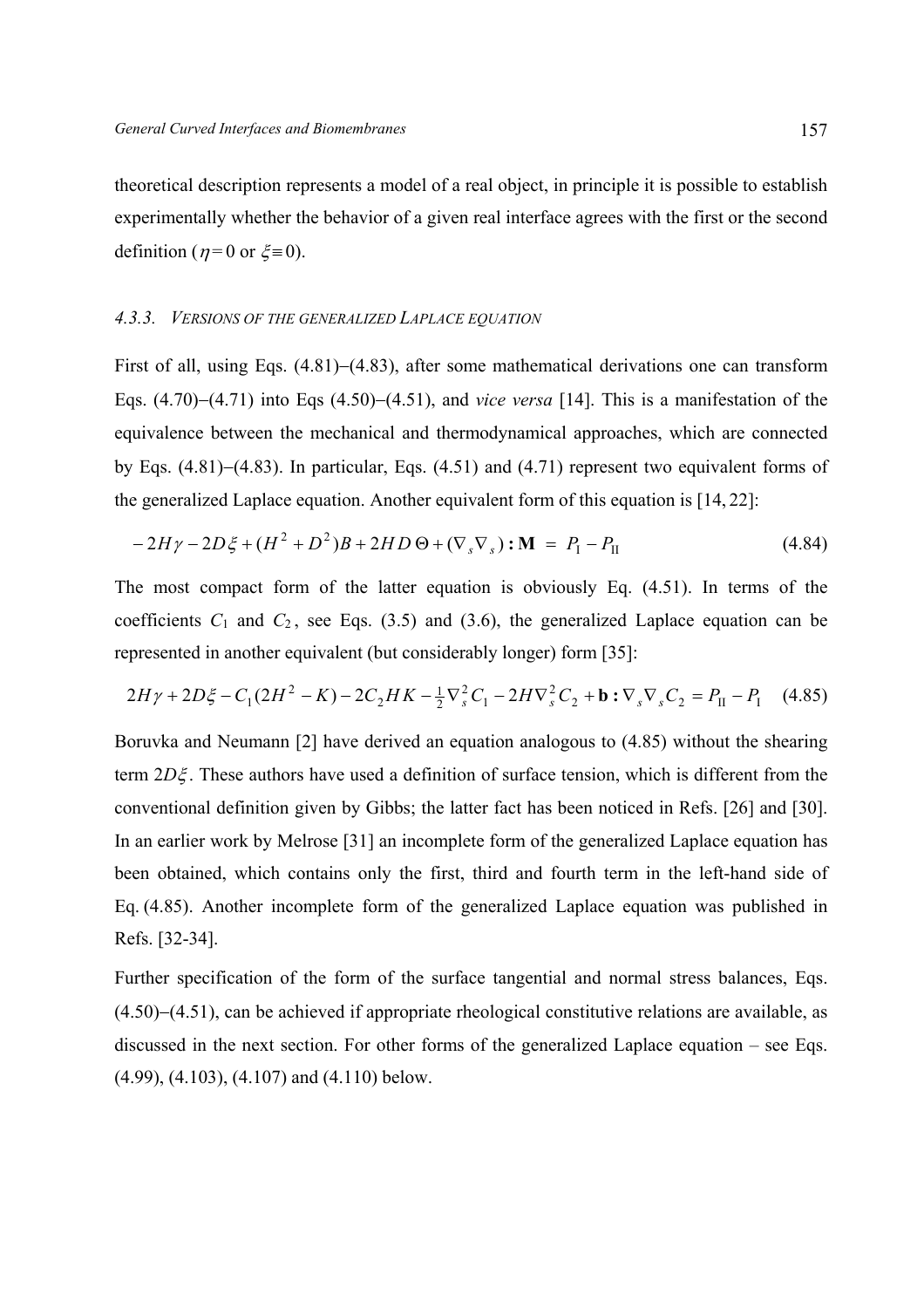#### *4.3.4. INTERFACIAL RHEOLOGICAL CONSTITUTIVE RELATIONS*

To solve whatever specific problem of the continuum mechanics, one needs explicit expressions for the tensors of stresses and moments. As already mentioned, such expressions typically have the form of relationships between stress and strain (or rate-of-strain), which characterize the rheological behavior of the specific continuum: elastic, viscous, plastic, etc.; see e.g. Refs. [6,20,35,36]. In fact, a constitutive relation represents a theoretical model of the respective continuum; its applicability for a given system is to be experimentally verified. Below in this section, following Ref. [14], we briefly consider constitutive relations, which are applicable to curved interfaces.

 *Surface stress tensor* σ*.* Boussinesq [37] and Scriven [38] have introduced a constitutive relation which models a phase boundary as a two-dimensional viscous fluid:

$$
\sigma_{\mu\nu} = \sigma a_{\mu\nu} + \eta_d a_{\mu\nu} d_{\lambda}^{\lambda} + 2\eta_s \left( d_{\mu\nu} - \frac{1}{2} a_{\mu\nu} d_{\lambda}^{\lambda} \right)
$$
(4.86)

where  $d_{\mu\nu}$  is the surface rate-of-strain tensor defined by Eq. (4.19);  $d_{\lambda}^{\lambda}$  is the trace of this tensor;  $\eta_d$  and  $\eta_s$  are the coefficients of surface dilatational and shear viscosity, cf. Eq. (4.11). The elastic (non-viscous) term in Eq. (4.86),  $\sigma a_{\mu\nu}$ , is isotropic. Consequently, it is postulated that the shearing tension  $\eta$  is zero, see Eq. (4.25), i.e. there is no shear elasticity. In other words, in the model by Boussinesq-Scriven the deviatoric part of the tensor  $\sigma_{\mu\nu}$  has entirely viscous origin. In Eq. (4.86)  $\sigma$  is to be identified with the mechanical surface tension, cf. Eq. (4.81). For emulsion phase boundaries of low interfacial tension the dependence of  $\sigma$  on the curvature should be taken into account. From Eqs. (3.39) and (4.81), in linear approximation with respect to the curvature, we obtain

$$
\sigma = \gamma_0 + \frac{1}{2}B_0H + O(H^2) \tag{4.87}
$$

where  $y_0$  is the tension of a *flat* interface. For example, for an emulsion from oil drops in water we have  $B_0 \approx 10^{-10}$  N and  $H \approx 10^5$  cm<sup>-1</sup>; then we obtain that the contribution from the curvature effect to  $\sigma$  is  $\frac{1}{2}B_0H \approx 0.5$  mN/m. For such emulsions the latter value could be of the order of  $\gamma_0$ , and even larger. Therefore, the curvature effect should be taken into account when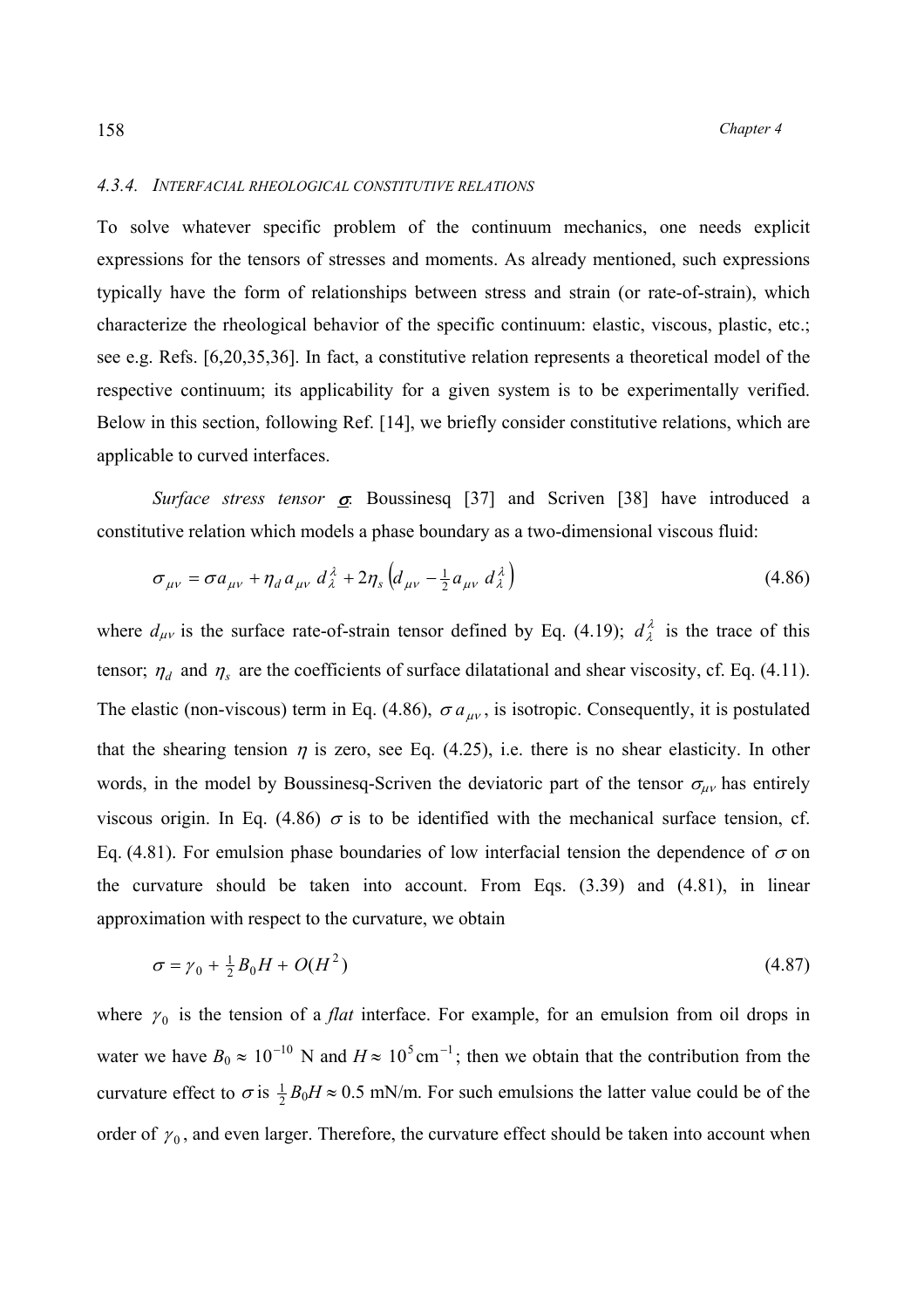solving the hydrodynamic problem about flocculation and coalescence of the droplets in some emulsions.

Since the surface stress tensor  $\sigma$  has also transversal components,  $\sigma^{\mu(n)}$ , see Eq. (4.26), one needs also a constitutive relation for  $\sigma^{\mu(n)}$  ( $\mu$ =1,2). In analogy with Eq. (4.86)  $\sigma^{\mu(n)}$  can be expressed as a sum of a viscous and a non-viscous term [14]:

$$
\sigma^{\mu(n)} = \sigma_{(v)}^{\mu(n)} + \sigma_{(0)}^{\mu(n)}
$$
\n(4.88)

The viscous term can be expressed in agreement with the Newton's law for the viscous friction [14]:

$$
\sigma_{\text{(v)}}^{\mu\text{(n)}} = \chi_s \mathbf{v}^{\text{(n)},\mu} \tag{4.89}
$$

 $v^{(n)}$  is defined by Eq. (4.20). As illustrated schematically in Fig. 4.3, equation (4.89) accounts for the lateral friction between the molecules in an interfacial adsorption layer; this effect could be essential for sufficiently dense adsorption layers, like those formed from proteins.  $\chi_s$  is a coefficient of surface transversal viscosity, which is expected to be of the order of  $\eta_s$  by magnitude.

For quasistatic processes ( $v \rightarrow 0$  and  $\sigma_{(v)}^{\mu(n)} \rightarrow 0$ ), the transversal components of  $\underline{\sigma}$  reduce to (n)  $\sigma_{(0)}^{\mu(n)}$ . Then, in keeping with Eqs. (4.49), (4.83), (4.88) and (4.89), we can write [14]:



Fig. 4.3. An illustration of the relative displacement of the neighboring adsorbed molecules (the squares) in a process of interfacial wave motion; *u* is the local deviation from planarity.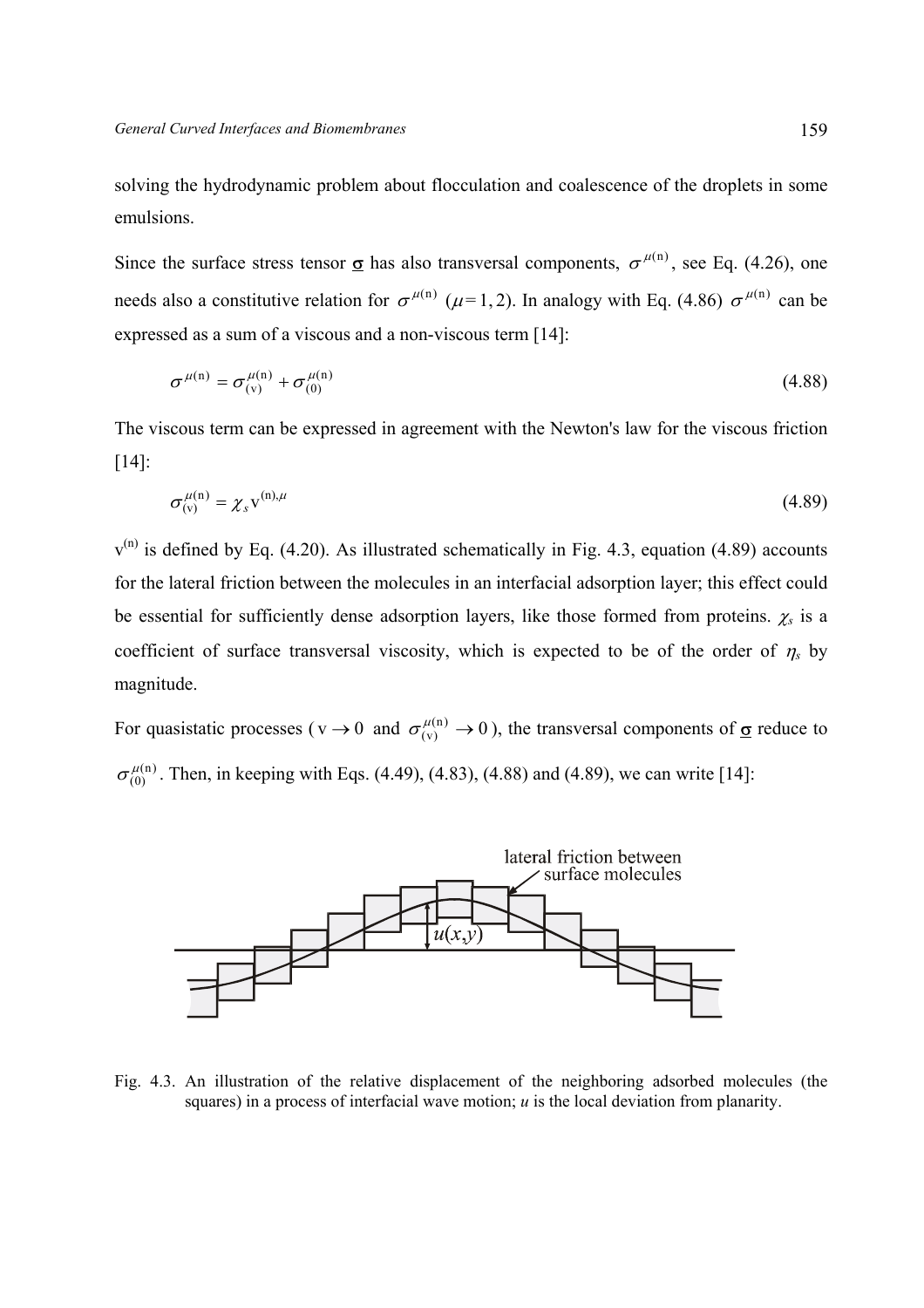160 *Chapter 4* 

$$
\sigma^{\mu(n)} = \chi_s v^{(n),\mu} - \frac{1}{2} (B a^{\mu\nu} + \Theta q^{\mu\nu})_{,\nu}
$$
 (4.90)

The surface rheological model, based on the constitutive relations (4.86) and (4.90), contains 3 coefficients of surface viscosity, viz.  $\eta_d$ ,  $\eta_s$  and  $\chi_s$ . Moreover, the surface bending and torsion elastic moduli do also enter the theoretical expressions through *B* and Θ, see Eqs. (3.9) and (4.90).

 *Tensor of the surface moments* **M**. Equations (3.9) and (4.83) yield an expression for the non-viscous part of **M**:

$$
M_{(0)}^{\mu\nu} = \frac{1}{2} \Big( B a^{\mu\nu} + \Theta q^{\mu\nu} \Big) = \Big[ \frac{1}{2} B_0 + (2k_c + \overline{k}_c) H \Big] a^{\mu\nu} - \overline{k}_c D q^{\mu\nu} \tag{4.91}
$$

In keeping with Eqs.  $(4.17)$ ,  $(4.49)$ ,  $(4.90)$  and  $(4.91)$  the total tensor of the surface moments (including a viscous contribution) can be expressed in the form [14]:

$$
M^{\mu\nu} = \left[\frac{1}{2}B_0 + 2(k_c + \bar{k}_c)H\right]a^{\mu\nu} - \bar{k}_cb^{\mu\nu} - \chi_s v^{(n)}a^{\mu\nu}
$$
(4.92)

The latter equation can be interpreted as a rheological constitutive relation stemming from the Helfrich formula, Eq. (3.7). With the help of the Codazzi equation,  $b^{\mu\nu,\lambda} = b^{\nu\lambda,\mu}$ , see e.g. Ref. [19], we derive:

$$
b_{,\nu}^{\mu\nu} = a_{\nu\lambda} b^{\mu\nu,\lambda} = a_{\nu\lambda} b^{\nu\lambda,\mu} = 2H^{\mu} \tag{4.93}
$$

The combination of Eqs. (4.92) and (4.93) yields

$$
M^{\mu\nu}_{,\nu} = 2k_c H^{\mu} - \chi_s \mathbf{v}^{(\mathrm{n})\mu} \tag{4.94}
$$

In the derivation of Eq.  $(4.94)$  we have treated  $B_0$  as a constant. However, if the deformation is accompanied with a variation of the surface concentration Γ, then Eq. (4.94) should be written in the following more general form:

$$
M^{\mu\nu}_{,\nu} = \frac{1}{2} B_0' \Gamma^{,\mu} + 2 k_c H^{,\mu} - \chi_s v^{(n),\mu}; \qquad B_0' \equiv \frac{\partial B_0}{\partial \Gamma} \tag{4.95}
$$

The term with  $B_0'$  has been taken into account by Dan et al. [39], as well as in Chapter 10 below, for describing the deformations in phospholipid bilayers caused by inclusions (like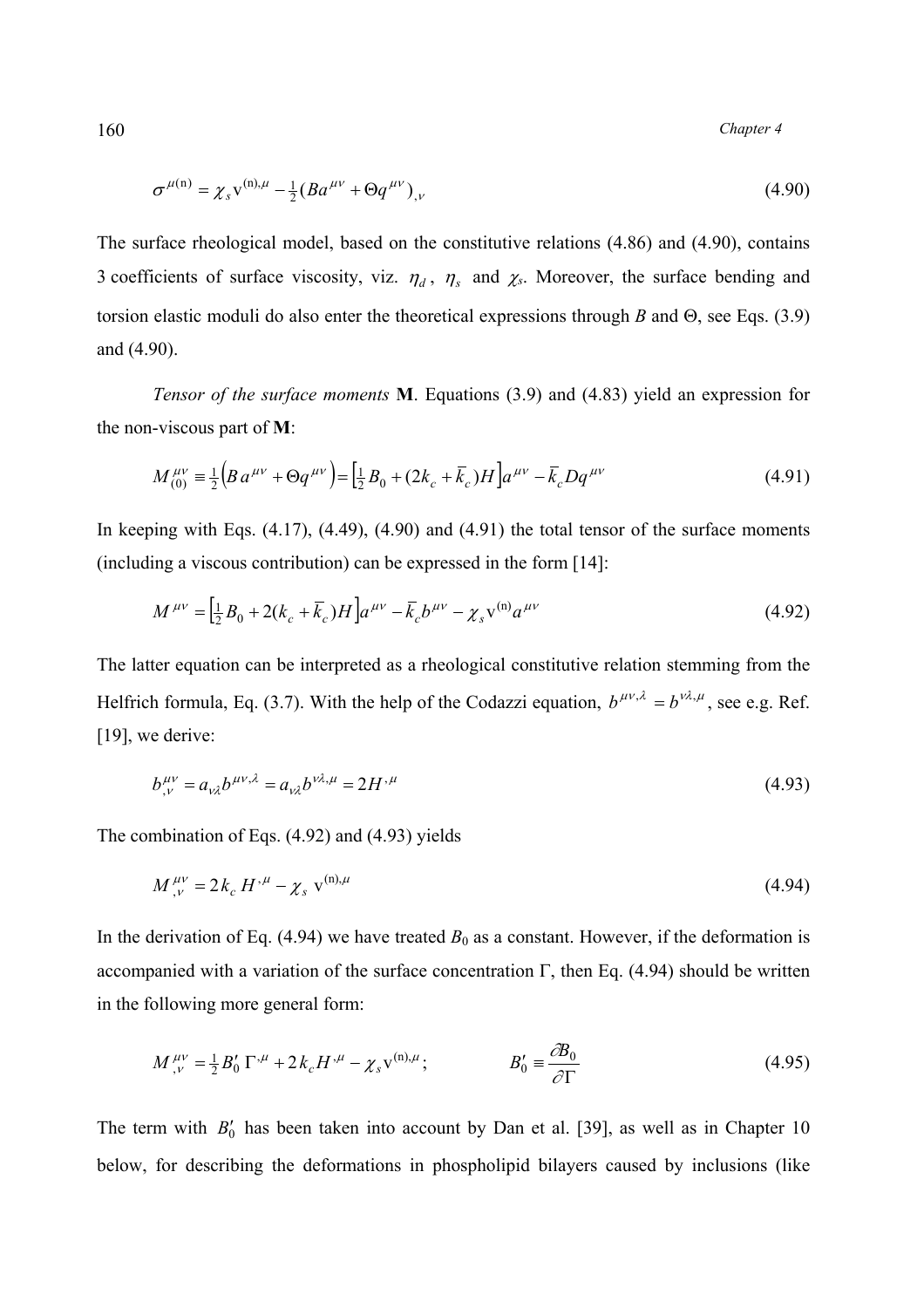membrane proteins). In the simpler case of a quasistatic process ( $v^{(n)} = 0$ ) and uniform surface concentration ( $\Gamma^{\mu}$  = 0) Eq. (4.95) reduces to a quasistatic constitutive relation stemming from the Helfrich model:

$$
M^{\mu\nu}_{,\nu} = 2k_c H^{\mu} \tag{4.96}
$$

It is worthwhile noting that the torsion (Gaussian) elasticity,  $\bar{k}_c$ , does not appear in Eqs. (4.94)−(4.96). Then, in view of Eq. (4.49) and (4.94),  $\bar{k}_c$  will not appear explicitly also in the tangential and normal balances of the linear momentum, Eqs. (4.39) and (4.40), which for small Reynolds numbers (inertial terms negligible) acquire the form

$$
\sigma_{,\nu}^{\nu\mu} + b_{\nu}^{\mu} (2k_c H^{\nu} - \chi_s v^{(n),\nu}) = \left( T_I^{(n)\mu} - T_{II}^{(n)\mu} \right) \qquad \mu = 1, 2. \qquad (4.97)
$$

$$
b_{\mu\nu}\,\sigma^{\mu\nu} - (2k_c H^{,\mu\nu} - \chi_s v^{(n),\mu\nu})\,a_{\mu\nu} = \left(T_I^{(n)(n)} - T_{II}^{(n)(n)}\right) \tag{4.98}
$$

 $\sigma^{\mu\nu}$  is to be substituted from Eq. (4.86). It should be noted that Eq. (4.98) is another form of the generalized Laplace equation. In vectorial notation and for quasistatic processes ( $v^{(n)} \rightarrow 0$ ) Eq. (4.98) reads

$$
\mathbf{b} : \underline{\sigma} - 2k_c \nabla_s^2 H = \mathbf{n} \cdot (\mathbf{T}_I - \mathbf{T}_{II}) \cdot \mathbf{n}
$$
 (4.99)

 *Application to capillary waves*. As an example let us consider capillary waves on a flat (in average) interface. It is usually assumed that the amplitude of the waves *u* (see Fig. 4.3) is sufficiently small, and consequently Eqs. (4.97) and (4.98) can be linearized:

$$
\sigma \nabla_s^2 u - k_c \nabla_s^2 \nabla_s^2 u + \chi_s \nabla_s^2 \frac{\partial u}{\partial t} = T_{\rm I}^{(\rm n)(\rm n)} - T_{\rm II}^{(\rm n)(\rm n)} \tag{4.100}
$$

$$
\nabla_s \sigma + \eta_d \nabla_s \nabla_s \cdot \mathbf{v}_{II} + \eta_s \nabla_s^2 \mathbf{v}_{II} = \mathbf{n} \cdot (\mathbf{T}_I - \mathbf{T}_{II}) \cdot \mathbf{U}_s
$$
(4.101)

where we have used the constitutive relation, Eq. (4.86), and the relationships

$$
2H \approx \nabla_s^2 u, \qquad \mathbf{v}^{(\mathrm{n})} = \frac{\partial u}{\partial t}, \qquad \mathbf{v}_{\mathrm{II}} \equiv \mathbf{a}^\mu \mathbf{v}_\mu \tag{4.102}
$$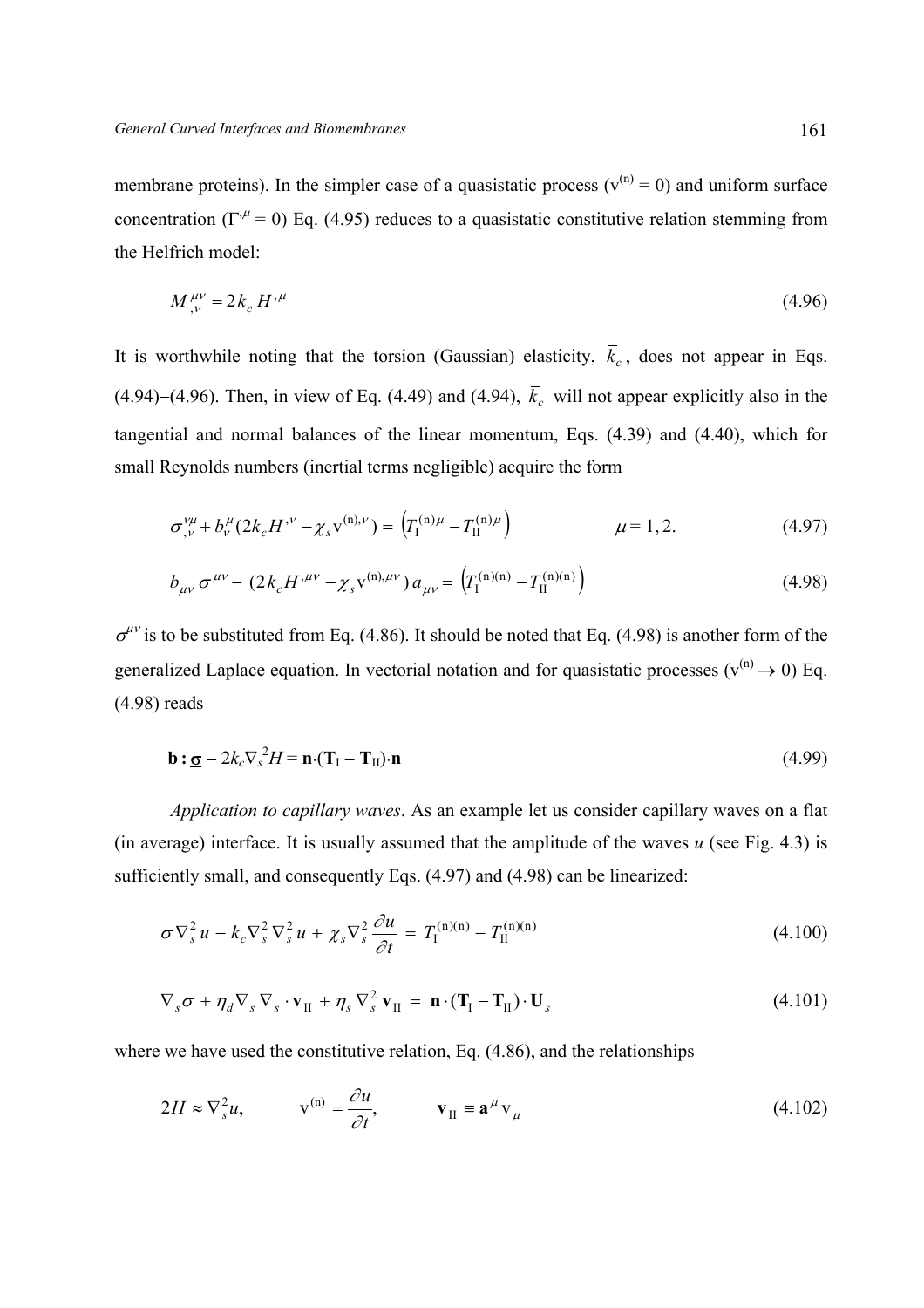One sees that in linear approximation the dependent variables  $u$  and  $v$ <sup>II</sup> are separated: the generalized Laplace equation, Eq. (4.100), contains the displacement *u* along the normal, whereas the two-dimensional Navier-Stokes equation (4.101) contains the tangential surface velocity,  $\mathbf{v}_{\text{II}}$ . In the linearized theory the curvature elasticities participate only trough  $k_c$  in the normal stress balance, Eq. (4.100);  $\bar{k}_c$  does not appear.

#### **4.4. AXISYMMETRIC SHAPES OF BIOLOGICAL CELLS**

#### *4.4.1. THE GENERALIZED LAPLACE EQUATION IN PARAMETRIC FORM*

Equation (4.99) can be used to describe the shapes of biological membranes. For the sake of simplicity, let us assume that the phases on both sides of the membrane are fluid, i.e. Eq. (4.45) holds (the effect of citoskeleton neglected). Then substituting Eqs.  $(4.17)$ ,  $(4.24)$  and  $(4.45)$ into Eq. (4.99) one derives [14]

$$
2H\sigma + 2D\eta - 2k_c \nabla_s^2 H = P_{II} - P_I \tag{4.103}
$$

Further, let us consider the special case of axisymmetric membrane and let the *z*-axis be the axis of revolution. In the plane *xy* we introduce polar coordinates  $(r, \varphi)$ ;  $z = z(r)$  expresses the equation of the membrane shape. Then  $\nabla_s^2 H$  can be presented in the form (see Ref. 37, Chapter XIV, Eq. 66):

$$
\nabla_s^2 H = \frac{1}{r} \left( 1 + z'^2 \right)^{-1/2} \frac{d}{dr} \left[ r \left( 1 + z'^2 \right)^{-1/2} \frac{dH}{dr} \right] \tag{4.104}
$$

where

$$
z' = \frac{dz}{dr} = \tan \theta \tag{4.105}
$$

with  $\theta$  being the running slope angle. The two principal curvatures of an axisymmetric surface are  $c_1 = d(\sin \theta)/dr$  and  $c_2 = \sin \theta/r$ . In view of Eq. (3.3), we have

$$
2H = \frac{d \sin \theta}{dr} + \frac{\sin \theta}{r}, \qquad 2D = \frac{d \sin \theta}{dr} - \frac{\sin \theta}{r}, \qquad (4.106)
$$

Finally, with the help of Eqs. (4.104)−(4.106) we bring Eq. (4.103) into the form [14]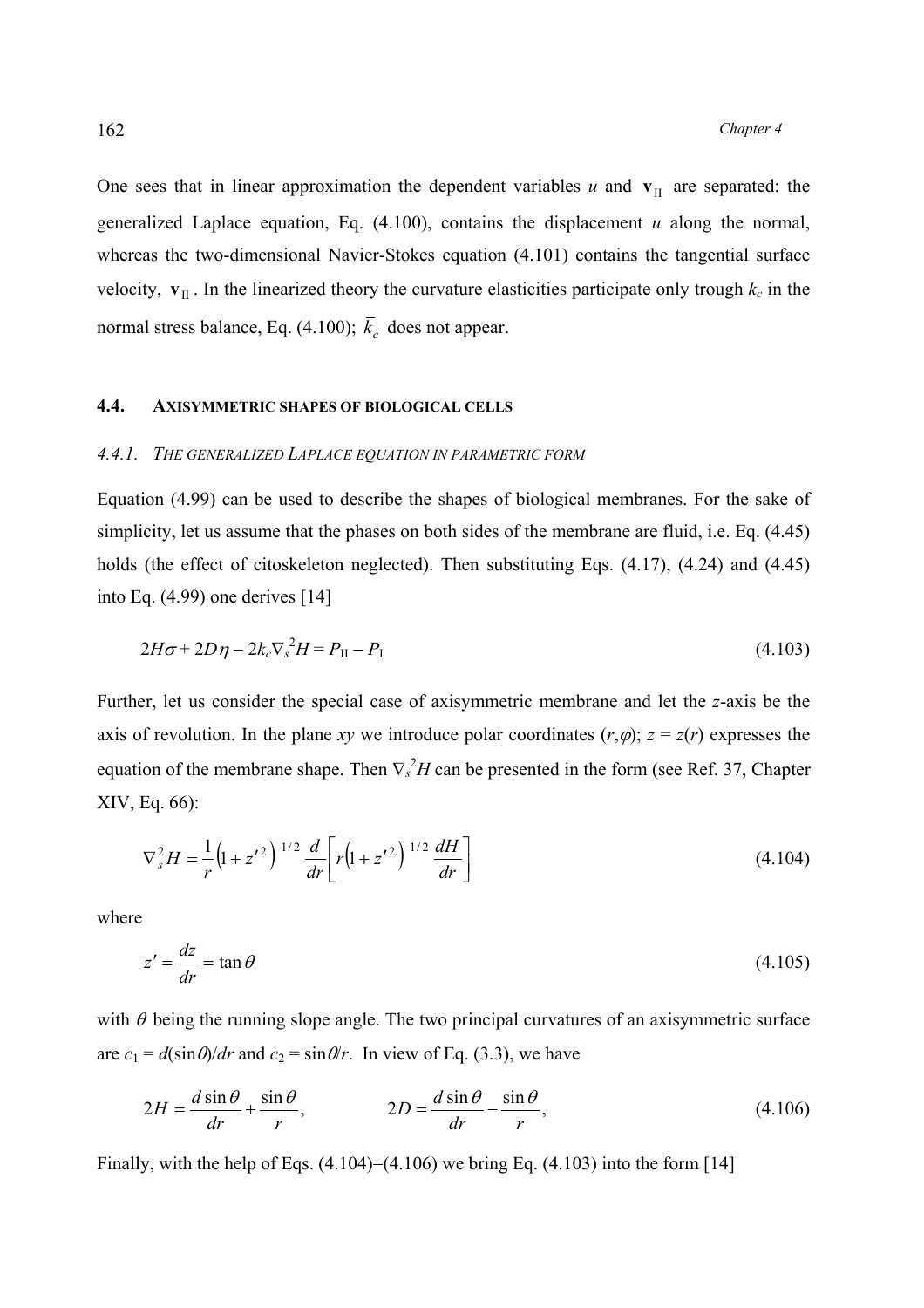$$
\sigma \left( \frac{d \sin \theta}{dr} + \frac{\sin \theta}{r} \right) + \eta \left( \frac{d \sin \theta}{dr} - \frac{\sin \theta}{r} \right) = \Delta P + \frac{k_c}{r} \cos \theta \frac{d}{dr} \left\{ r \cos \theta \frac{d}{dr} \left[ \frac{1}{r} \frac{d}{dr} (r \sin \theta) \right] \right\}
$$
(4.107)

where  $\Delta P = P_{\text{II}} - P_{\text{I}}$ . Equations (4.105) and (4.107) determine the generatrix of the membrane profile in a parametric form:  $r = r(\theta)$ ,  $z = z(\theta)$ . In the special case, in which  $\eta = 0$  and  $k_c = 0$ (no shearing tension and bending elasticity), Eq. (4.107) reduces to the common Laplace equation of capillarity, Eq. (2.24). The approach based on Eq. (4.107) is equivalent to the approach based on the expression for the free energy, insofar as the generalized Laplace equation can be derived by minimization of the free energy, see Section 4.3.1.

The form of Eq. (4.107) calls for discussion. The possible shapes of biological and model membranes are usually determined by minimization of an appropriate expression for the free energy (or the grand thermodynamic potential) of the system, see e.g. Refs. [7,9,40-49]. For example, the integral bending elastic energy of a tension-free membrane is given by the expression [7]

$$
W_B = \int [2k_c (H - H_0)^2 + \bar{k}_c K] dA \tag{4.108}
$$

see Eq.  $(3.7)$ . The above expression for  $W_B$  contains as parameters the spontaneous curvature  $H_0$  and the Gaussian (torsion) elasticity  $\bar{k}_c$ , while the latter two parameters are missing in Eq. (4.107). As demonstrated in the previous section  $H_0$  and  $\bar{k}_c$  must not enter the generalized Laplace equation, see Eq. (4.99); on the other hand,  $H_0$  and  $\bar{k}_c$  can enter the solution trough the boundary conditions [22]. For example, Deuling and Helfrich [43] described the myelin forms of an erythrocyte membrane assuming tension-free state of the membrane, that is  $\sigma = \eta = 0$  and  $\Delta P = 0$ ; then they calculated the shape of the membrane as a solution of the equation

$$
\frac{1}{r}\frac{d}{dr}(r\sin\theta) = 2H_0 = \text{const.}\tag{4.109}
$$

It is obvious that for  $\sigma = \eta = 0$  and  $\Delta P = 0$  every solution of Eq. (4.109) satisfies Eq. (4.107), and that the spontaneous curvature  $H_0$  appears as a constant of integration.

In a more general case, e.g. swollen or adherent erythrocytes [50], one must *not* set  $\sigma = 0$  and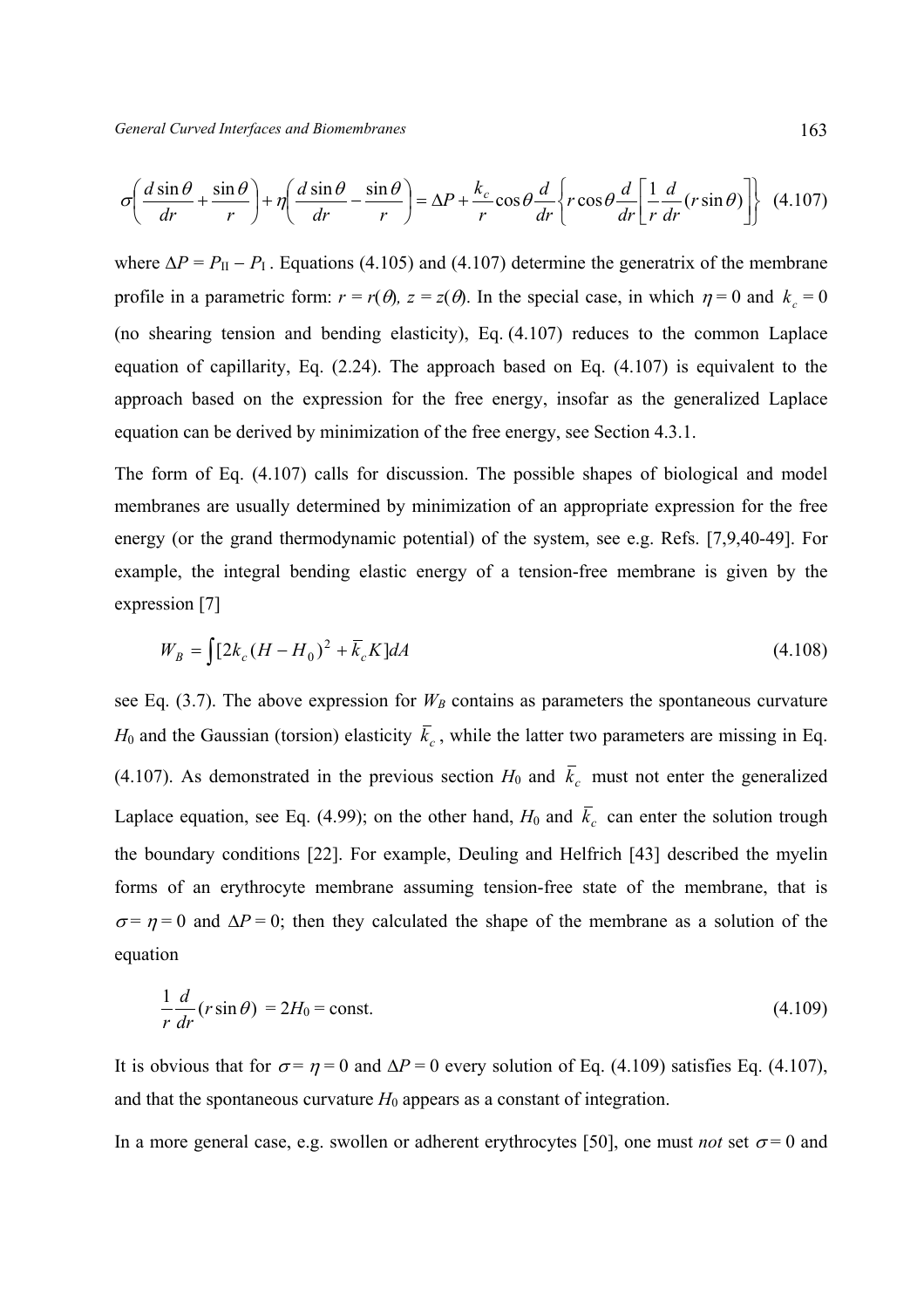$\Delta P = 0$ , since the membrane is expected to have some tension, though a very low one. To simplify the mathematical treatment, one could set  $\eta = 0$  in Eq. (4.107), i.e. one could neglect the effect of the shearing tension. Setting  $\eta = 0$  means that the stresses in the membrane are assumed to be tangentially isotropic, that is the membrane behaves as a two-dimensional fluid. In fact, there are experimental indications that  $n \ll \sigma$  for biomembranes at body temperature [9, 51]. Thus one could seek the membrane profile as a solution of the equation [50]

$$
\sigma \left( \frac{d \sin \theta}{dr} + \frac{\sin \theta}{r} \right) = \Delta P + \frac{k_c}{r} \cos \theta \frac{d}{dr} \left\{ r \cos \theta \frac{d}{dr} \left[ \frac{1}{r} \frac{d}{dr} (r \sin \theta) \right] \right\}
$$
(4.110)

#### *4.4.2. BOUNDARY CONDITIONS AND SHAPE COMPUTATION*

To find the solution of Eq. (4.110), along with Eq. (4.105), one needs 4 boundary conditions. The following boundary conditions have been used in Ref. [50] to find the shape of erythrocytes attached to a glass substrate (Fig. 4.4):

 $(i-i)$  *z* = 0 and  $\theta$  = 0 at *r* = 0, i.e. at the apex of the membrane (the point where the membrane intersects the *z*-axis);

(iii) the membrane curvature varies smoothly in a vicinity of the membrane apex;

(iv)  $\theta = \theta_h$  for  $r = r_f$  ( $\theta_h$  – contact angle;  $r_f$  – radius of the adhesive film);

(v) the total area of the membrane,  $A_T$ , is known; this condition was used in Ref. [50] to determine the unknown material parameter

$$
\lambda = \sigma / k_c \tag{4.111}
$$

To solve Eq. (4.110) it is convenient to introduce the auxiliary function

$$
F \equiv \frac{d \sin \theta}{dr} + \frac{\sin \theta}{r} - \frac{2}{b}, \qquad b \equiv \frac{2\sigma}{\Delta P}, \qquad (4.112)
$$

where *b* is constant if the effect of gravity on the membrane shape is negligible. Then Eq. (4.110) acquires the form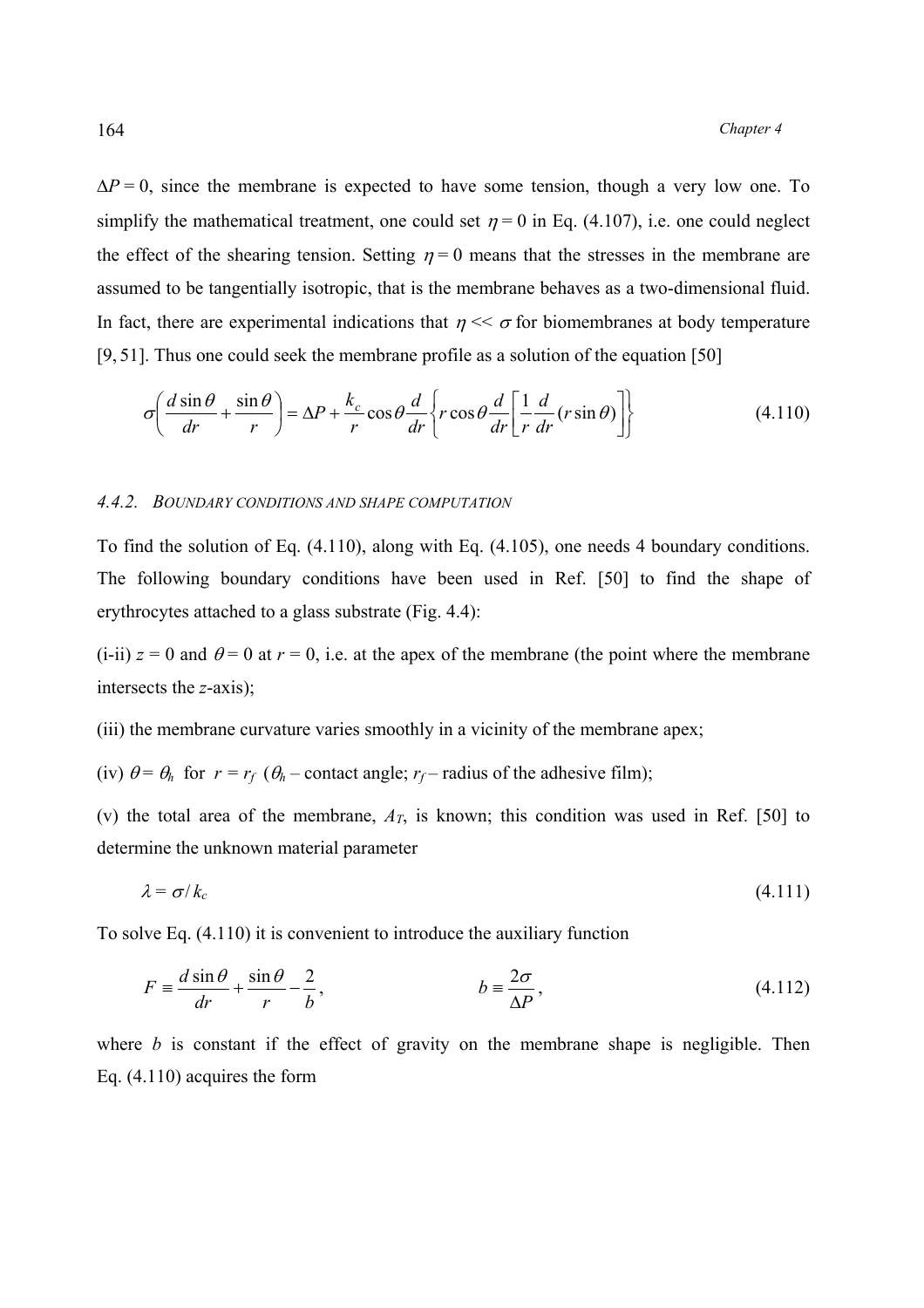

Fig. 4.4. Shape of an erythrocyte adherent to a glass substrate, determined in Ref. [50]; the zone of the flat adhesion film is in the lower part of the graph. (a) For osmolarity 143 mOsm of the hypotonic solution the non-adherent part of the membrane is spherical; the shape for (b) osmolarity 153 mOsm and (c) 156 mOsm is reconstructed from experimental data by solving Eq. (4.110) for  $k_c = 1.8 \times 10^{-19}$  J and for fixed membrane area  $A_T = 188 \text{ }\mu\text{m}^2$ .

$$
\frac{\cos\theta}{r}\frac{d}{dr}\left(r\cos\theta\frac{dF}{dr}\right) = \lambda F\tag{4.113}
$$

It is convenient to use as an independent variable the length of the generatrix of the membrane profile, *s*, whose differential is related to the differentials of the cylindrical coordinates (*r,z*) as follows:

$$
dr = \cos\theta \, ds; \quad dz = \sin\theta \, ds \tag{4.114}
$$

The introduction of *s* as a variable of integration helps to avoid divergence in the procedure of numerical integration at the "equator" of the erythrocyte, where  $\cos\theta = 0$ . The differential of the membrane area, *A*, is simply related to *ds*:

$$
dA = 2\pi r \, ds \tag{4.115}
$$

Combining Eqs. (4.112) and (4.114) one obtains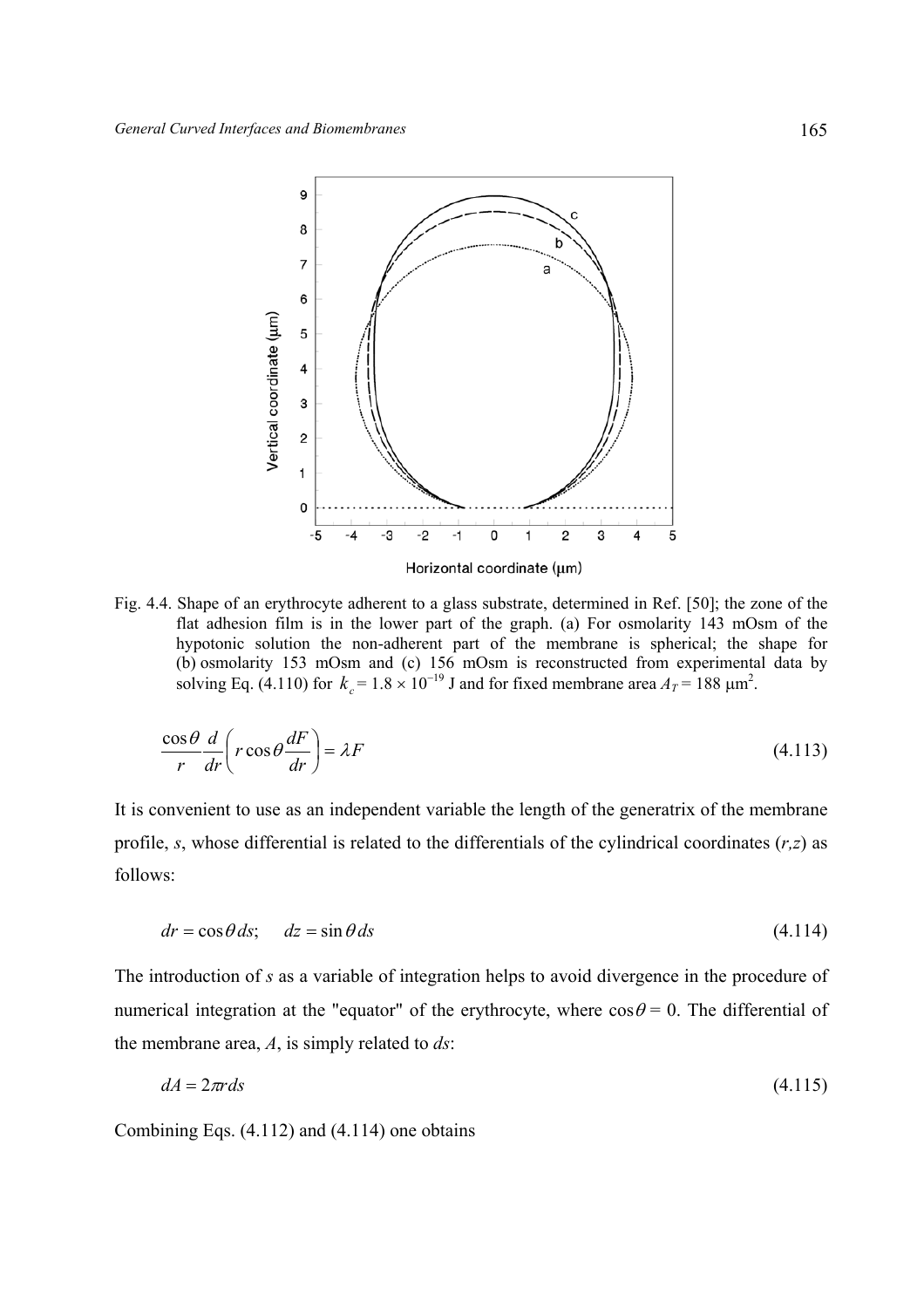166 *Chapter 4* 

$$
\frac{d\theta}{ds} = \frac{2}{b} - \frac{\sin\theta}{r} + F(s)
$$
\n(4.116)

Likewise, from (4.113) and (4.114) one derives

$$
\frac{d^2F}{ds^2} = \lambda F - \frac{|\cos\theta|}{r}\frac{dF}{ds}
$$
\n(4.117)

Equations (4.114)−(4.117) form a set of 5 equations for determining the 5 unknown functions  $r(s)$ ,  $z(s)$ ,  $\theta(s)$ ,  $F(s)$  and  $A(s)$ . In particular, the functions  $r(s)$  and  $z(s)$  determine the profile of the axisymmetric membrane in a parametric form.

Following Ref. [50], to determine the profile of the adherent erythrocyte (Fig. 4.4) one starts the numerical integration of Eqs. (4.114)−(4.117) from the apex of the membrane surface, i.e. from the upper point of the profiles in Fig. 4.4, where the generatrix intersects the axis of revolution. The boundary conditions are:

$$
r(s=0) = 0;
$$
  $z(s=0) = 0;$   $\theta(s = 0) = 0$  and  $A(s=0) = 0$  (4.118)

*b* is assumed to be a known parameter; in Ref. [50] it has been determined from the experimental data. Finally, the two boundary conditions for Eq. (4.117) are:

$$
F(s=0) = q \qquad \text{and} \qquad \frac{dF}{ds} = 0 \qquad \text{for } s = 0 \tag{4.119}
$$

The latter boundary condition removes a divergence in Eq.  $(4.117)$  for  $s=0$   $(r=0)$ . On the other hand, *q* is a unknown parameter, which is to be determined, together with the other unknown parameter  $\lambda$ , from the area of the free (non-adherent) portion of the membrane:

$$
A_F = A_T - \pi r_f^2 \tag{4.120}
$$

where  $A_T$  is the total area of the membrane, assumed constant;  $r_f$  is assumed to be known from the experiment. The two unknown parameters,  $q$  and  $\lambda$ , are to be determined from the following two conditions:

$$
r = r_f
$$
 and  $\theta = \theta_h$  for  $A = A_F$  (4.121)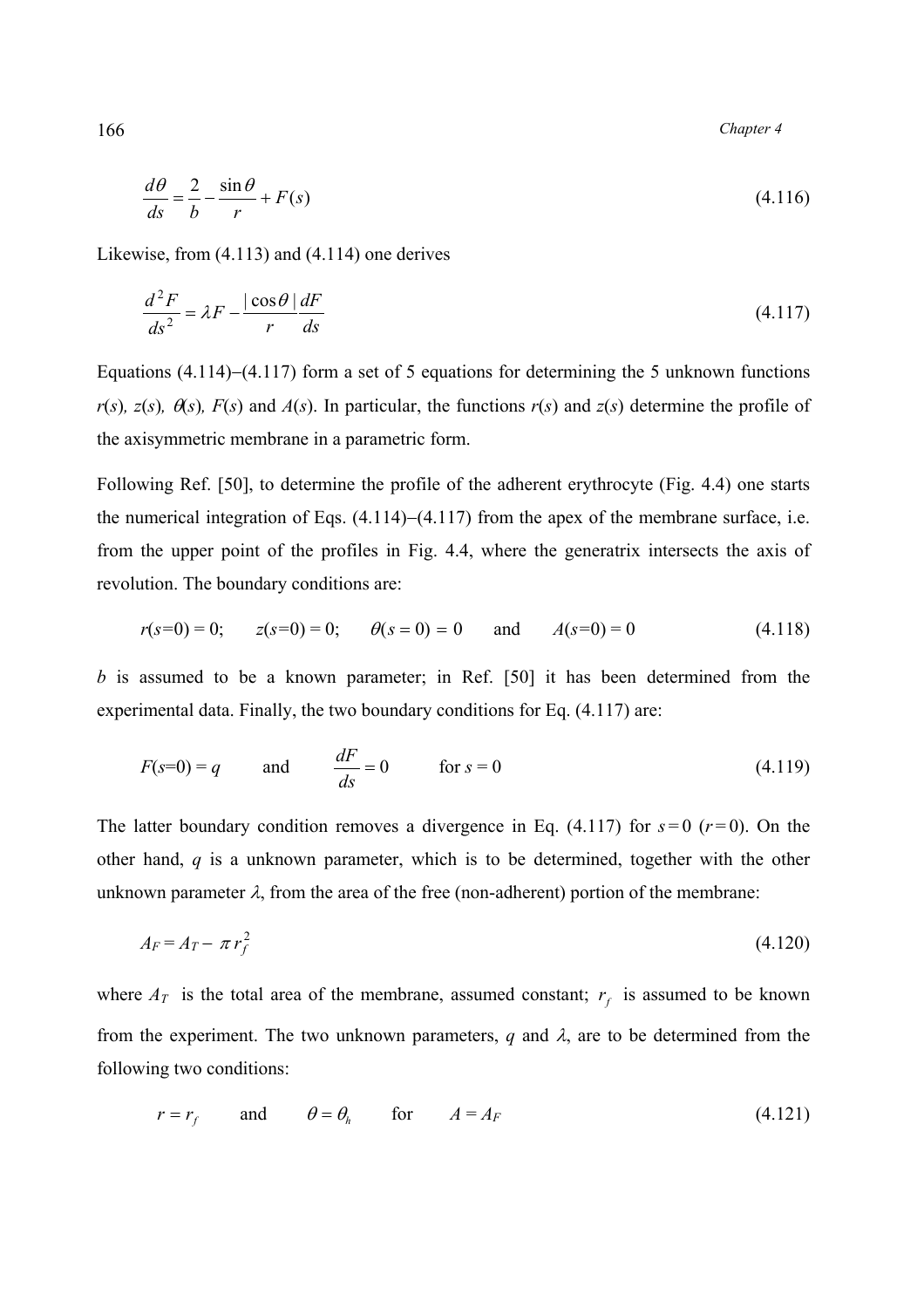

Fig. 4.5. Shape of a closed membrane calculated in Ref. [50] by means of Eq. (4.110): (a) spherocyte; (b) discocyte corresponding to  $\sigma = 1.8 \times 10^{-4}$  mN/m and  $\Delta P = 0.036$  Pa; (c) discocyte corresponding to  $\sigma = 3.6 \times 10^{-4}$  mN/m and  $\Delta P = 0.072$  Pa;  $k_c$  and  $A_T$  are the same as in Fig. 4.4.

To obtain the profiles of adherent cells shown in Fig. 4.4 one can start the integration from the membrane apex,  $s = 0$ , with tentative values of the unknown parameters, *q* and  $\lambda$ . Further, the integration continues until the point with  $A = A_F$  is reached. Then we check whether Eq.  $(4.121)$  is satisfied. If not, we assign new values of *q* and  $\lambda$  and start the integration again from the apex  $s = 0$ . This continues until we find such values of *q* and  $\lambda$ , which lead to fulfillment of Eq. (4.121). These values can be automatically determined by numerical minimization of the function

$$
\Phi(q,\lambda) = \left[r(A_F;q,\lambda) - r_f\right]^2 + \left[\theta(A_F;q,\lambda) - \theta_h\right]^2\tag{4.122}
$$

with respect of *q* and  $\lambda$ . Thus one determines the values of  $\lambda$  and *q*.

The curves in Fig. 4.5 illustrate what would be the shape of the same erythrocyte (of the same fixed area  $A_T$  = 188  $\mu$ m<sup>2</sup> as in Fig. 4.4) if it were not attached to the substrate. In other words, Fig. 4.5 shows the shape of a free (non-attached) erythrocyte of area  $A_T$  at various values of the membrane tension  $\sigma$  and the transmembrane pressure difference  $\Delta P$ , specified in the figure caption. The curves in Fig. 4.5 are obtained in Ref. [50] by numerical integration of Eqs. (4.114)−(4.117). As before, the integration starts from the apex of the profile, i.e. from the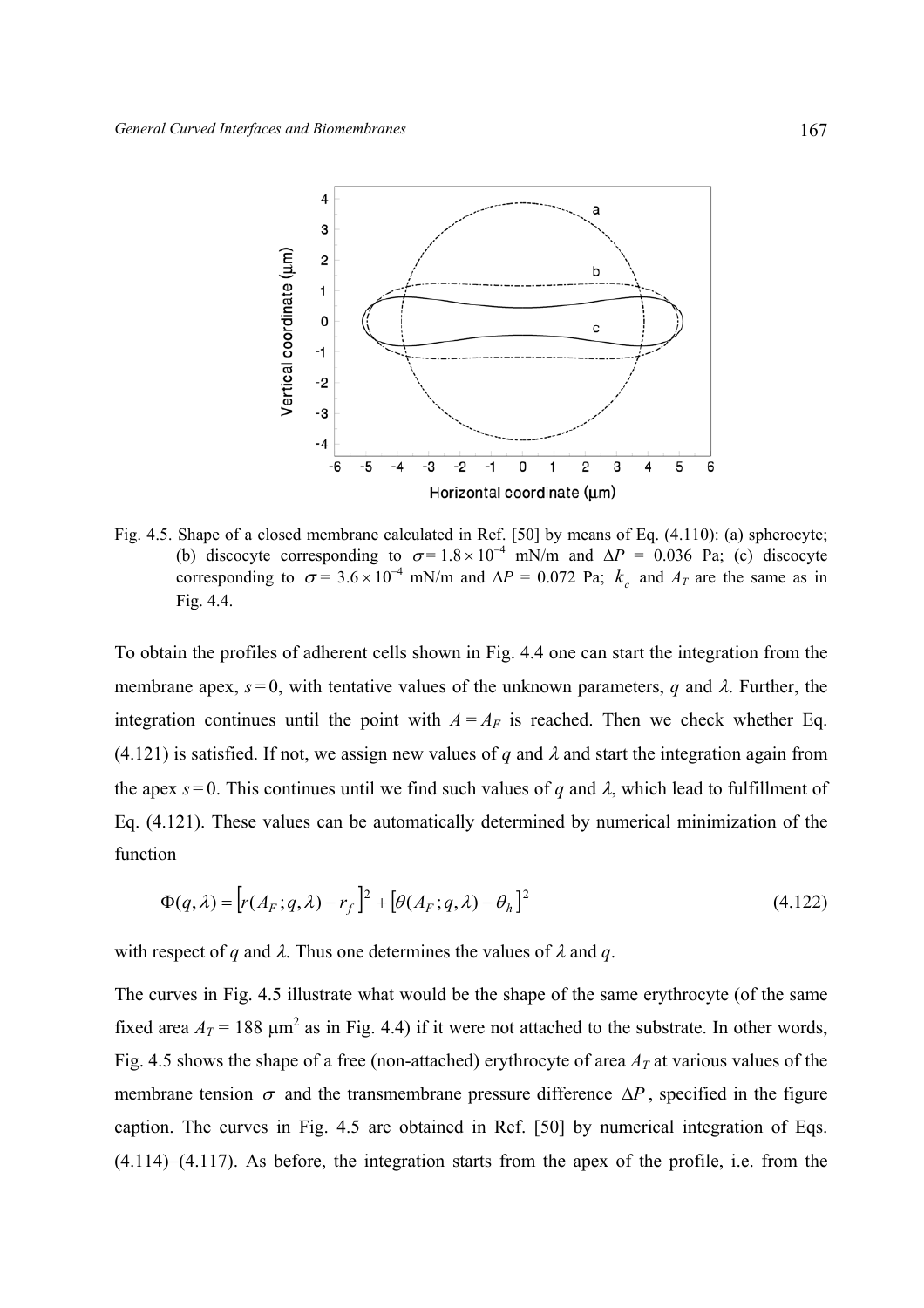intersection point of the generatrix with the axis of revolution, where we set  $s = 0$ . The numerical integration starts with a tentative value of *q* in Eq. (4.119). The value of *q* is determined from the condition that when the integration reaches the membrane "equator", where  $\cos\theta = 0$ , the membrane area must be  $A = A_T/2$ .

Since the membrane profile is symmetric with respect to the "equatorial" plane, in this case we carry out the numerical integration above the equator, and then we obtain the profile below the equator as a mirror image. Of course, one can continue the numerical integration after crossing the equator and the same profile will be obtained; however, due to accumulation of error from the numerical procedure this could decrease the accuracy of the calculated profile for the higher values of *s* (below the equator).

Such calculations indicate that the generalized Laplace equation, Eq. (4.110), or the equivalent set of equations (4.114)−(4.117), has at least two types of solutions for a free (non-adherent) erythrocyte of fixed area and given membrane tension  $\sigma$ . The first type is a "discocyte" like those in Fig. 4.5. The second type looks like an oblong ellipsoid of revolution, which resembles the shape of a red blood cell penetrating along a narrow capillary (blood vessel).

# **4.5. MICROMECHANICAL EXPRESSIONS FOR THE SURFACE PROPERTIES**

In the Section 4.3.2 we derived the formula for the work of interfacial deformation, Eq. (4.72), starting from a purely phenomenological expression, Eq. (4.73); as a result we obtained relationships between the surface thermodynamical and mechanical properties, Eqs. (4.79)−(4.80). In the present section we will derive again Eq. (4.72), however this time by taking excesses with respect to the bulk phases; this alternative approach provides *micromechanical* expressions for the surface properties of an arbitrarily curved interface, such as generalizations of Eqs. (3.69) and (3.70).

# *4.5.1. SURFACE TENSIONS, MOMENTS AND CURVATURE ELASTIC MODULI*

*Basic relationships.* Our purpose here is to extend the hydrostatic approach to the theory of a spherical phase boundary from Section 3.2.3 to the general case of an arbitrarily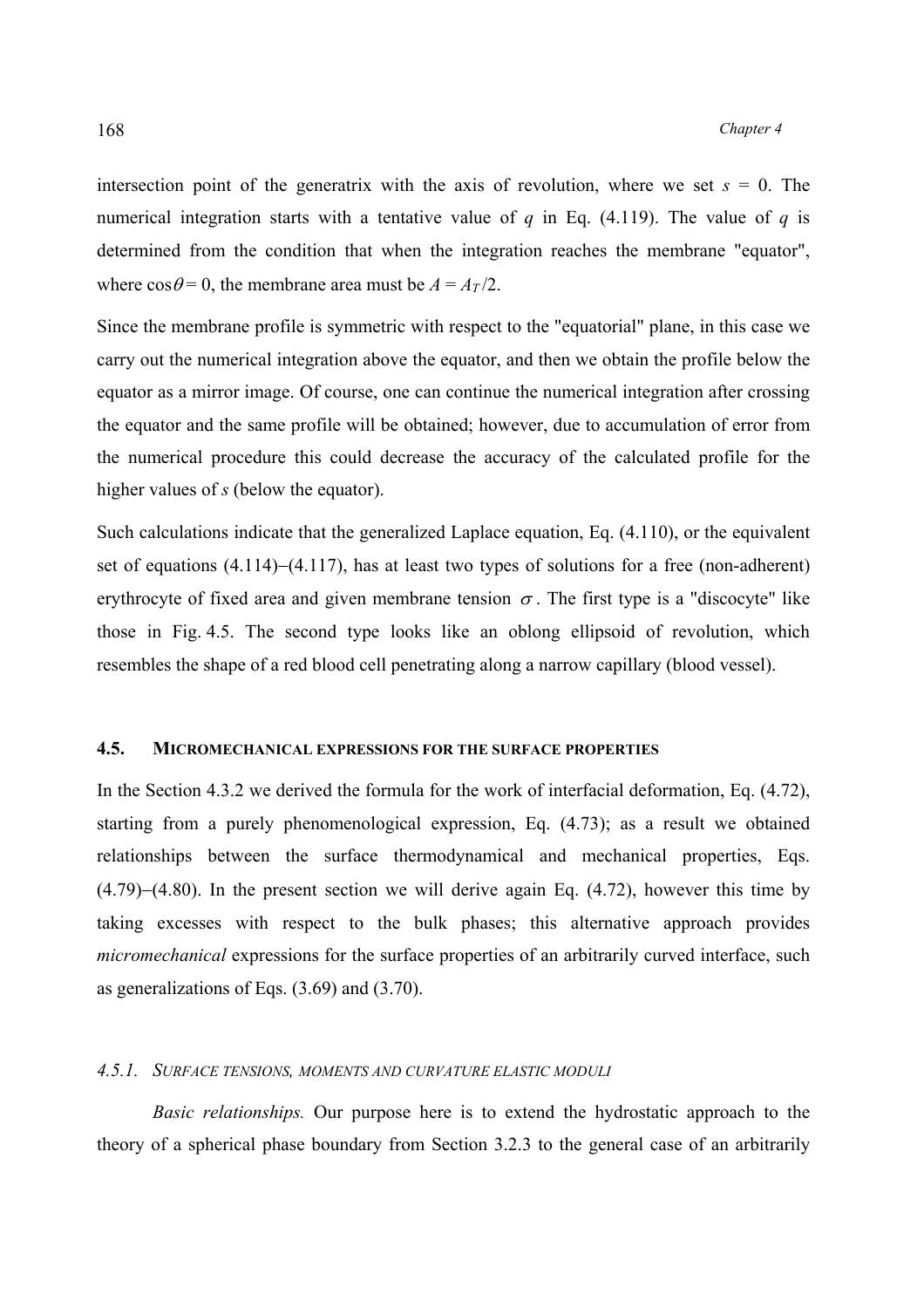curved interface. We follow Refs. [23, 26]. As discussed in Chapter 1, in a vicinity of a real fluid interface the pressure **Р** represents a tensorial quantity, which depends on the position in the transition zone between the two phases. After Gibbs [1], let us define an idealized (model) system, which is composed of two homogeneous and isotropic fluid phases, I and II, separated by a mathematical dividing surface. If  $\mathbf{R}(u^1, u^2)$  is the running position vector of a point from the dividing surface, we can present the position-vector of a given point in space in the form:

$$
\mathbf{r} = \mathbf{R}(u^1, u^2) + \lambda \, \mathbf{n}(u^1, u^2) \tag{4.123}
$$

As before, **n** is the running unit normal to the interface;  $\lambda$  is the distance from the given point in space to the dividing surface. The pressure in the idealized system can be expressed in the form

$$
\overline{\mathbf{P}} = \overline{P}\mathbf{U}, \qquad \qquad \overline{P} = P_1 \theta(-\lambda) + P_{\text{II}} \theta(\lambda) \tag{4.124}
$$

where

$$
\theta(\lambda) = \begin{cases} 0 & \text{for } \lambda < 0; \\ 1 & \text{for } \lambda > 0, \end{cases} \tag{4.125}
$$

is the step-wise function of Heaviside;  $P_{\text{I}}$  and  $P_{\text{II}}$  are the pressures in the bulk of the respective two neighboring phases, while **U** is the unit tensor in space. Having in mind Eq. (1.22), one can express the work of interfacial deformation, produced during a time interval  $\delta t$ , [52]:

$$
\int_{A} \delta w_{s} \ dA = -\int_{V} (\mathbf{P} - \overline{\mathbf{P}}) : (\mathbf{\Psi} \delta t) \ dV
$$
\n(4.126)

As before,  $\delta w_s$  is the work of interfacial deformation per unit area,  $dA = a^{1/2} du^1 du^2$  is a surface element, and  $\Psi$  is the spatial rate-of-strain tensor (the strain tensor is  $\Phi = \Psi \delta t$ ):

$$
\mathbf{\Psi} = \frac{1}{2} [\nabla \mathbf{w} + (\nabla \mathbf{w})^{\mathrm{T}}] \tag{4.127}
$$

Here **w** is the velocity field in the bulk phases and the superscript "T" symbolizes conjugation. For slow quasistatic processes one can use the kinematic formula of Eliassen [21]:

$$
\mathbf{w} = \mathbf{v} - \lambda (\nabla_s \mathbf{v}) \cdot \mathbf{n} \tag{4.128}
$$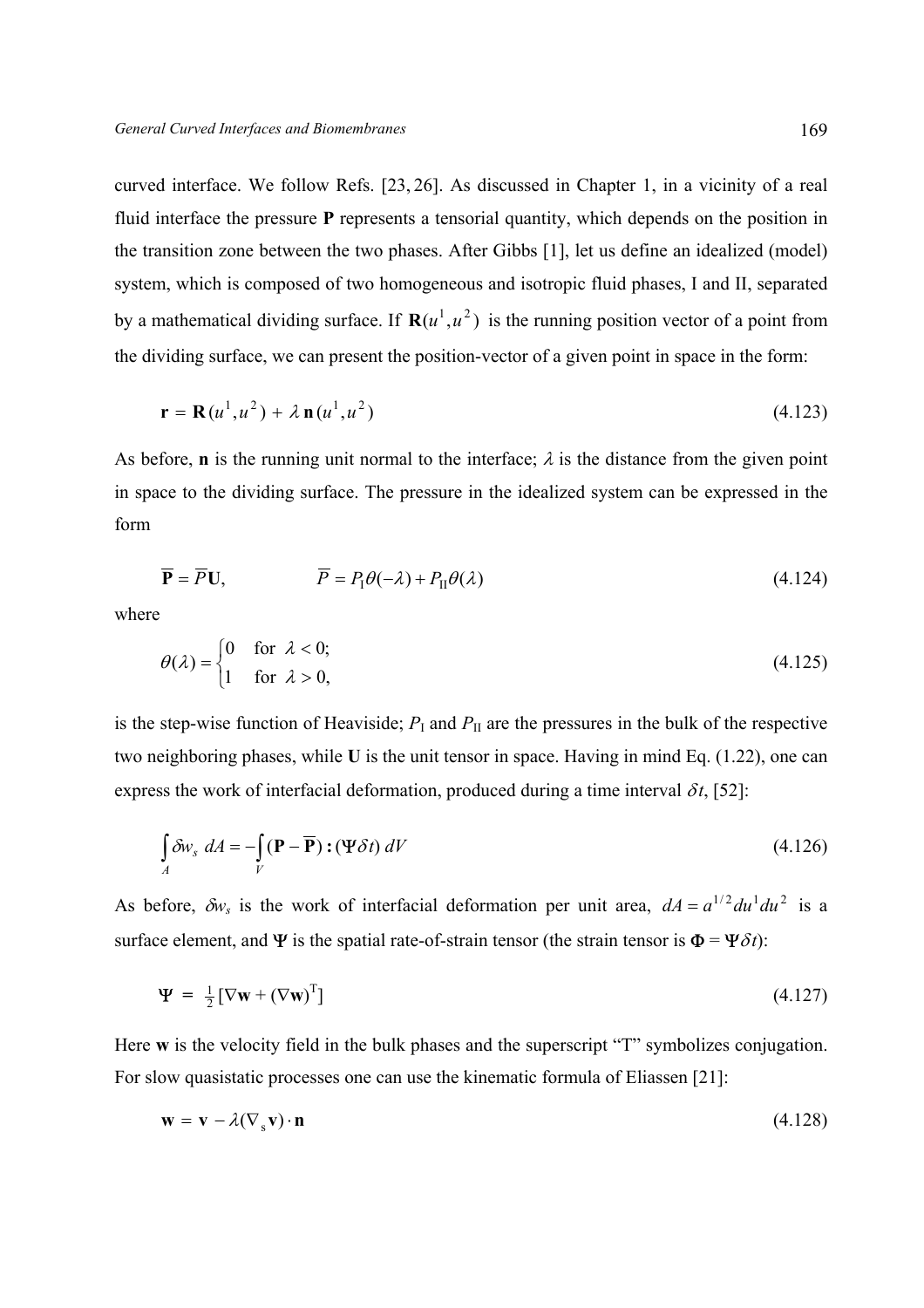where the surface velocity **v** is defined by Eq.  $(4.18)$ . Equation  $(4.128)$  corresponds to such a deformation, for which every material point is fixed at a point of the curvilinear coordinate network  $(u^1, u^2, \lambda)$ , which moves together with the deforming dividing surface. In particular, every layer of material points, corresponding to  $\lambda$  = const., remains parallel to the dividing surface in the course of deformation. The integration in the left-hand side of Eq. (4.126) is

carried out over an arbitrarily chosen parcel *A* from the dividing surface, while the integration in the right-hand side − over the corresponding cylindrical volume depicted in Fig. 4.6. The lateral surface of this volume is perpendicular to the dividing surface. The vectorial surface element of the lateral surface can be expressed in the form [21]:

$$
ds = \mathbf{v} \cdot \mathbf{L} d\lambda dl \tag{4.129}
$$

where *dl* is a linear element on the contour *C*, and ν is an outer unit normal to *C*, see Fig. 4.6;

$$
\mathbf{L} = (1 - 2\lambda H)\mathbf{U}_s + \lambda \mathbf{b} \tag{4.130}
$$

in Eq. (4.129) is a surface tensor, cf. Eqs. (4.14) and (4.17). The volume element *dV* can be expressed in the form [53]:

$$
dV = \chi \, dA \, d\lambda, \qquad \qquad \chi \equiv (1 - \lambda \, H)^2 - \lambda^2 \, D^2 = 1 - 2\lambda H + \lambda^2 K \tag{4.131}
$$

A substitution of **w** from Eq. (4.128) into Eq. (4.127) yields [23]



Fig. 4.6. An imaginary cylinder, whose lateral surface is perpendicular to the dividing surface between phases I and II, and whose bases are parallel to it; **n** and <sup>ν</sup> (**n**⊥ν) are running unit normals to the dividing surface and to the contour *C*, respectively; moreover,  $\nu$  is tangential to the dividing surface.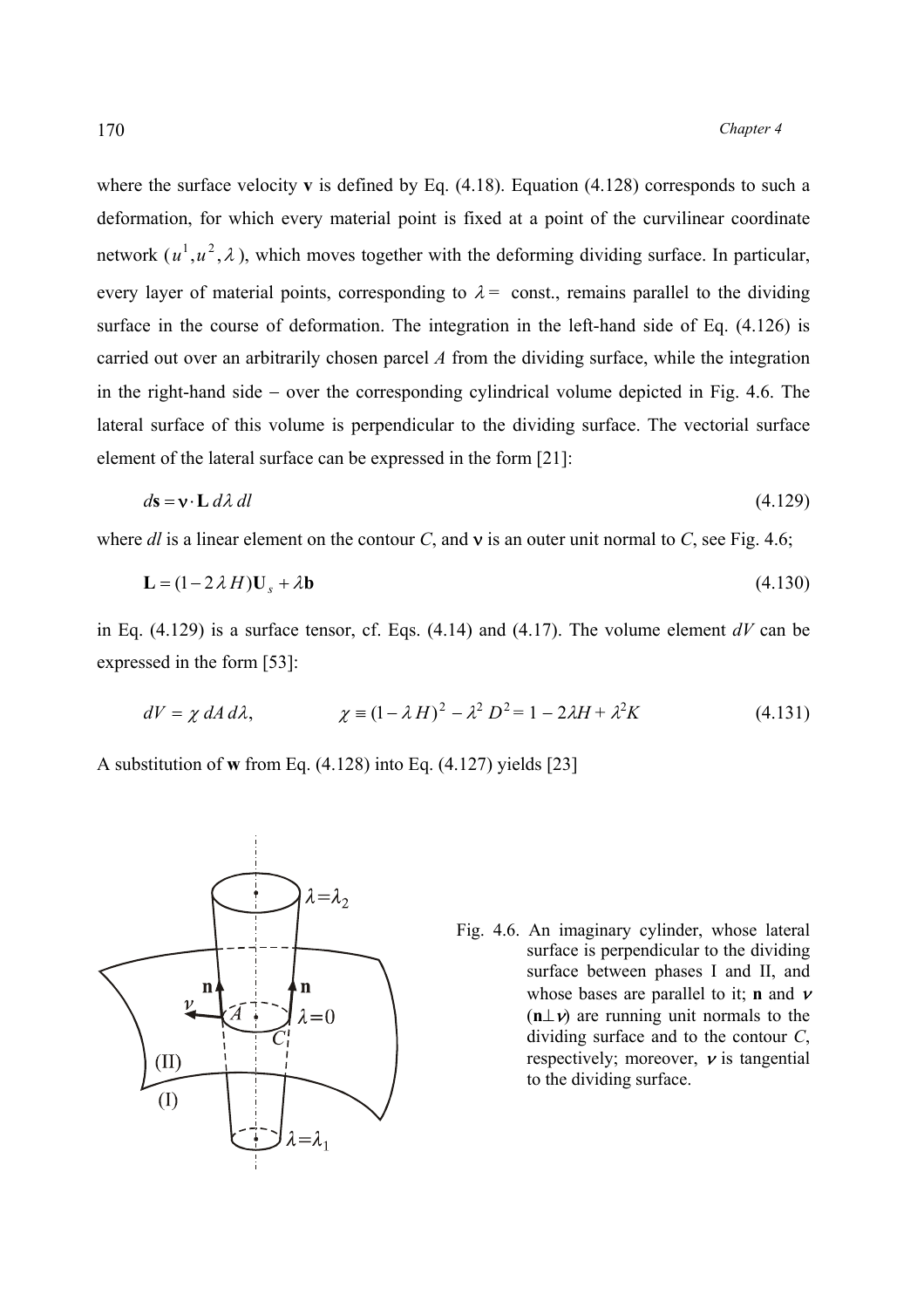$$
\Psi = \mathbf{a}^{\mu} \mathbf{a}^{\nu} \Big[ (1 - 2\lambda H)(w_{\mu,\nu} + w_{\nu,\mu}) + \lambda (w_{\mu,\sigma} b_{\nu}^{\sigma} + w_{\nu,\sigma} b_{\mu}^{\sigma}) - 2(b_{\mu\nu} - \lambda K a_{\mu\nu}) v^{(n)} \Big] / 2\chi \quad (4.132)
$$

Next, with the help of Eqs. (4.17), (4.19), (4.21), (4.128), (4.132) and the identities (4.61)−(4.62) one can prove that [23]

$$
(\mathbf{U}_s : \mathbf{\Psi}) \mathbf{U}_s + (\mathbf{q} : \mathbf{\Psi}) \mathbf{q} = (\chi \mathbf{U}_s \dot{\alpha} + \chi \mathbf{q} \dot{\beta} - 2\lambda \mathbf{L} \dot{H} - 2\lambda \mathbf{q} \cdot \mathbf{L} \dot{D}) / \chi
$$
(4.133)

Since the surface parcel *A* has been arbitrarily chosen, from Eqs. (4.126) and Eq. (4.131), we get:

$$
\delta w_s = -\int_{\lambda_1}^{\lambda_2} (\mathbf{P}^s \cdot \mathbf{\Psi}) \delta t \chi d\lambda, \qquad \mathbf{P}^s = \mathbf{P} - \overline{\mathbf{P}} \qquad (4.134)
$$

A further simplification of Eq. (4.134) can be achieved if some specific information about the process of deformation is available. To specify the process one can assume that the surface rate-of-strain tensor can be expressed in the form [23]:

$$
\Psi = \frac{1}{2}(\mathbf{U}_s : \Psi) \mathbf{U}_s + \frac{1}{2}(\mathbf{q} : \Psi) \mathbf{q}
$$
\n(4.135)

The latter equation implies that the tensor  $\Psi$  has diagonal form in the basis of the principle curvatures. In other words, the deformation of the dividing surface is related to the deformation in the adjacent phases. Using Eq. (4.135) we obtain:

$$
\mathbf{P}^s : \mathbf{\Psi} = \frac{1}{2} \mathbf{P}^s : \left[ \mathbf{U}_s (\mathbf{U}_s : \mathbf{\Psi}) + \mathbf{q} (\mathbf{q} : \mathbf{\Psi}) \right] \tag{4.136}
$$

Equation (4.136) can be also obtained using the alternative assumption that the pressure tensor can be expressed in the form

$$
\mathbf{P} = \frac{1}{2}(\mathbf{U}_s \cdot \mathbf{P})\mathbf{U}_s + \frac{1}{2}(\mathbf{q} \cdot \mathbf{P})\mathbf{q} + P_N \mathbf{n} \mathbf{n} \tag{4.137}
$$

From Eq. (4.137) one can deduce Eq. (4.136) without imposing any limitations on the form of the rate-of-strain tensor  $\Psi$ . The expression (4.137), which has been introduced by Buff [54, 55], means that at every point two of the eigenvectors of the tensor **P** are directed along the lines of maximal and minimal curvature of the surface  $\lambda$  = const., passing through this point, whereas the third eigenvector is always normal to the dividing surface. In other words, the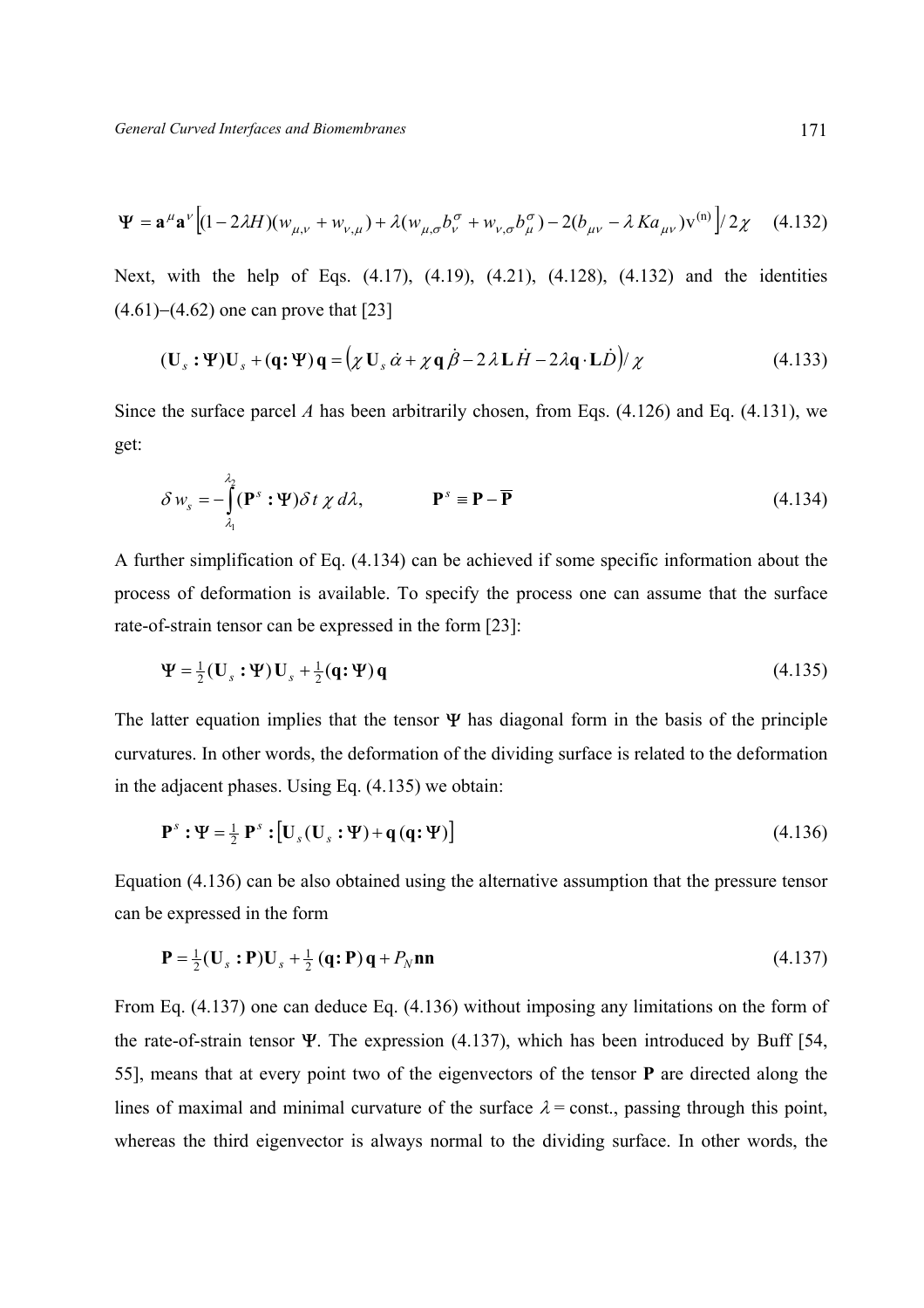orientation of the eigenvectors of **Р** in a vicinity of the phase boundary is induced by the geometry of the interface, which is a reasonable presumption from a physical viewpoint.

Combining Eqs. (4.133), (4.134) and (4.136) one obtains again the known expression for the work of surface deformation,  $\delta w_s = \gamma \delta \alpha + \xi \delta \beta + B \delta H + \Theta \delta D$ , see Eq. (3.1), where [23, 26]:

$$
\gamma = -\frac{1}{2} \int_{\lambda_1}^{\lambda_2} \mathbf{U}_s \, \mathbf{P}^s \, \chi d\lambda \tag{4.138}
$$

$$
\xi = -\frac{1}{2} \int_{\lambda_1}^{\lambda_2} \mathbf{q} : \mathbf{P}^s \chi d\lambda \tag{4.139}
$$

$$
B = \int_{\lambda_1}^{\lambda_2} \mathbf{L} : \mathbf{P}^s \lambda d\lambda \tag{4.140}
$$

$$
\mathbf{\Theta} = \int_{\lambda_1}^{\lambda_2} (\mathbf{q} \cdot \mathbf{L}) \cdot \mathbf{P}^s \lambda d\lambda \tag{4.141}
$$

Equations (4.138)−(4.141) provide general micromechanical expressions for the interfacial tensions and moments of an arbitrarily curved interface. In the special case of a spherical interface of radius *a* Eqs. (4.138) and (4.140) reduce to known expressions first derived by Tolman [56]: these are Eq. (3.59) and the equation

$$
B = 2\int_{\lambda_1}^{\lambda_2} (P_T - \overline{P})(1 + \lambda / a)\lambda d\lambda \tag{4.142}
$$

The special form of Eqs. (4.138)–(4.141) for a cylindrical surface can be found in Refs. [14, 22].

*Expressions for the spontaneous curvature and the elastic moduli*  $k_c$  *and*  $\bar{k}_c$ . From Eqs. (4.140)−(4.141) one can deduce micromechanical expressions for the bending moment of a planar interface,  $B_0$ , and for the bending and torsion elastic moduli,  $k_c$  and  $\bar{k}_c$ . We will use the simplifying assumption for "tangential isotropy", which has been introduced by Buff [53]:

$$
\mathbf{P}^{s} = P_{T}^{s} \mathbf{U}_{s} + P_{N}^{s} \mathbf{n} \mathbf{n}; \qquad P_{T}^{s} \equiv P_{T} - \overline{P}; \qquad P_{N}^{s} \equiv P_{N} - \overline{P} \qquad (4.143)
$$

From Eqs.  $(4.17)$  and  $(4.130)$  we obtain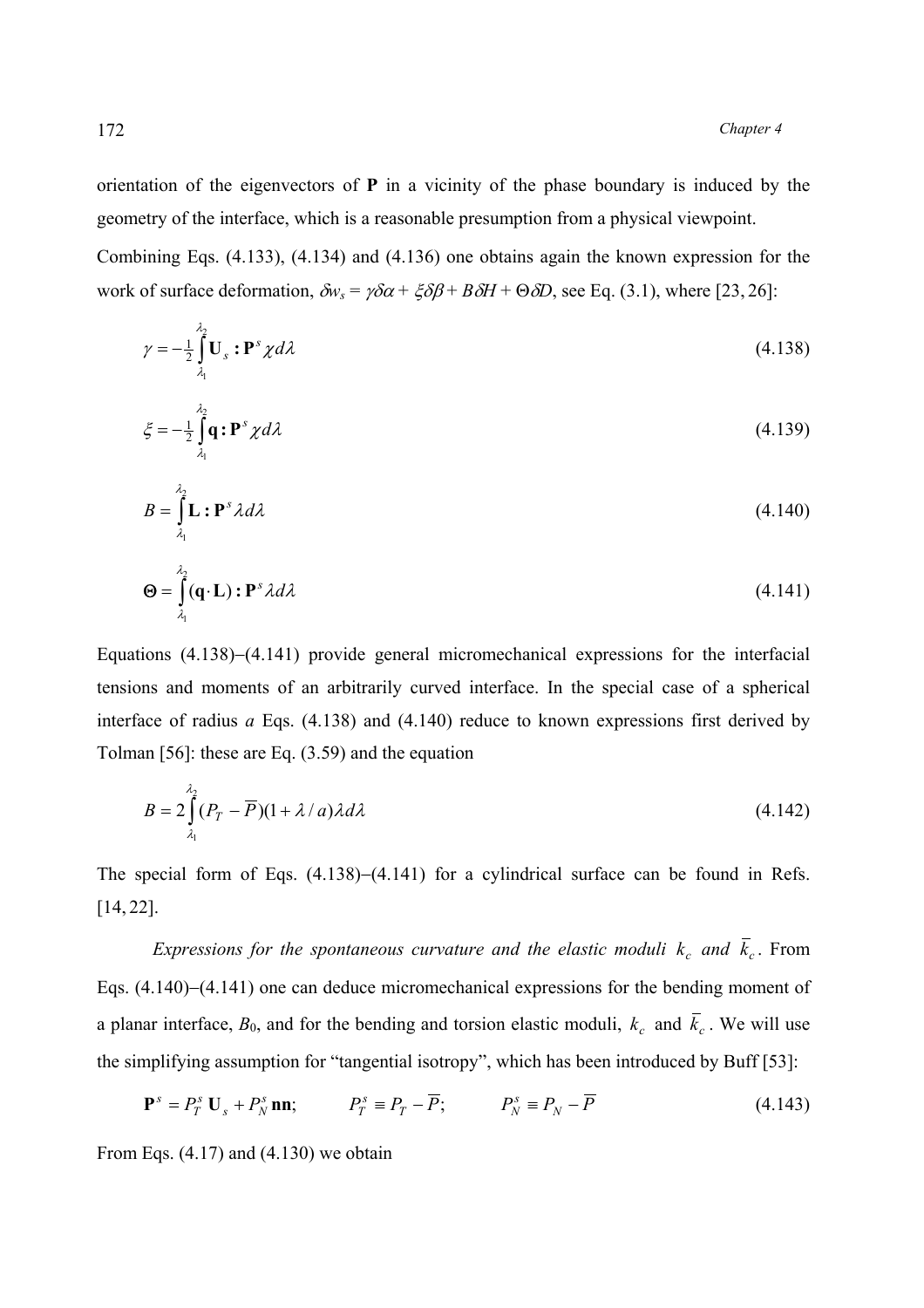$$
\mathbf{q} \cdot \mathbf{L} = (1 - \lambda H) \mathbf{q} + \lambda D \mathbf{U}_s \tag{4.144}
$$

A substitution of Eqs. (4.143)−(4.144) into Eq. (4.141) yields

$$
\Theta = 2D \int_{\lambda_1}^{\lambda_2} P_T^s \lambda^2 d\lambda \tag{4.145}
$$

The comparison of the latter equation with Eq. (3.9) gives

$$
\overline{k}_c = -\int_{\lambda_1}^{\lambda_2} P_T^s \lambda^2 d\lambda \tag{4.146}
$$

Equation (4.146) has been first obtained by Helfrich [57]. Further, from Eqs. (4.17) and (4.130) one can derive

$$
\mathbf{L} = (1 - \lambda H) \mathbf{U}_s + \lambda D \mathbf{q} \tag{4.147}
$$

Substituting Eqs.  $(4.143)$  and  $(4.147)$  into Eq.  $(4.140)$  we get

$$
B = 2\int_{\lambda_1}^{\lambda_2} P_T^s (1 - \lambda H) \lambda d\lambda = 2\int_{\lambda_1}^{\lambda_2} (P_T^s|_{H=0} + \frac{\partial P_T^s}{\partial H} H + ...)(1 - \lambda H) \lambda d\lambda
$$
 (4.148)

From the latter equation, in view of Eqs. (3.9), (3.10) and (4.146), we obtain

$$
B_0 = -4k_c \, H_0 = 2 \int_{\lambda_1}^{\lambda_2} P_T^s \big|_{H=0} \, \lambda \, d\lambda \tag{4.149}
$$

$$
k_c = \frac{1}{2} \int_{\lambda_1}^{\lambda_2} \left( \frac{\partial P_r^s}{\partial H} \right)_{H=0} \lambda \, d\lambda \tag{4.150}
$$

As usual,  $H_0$  is the spontaneous curvature. Equations (4.149) and (4.150) have been first obtained in a quite different way, respectively, by Helfrich [57] and Szleifer et al. [58]. Equations (4.146), (4.149) and (4.150) were utilized by Lekkerkerker [59] for calculating the electrostatic components of *B*<sub>0</sub>,  $k_c$  and  $\bar{k}_c$ , see Eqs. (3.91)–(3.93).

From the above equations we can deduce also expressions for the coefficients  $C_1$  and  $C_2$ , see Eqs. (3.5) and (3.6), in the framework of the simplifying assumption for tangential isotropy, Eq. (4.143). For example, combining Eqs. (4.145) and (4.148) with Eq. (3.6) one can derive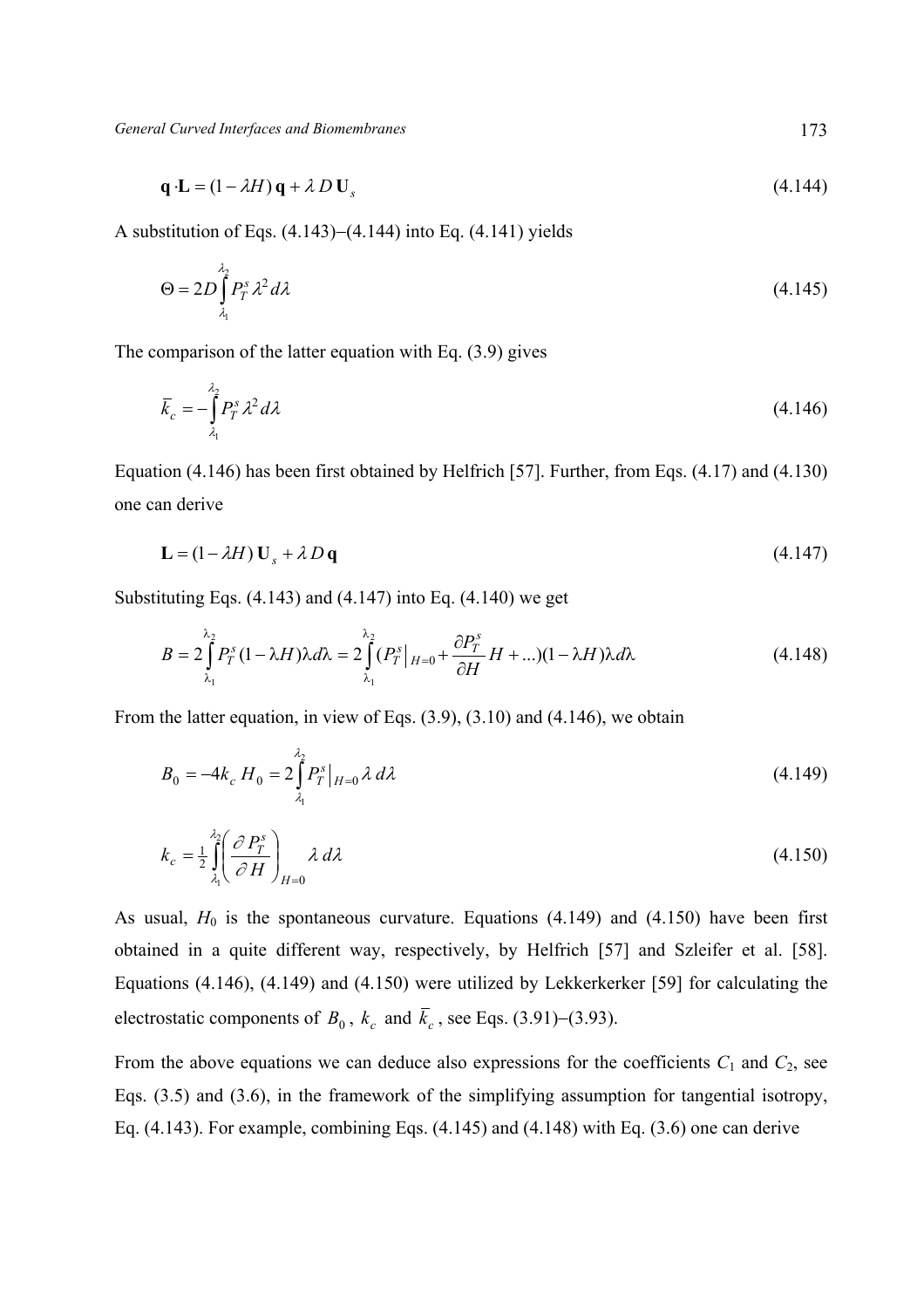174 *Chapter 4* 

$$
C_2 = \frac{-1}{2D} \Theta = -\int_{\lambda_1}^{\lambda_2} P_T^s \lambda^2 d\lambda; \qquad C_1 = B - 2C_2 H = 2 \int_{\lambda_1}^{\lambda_2} P_T^s \lambda d\lambda \qquad (4.151)
$$

Likewise, a combination of Eqs. (4.131), (4.138) and (4.143) yields

$$
\gamma = -\int_{\lambda_1}^{\lambda_2} (1 - 2H\lambda + K\lambda^2) P_T^s \, d\lambda \tag{4.152}
$$

Equations (4.151) and (4.152) are equivalent to the results by Мarkin et al. [30] (the latter authors use the notation  $J = -2H$  and  $\widetilde{C}_1 = -C_1/2$ .

 *Expressions for the surface densities of extensive thermodynamic parameters*. In Ref. [23] a micromechanical derivation of the fundamental thermodynamic equation, Eq. (3.16), was given, which provided expressions also for the adsorptions of the species, Γ*k* , and the surface excesses of internal energy  $u_s$  and entropy  $s_s$ , as follows

$$
\Gamma_k = \int_{\lambda_1}^{\lambda_2} (n_k - \overline{n}_k) \chi \, d\lambda \,, \qquad u_s = \int_{\lambda_1}^{\lambda_2} (u - \overline{u}) \chi \, d\lambda, \qquad s_s = \int_{\lambda_1}^{\lambda_2} (s - \overline{s}) \chi \, d\lambda \tag{4.153}
$$

Here  $\chi$  is defined by Eq. (4.131),  $n_k$ ,  $u$  and  $s$  are bulk densities of the  $k$ -th spacies, internal energy and entropy in the real system; the respective densities in the idealized system are

$$
\overline{n}_k \equiv n_k^{\text{I}} \theta(-\lambda) + n_k^{\text{II}} \theta(\lambda), \qquad \overline{u} \equiv u^{\text{I}} \theta(-\lambda) + u^{\text{II}} \theta(\lambda), \qquad \overline{s} \equiv s^{\text{I}} \theta(-\lambda) + s^{\text{II}} \theta(\lambda);
$$

the superscripts "I" and "II" denote properties of phases I and II. Note that the expression for Γ*k* in Eq. (4.153) represents a generalization of Eq. (1.36) for an arbitrarily curved interface.

#### *4.5.2. TENSORS OF THE SURFACE STRESSES AND MOMENTS*

 *General micromechanical expressions*. Following Ref. [26] let us consider a sectorial strip ∆*As* , which is perpendicular to the interface and corresponds to a linear element *dl* from an arbitrarily chosen curve *C* on the dividing surface (Fig. 4.7). As usual, **n** and  $v(\mathbf{n} \perp \mathbf{v})$  are, respectively, running unit normals to the dividing surface and the curve *C*. It is presumed that the ends of the sectorial strip  $\Delta A_s$ , corresponding to  $\lambda = \lambda_1$  and  $\lambda = \lambda_2$ , are located in the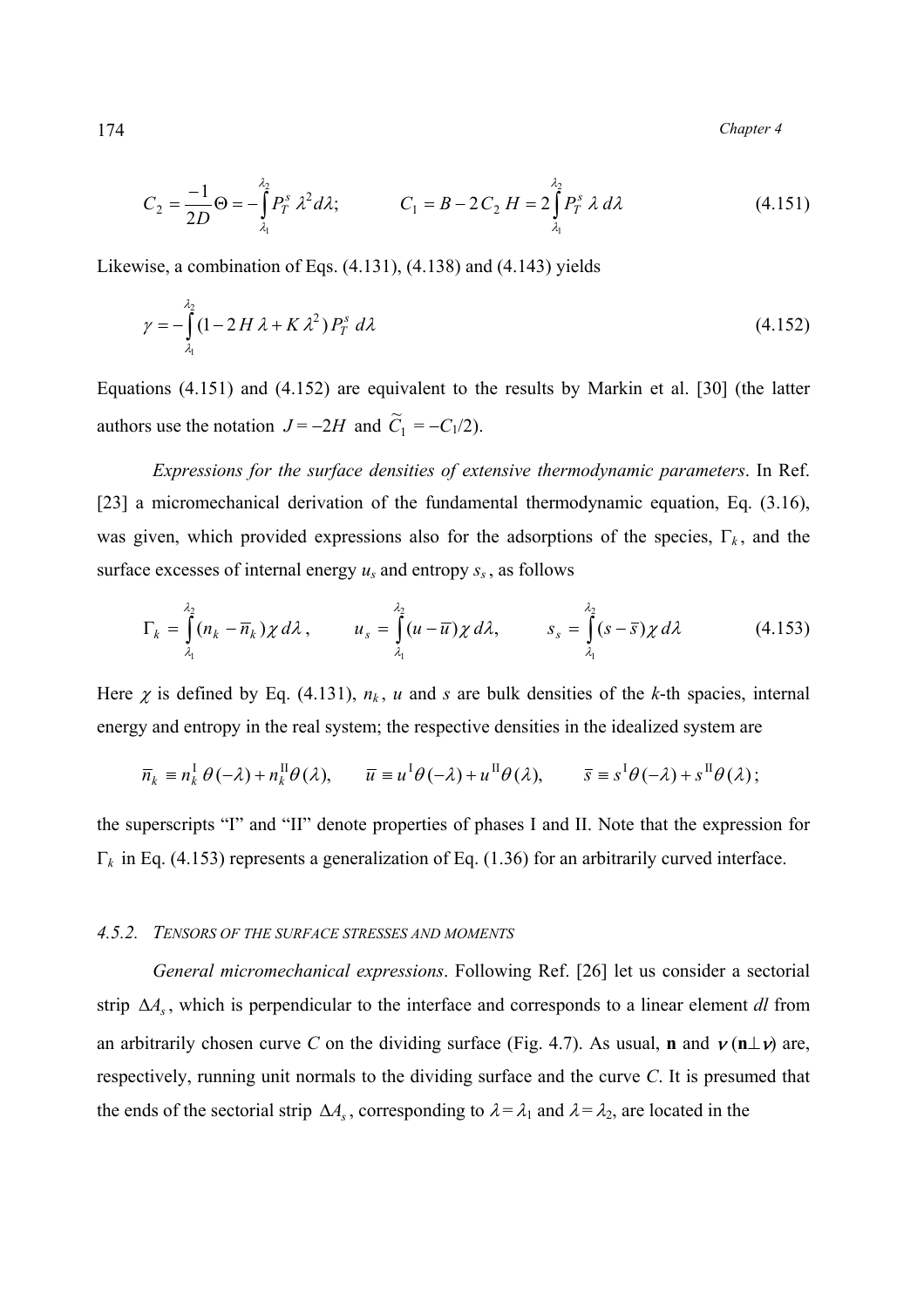

Fig. 4.7. Sketch of a sectorial strip, which is perpendicular to the dividing surface. The strip corresponds to an element *dl* from the curve *С* on the dividing surface; **n** and ν are running unit normals to the surface and the curve *С*, respectively; in addition,  $\mathbf{n} \perp \mathbf{v}$ .

volume of the two adjacent phases, i.e. far enough from the interface to have isotropic pressure tensor **P**. The force acting on the strip  $\Delta A_s$  in the *real* system is

$$
\int_{\Delta A_s} ds \, \mathbf{n} \cdot \mathbf{P} \tag{4.154}
$$

In the idealized system the pressure tensor is assumed to be isotropic by definition, see Eq. (4.124); to compensate the difference with the real system, a surface stress tensor,  $\sigma$ , is introduced. Hence, the force exerted on the strip ∆*As* in the *idealized* system is

$$
\left(\int_{\Delta A_s} ds \,\mathbf{n} \cdot \overline{\mathbf{P}}\right) - \mathbf{v} \cdot \underline{\sigma} dl \tag{4.155}
$$

Demanding the *force* acting on the strip ∆*As* to be the same in the real and idealized system, we obtain [14]:

$$
\mathbf{v} \cdot \underline{\mathbf{\sigma}} = -\mathbf{v} \cdot \int_{\lambda_1}^{\lambda_2} d\lambda \mathbf{L} \cdot \mathbf{P}^s, \qquad \mathbf{P}^s \equiv \mathbf{P} - \overline{\mathbf{P}}, \qquad (4.156)
$$

where we have used Eq. (4.129). Likewise, demanding the *moment* acting on the strip ∆*As* to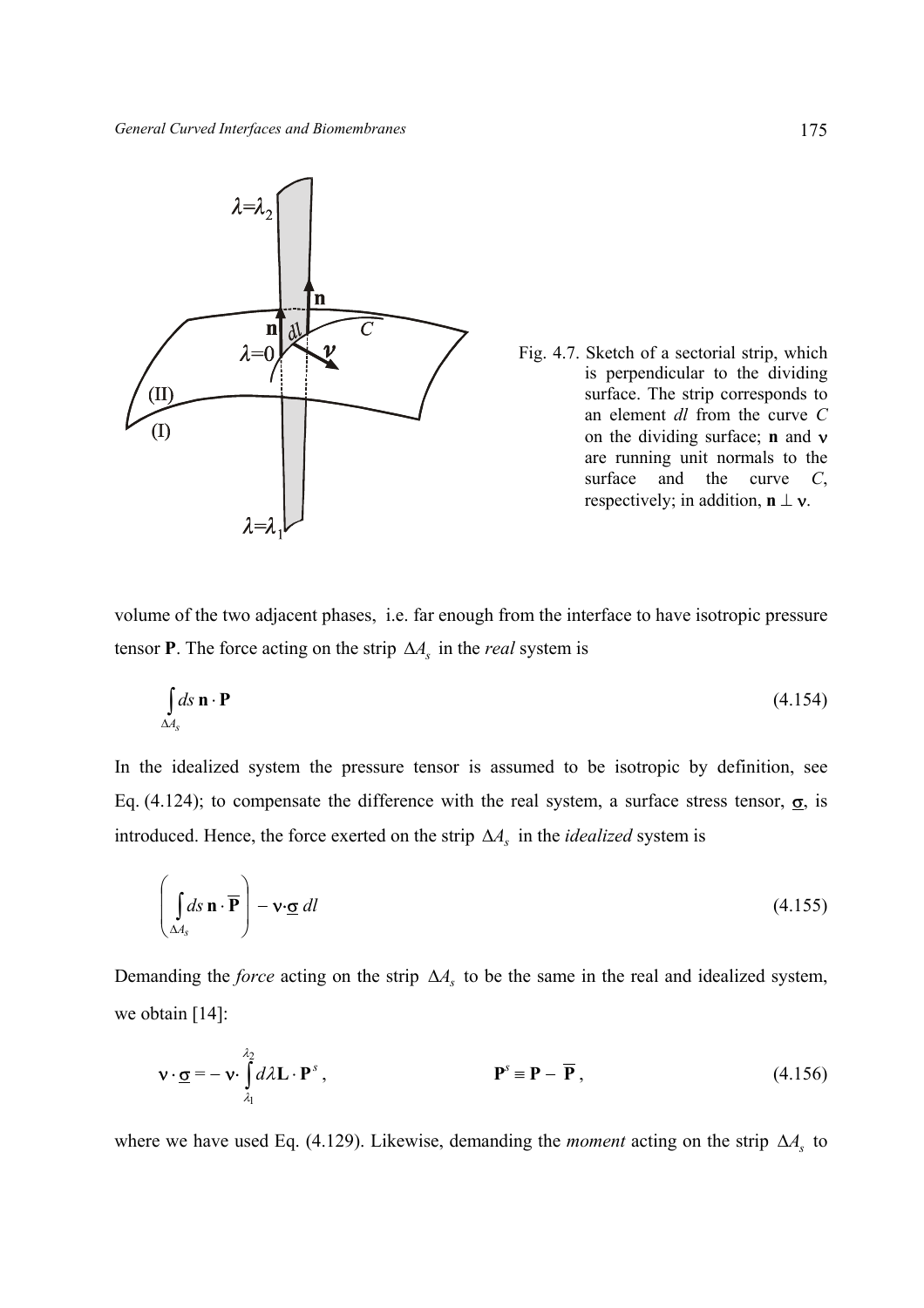be the same in the idealized and the real system, we obtain [14]:

$$
\mathbf{v} \cdot \mathbf{N} - \mathbf{v} \cdot \underline{\boldsymbol{\sigma}} \times \mathbf{R} = -\mathbf{v} \cdot \int_{\lambda_1}^{\lambda_2} d\lambda \mathbf{L} \cdot \mathbf{P}^s \times \mathbf{r}
$$
 (4.157)

Using the arbitrariness of **v** and the identity  $\mathbf{a}_{v} \times \mathbf{n} = \mathbf{a}^{\mu} \varepsilon_{\mu v}$ , from Eqs. (4.123), (4.156) and (4.157) one deduces [14]:

$$
\underline{\sigma} = -\int_{\lambda_1}^{\lambda_2} d\lambda \mathbf{L} \cdot \mathbf{P}^s \tag{4.158}
$$

$$
\mathbf{N} = -\int_{\lambda_1}^{\lambda_2} d\lambda \lambda \mathbf{L} \cdot \mathbf{P}^s \cdot \underline{\varepsilon} \tag{4.159}
$$

In addition, with the help of the identities  $M = N \cdot \underline{\varepsilon}$  and  $\underline{\varepsilon} \cdot \underline{\varepsilon} = -U_s$  from Eq. (4.159) one derives

$$
\mathbf{M} = \int_{\lambda_1}^{\lambda_2} d\lambda \lambda \mathbf{L} \cdot \mathbf{P}^s \cdot \mathbf{U}_s
$$
 (4.160)

Equations (4.158)−(4.160) represent the sought for micromechanical expressions for the tensors of the surface stresses and moments, see Fig. 4.1. It is worthwhile noting that in contrast with the tensor  $\sigma$ , the tensors **M** and **N**, defined by Eqs. (4.159) and (4.160), have no transversal components (components directed along **n**), which is consonant with Eqs. (4.28) and (4.46). In addition, Eq. (4.83) shows that the bending and torsion moments, *B* and Θ, are equal to the trace and the deviator of the tensor **М**:

$$
B = \mathbf{U}_s \mathbf{:} \mathbf{M}, \qquad \Theta = \mathbf{q} \mathbf{:} \mathbf{M} \tag{4.161}
$$

The substitution of **М** from (4.160) into (4.161) gives exactly Eqs. (4.140) and (4.141), which is an additional evidence for the selfconsistency of the theory presented here. Likewise, from Eq.  $(4.24)$  we obtain

$$
\sigma = \frac{1}{2} \mathbf{U}_s \mathbf{:} \underline{\sigma}, \qquad \eta = \frac{1}{2} \mathbf{q} \mathbf{:} \underline{\sigma} \tag{4.162}
$$

Combining Eqs.  $(4.158)$  and  $(4.162)$  one derives [14]: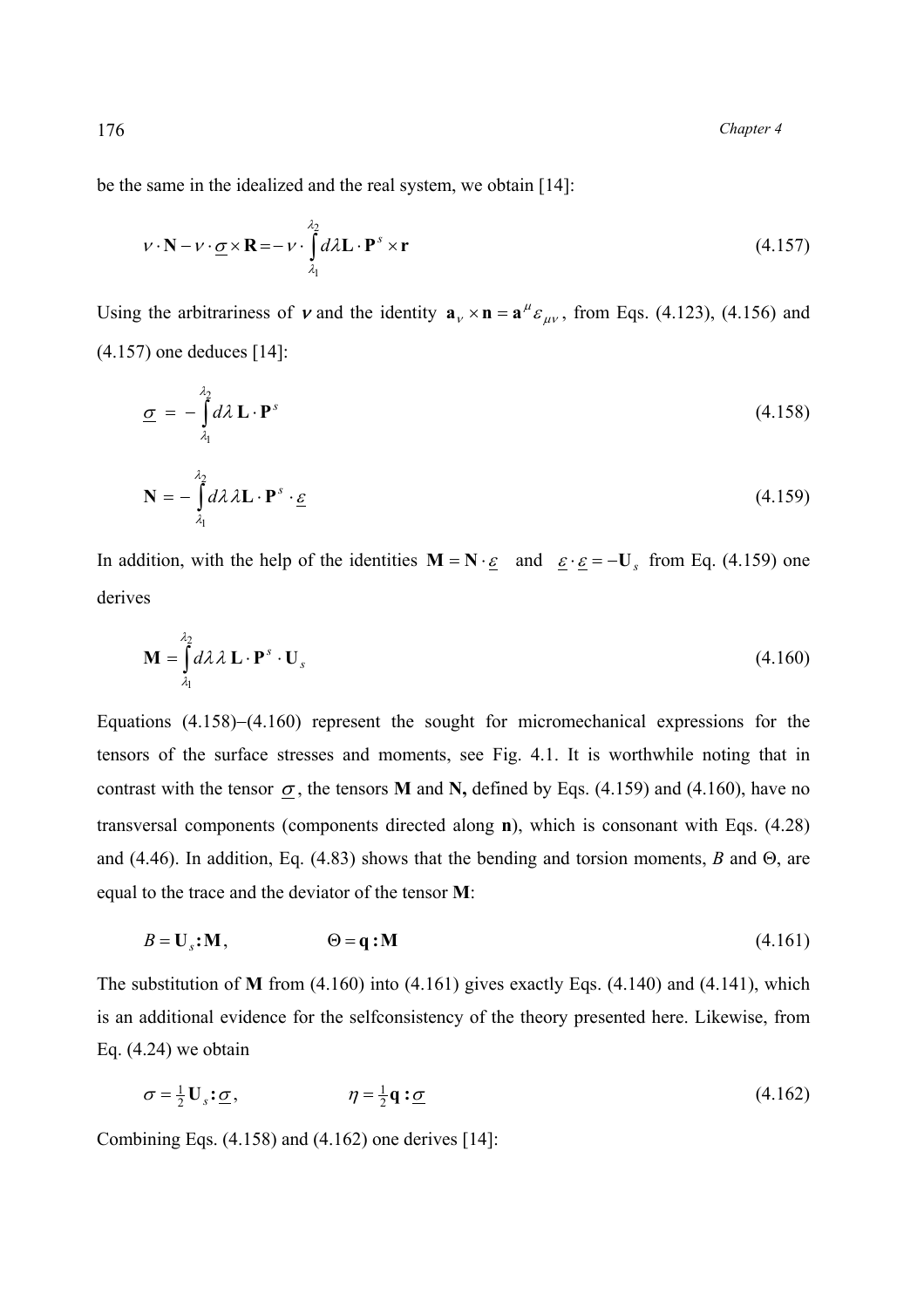$$
\sigma = -\frac{1}{2} \int_{\lambda_1}^{\lambda_2} d\lambda \mathbf{L} : \mathbf{P}^s \tag{4.163}
$$

$$
\eta = -\frac{1}{2} \int_{\lambda_1}^{\lambda_2} d\lambda \left( \mathbf{q} \cdot \mathbf{L} \right) : \mathbf{P}^s \tag{4.164}
$$

One can verify that if the micromechanical expressions for  $\gamma$ ,  $\xi$ ,  $B$ ,  $\Theta$ ,  $\sigma$  and  $\eta$ , Eqs. (4.138)−(4.141) and (4.163)−(4.164), are substituted into Eqs. (4.81) and (4.82), the latter are identically satisfied; this is an additional test for selfconsistency of the theory.

*Special case of tangentially isotropic tensor P: From the definition*  $P^s = P - \overline{P}$  *it* follows that in such a case the tensor  $P^s$  will be also tangentially isotropic, cf. Eq. (4.143), and  $γ$  will be given by Eq. (4.152). From Eqs. (4.139), (4.163) and (4.164) we obtain

$$
\sigma = -\int_{\lambda_1}^{\lambda_2} d\lambda \left(1 - \lambda H\right) P_T^s \tag{4.165}
$$

$$
\xi = 0, \qquad \eta = -D \int_{\lambda_1}^{\lambda_2} d\lambda \lambda P_T^s = -\frac{1}{2} (BD + \Theta H) \tag{4.166}
$$

As mentioned at the end of Section 4.3.2, two alternative definitions of *fluid* interface are possible:

(i) *mechanical:* the surface stress tensor,  $\sigma$ , is isotropic, that is  $\eta = 0$ .

(ii) *thermodynamical:* no work is produced upon a deformation of surface shearing, i.e.  $\xi = 0$ .

Equation (4.166) shows that the hypothesis for tangential isotropy, Eq. (4.143), is consistent with the *thermodynamic* definition for fluid interface, that is  $\xi = 0$ . On the other hand, from the tangential isotropy of the tensor  $P$  (and  $P^s$ ) does not follow isotropy of its surface excess, the tensor  $\sigma$ , cf. Eq. (4.158). In fact, the anisotropy of  $\sigma$  stems from the anisotropy of the curvature tensor **b** of the arbitrarily curved interface, see Eqs. (4.130) and (4.158).

The fact that the hypothesis for tangential isotropy of the pressure tensor **Р** is consistent with the thermodynamic definition of surface fluidity should not be considered as an argument in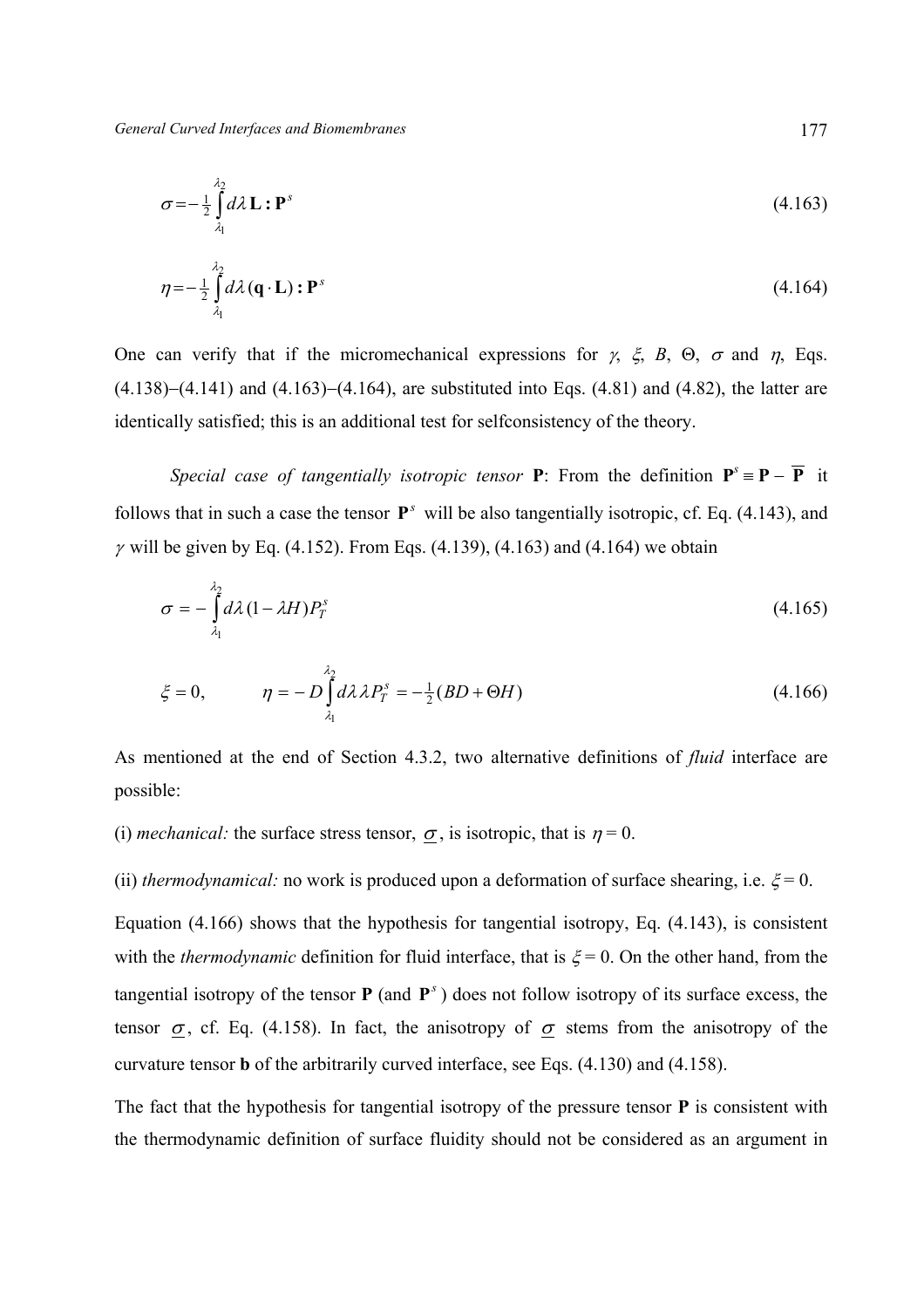favor of the latter definition. One should have in mind that, in general, the statistical mechanics predicts a non-isotropic pressure tensor **P** in a vicinity of an arbitrarily curved interface; see the review by Kuni and Rusanov [60].

# **4.6. SUMMARY**

In mechanics the stresses and moments acting in an interface or biomembrane can be taken into account by assigning tensors of the surface stresses,  $\sigma$ , and moments, **M**, to the phase boundary, see Fig. 4.1. Three equations determine the shape and deformation of a curved interface or biomembrane: they correspond to the three projections of the vectorial local balance of the *linear* momentum, see Eqs. (4.37), (4.39) and (4.40). Additional useful information is provided by the vectorial local balance of the *angular* momentum, see Eqs. (4.43)−(4.44), which imply that the tensor **M** is symmetric, and that its divergence is related to the transverse shear stress resultants of  $\sigma$ , see Eqs. (4.28) and (4.49). The normal projection of the surface linear momentum balance has the meaning of a generalized Laplace equation, which contains a contribution from the interfacial moments, see Eq.  $(4.51)$ .

Alternatively, variational calculus can be applied to derive the equations governing the interfacial/membrane shape by minimization of a functional − "the thermodynamic approach". The surface/membrane tension depends on the local curvature of the surface and should not be treated as a constant Lagrange multiplier. The correct minimization procedure is considered in detail in Section 4.3.1. In the theoretical derivations one should take into account also the work of surface shearing, even in the case of *fluid* interface/membrane; see the discussions after Eqs. (4.83) and (4.166).

Thus it turns out that the generalized Laplace equation can be derived in two alternative ways: mechanical and thermodynamical, cf. Eqs. (4.50)−(4.51) and Eqs. (4.70)−(4.71). This fact provides a test for a given surface mechanical (rheological) model: if a model is selfconsistent, the two alternative approaches must give the same result. The connection between them has the form of relationships between the mechanical and thermodynamical surface tensions and moments, see Eqs. (4.79)−(4.82). Different, but equivalent, forms of the generalized Laplace equation are considered and discussed, see Section 4.3.3. In fact, the mechanical and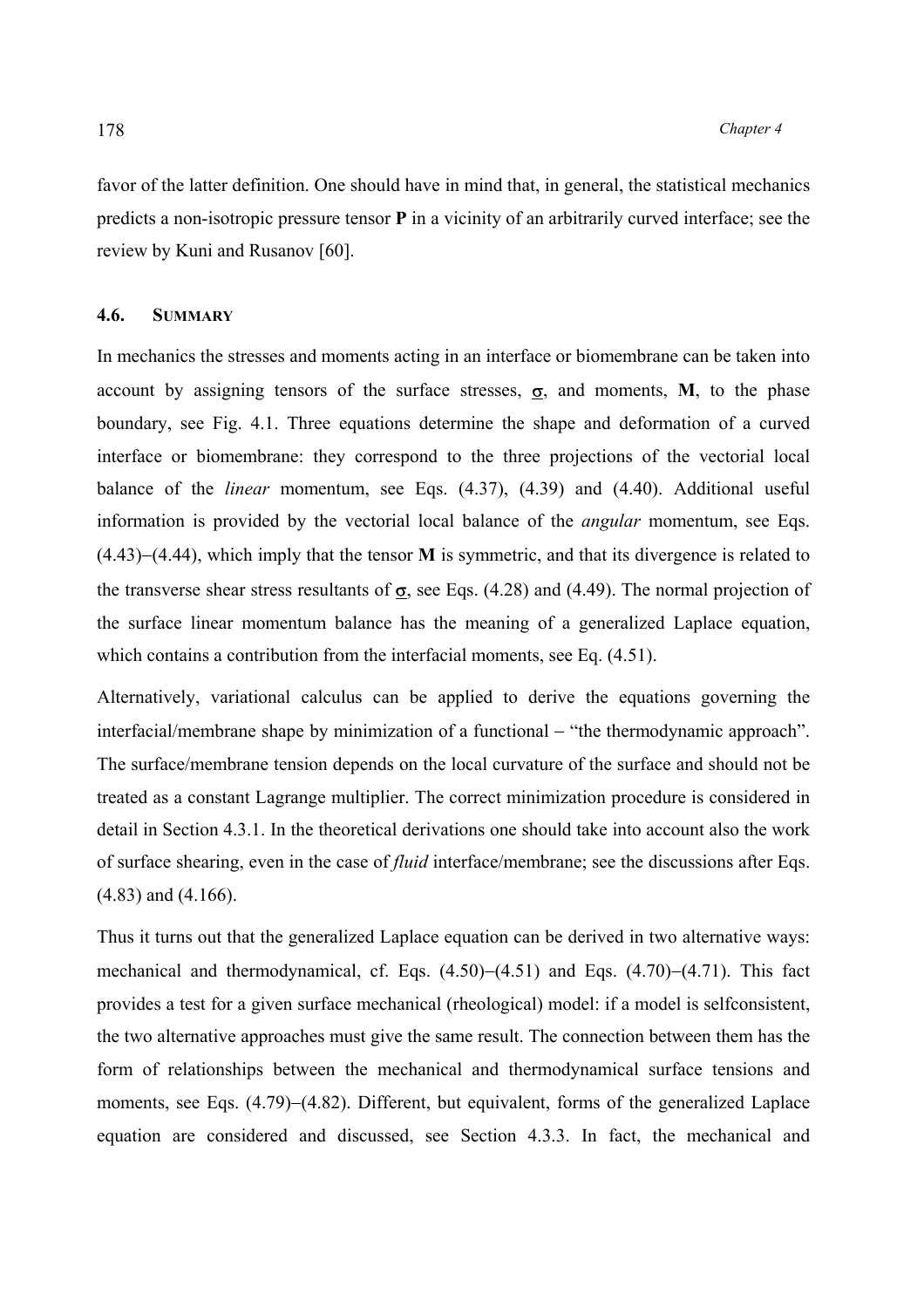thermodynamical approaches are mutually complementary parts of the same formalism.

The general theoretical equations can give quantitative predictions if only rheological constitutive relations are specified, which characterize a given interface (biomembrane) as an elastic, viscous or visco-elastic two-dimensional continuum. The most popular constitutive relations for the tensors of the surface stresses  $\sigma$  and moments **M** are Eqs. (4.86) and (4.96), which stem from the models of Boussinesq-Scriven and Helfrich. The latter leads to a specific form of the generalized Laplace equation, which is convenient to use in applications, such as determination of the axisymmetric shapes of biological cells, see Eq. (4.103) and the whole Section 4.4. In particular, the axial symmetry reduces the generalized Laplace equation to a system of ordinary differential equations, for which a convenient method of integration is proposed (Section 4.4.2).

Finally, micromechanical expressions for the surface tensions and moments are derived in terms of combinations from the components of the pressure tensor, see Eqs. (4.138)−(4.141) and (4.158)−(4.164). As corollaries from the latter general equations one can deduce theoretical expressions for calculation of the bending and torsion elastic moduli,  $k_c$  and  $\bar{k}_c$ , and the spontaneous curvature,  $H_0$ , see Eqs.  $(4.146)$ ,  $(4.149)$  and  $(4.150)$ .

# **4.7. REFERENCES**

- 1. J.W. Gibbs, The Scientific Papers of J.W. Gibbs, Vol. 1, Dover, New York, 1961.
- 2. L. Boruvka, A.W. Neumann, J. Chem. Phys. 66 (1977) 5464.
- 3. J.G. Kirkwood, I. Oppenheim, Chemical Thermodynamics, McGraw-Hill, New York, 1961.
- 4. G. Kirchhoff, Crelles J. 40 (1850) 51.
- 5. A.E.H. Love, Phil. Trans. Roy. Soc. London A 179 (1888) 491.
- 6. P.M. Naghdi, The Theory of Shells and Plates, in: Handbuch der Physik, S. Flügge, Ed., Vol. VIa/2, Springer, Berlin, 1972.
- 7. W. Helfrich, Z. Naturforsch. 28c (1973) 693.
- 8. W. Helfrich, Z. Naturforsch. 29c (1974) 510.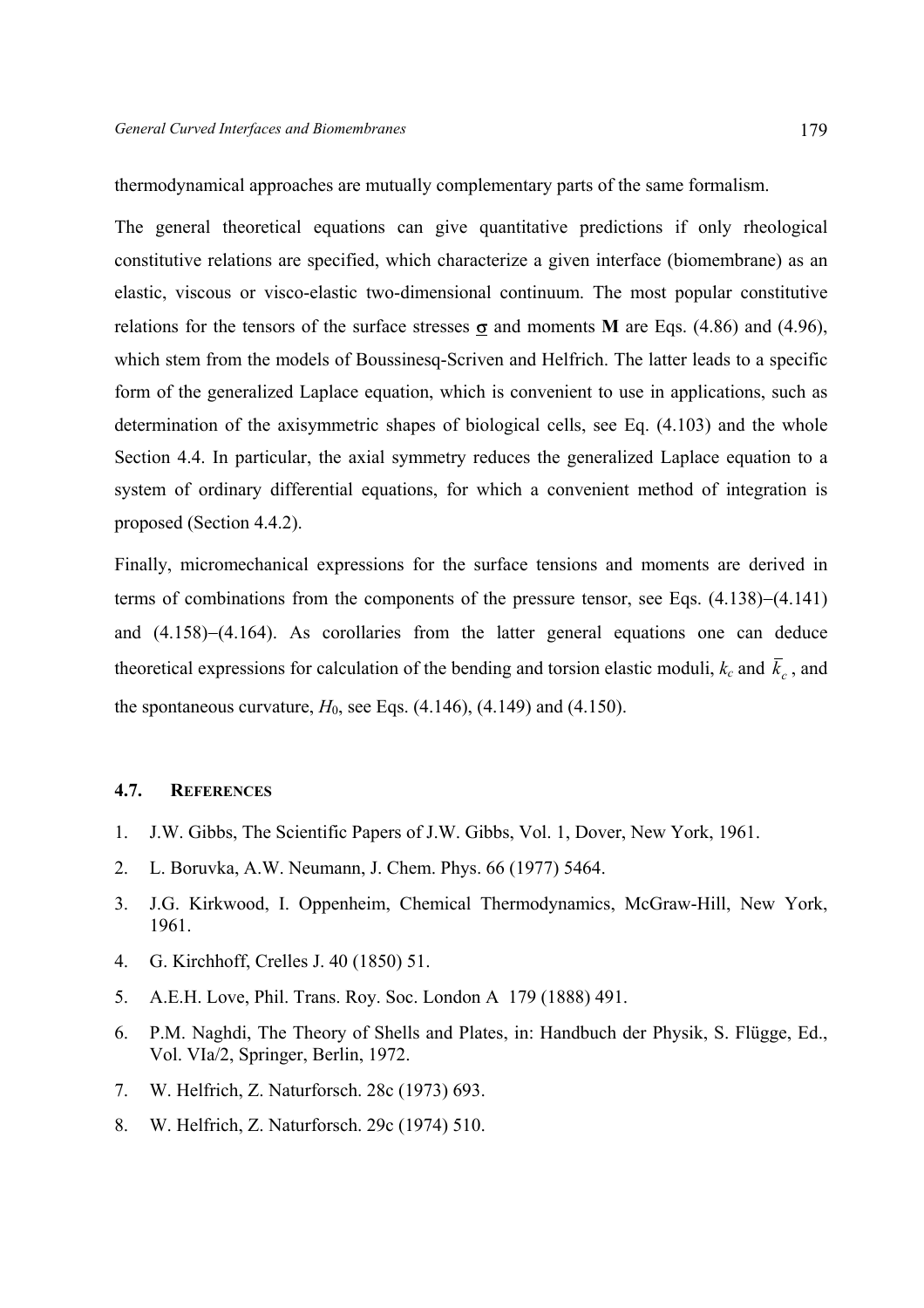- 9. E.A. Evans, R. Skalak, Mechanics and Thermodynamics of Biomembranes, CRC Press, Boca Raton, Florida, 1979.
- 10. E. Cosserat, F. Cosserat, Theorie des corps deformables, Hermann, Paris, 1909.
- 11. A.G. Petrov, The Lyotropic State of Matter: Molecular Physics and Living Matter Physics, Gordon & Breach Sci. Publishers, Amsterdam, 1999.
- 12. Ya. S. Podstrigach, Yu. Z. Povstenko, Introduction to Mechanics of Surface Phenomena in Deformable Solids, Naukova Dumka, Kiev, 1985 (in Russian).
- 13. S. Ljunggren, J.C. Eriksson, P.A. Kralchevsky, J. Colloid Interface Sci. 161 (1993) 133.
- 14. P.A. Kralchevsky, J.C. Eriksson, S. Ljunggren, Adv. Colloid Interface Sci. 48 (1994) 19.
- 15. J. Serrin, Mathematical Principles of Classical Fluid Mechanics, in: S. Flügge (Ed.), Handbuch der Physik, Vol. VIII/1, Springer, Berlin, 1959.
- 16. L.D. Landau, E.M. Lifshitz, Theory of Elasticity, Pergamon Press, Oxford, 1970.
- 17. L.D. Landau, E.M. Lifshitz, Fluid Mechanics, Pergamon Press, Oxford, 1984.
- 18. C.E. Weatherburn, Differential Geometry of Three Dimensions, Cambridge University Press, Cambridge, 1939.
- 19. A.J. McConnell, Application of Tensor Analysis, Dover, New York, 1957.
- 20. R. Aris, Vectors, Tensors and the Basic Equations of Fluid Mechanics, Prentice-Hall, Englewood Cliffs, 1962.
- 21. J.D. Eliassen, Interfacial Mechanics, Ph.D. Thesis (1963), University of Minnesota, Dept. Chemical Engineering; University Microfilms, Ann Arbour, 1983.
- 22. S. Ljunggren, J.C. Eriksson, P.A. Kralchevsky, J. Colloid Interface Sci. 191 (1997) 424.
- 23. P.A. Kralchevsky. J. Colloid Interface Sci. 137 (1990) 217.
- 24. T.D. Gurkov, P.A. Kralchevsky, Colloids Surf. 47 (1990) 45.
- 25. L. Brand, Vector and Tensor Analysis, Wiley, New York, 1947.
- 26. I.B. Ivanov, P.A. Kralchevsky, in: I.B. Ivanov (Ed.) Thin Liquid Films, Marcel Dekker, New York, 1988, p. 91.
- 27. S. Ono, S. Kondo, Molecular Theory of Surface Tension in Liquids, in: S. Flügge (Ed.), Handbuch der Physik*,* vol. 10, Springer, Berlin, 1960, p. 134.
- 28. J.T. Davies, E. K. Rideal, Interfacial Phenomena, Academic Press, New York, 1963.
- 29. A.W. Adamson, A.P. Gast, Physical Chemistry of Surfaces, Wiley, New York, 1997.
- 30. V.S. Markin, M.M. Kozlov, S.I. Leikin, J. Chem. Soc. Faraday Trans. 2, 84 (1988) 1149.
- 31. J.C. Melrose, Ind. Eng. Chem. 60 (1968) 53.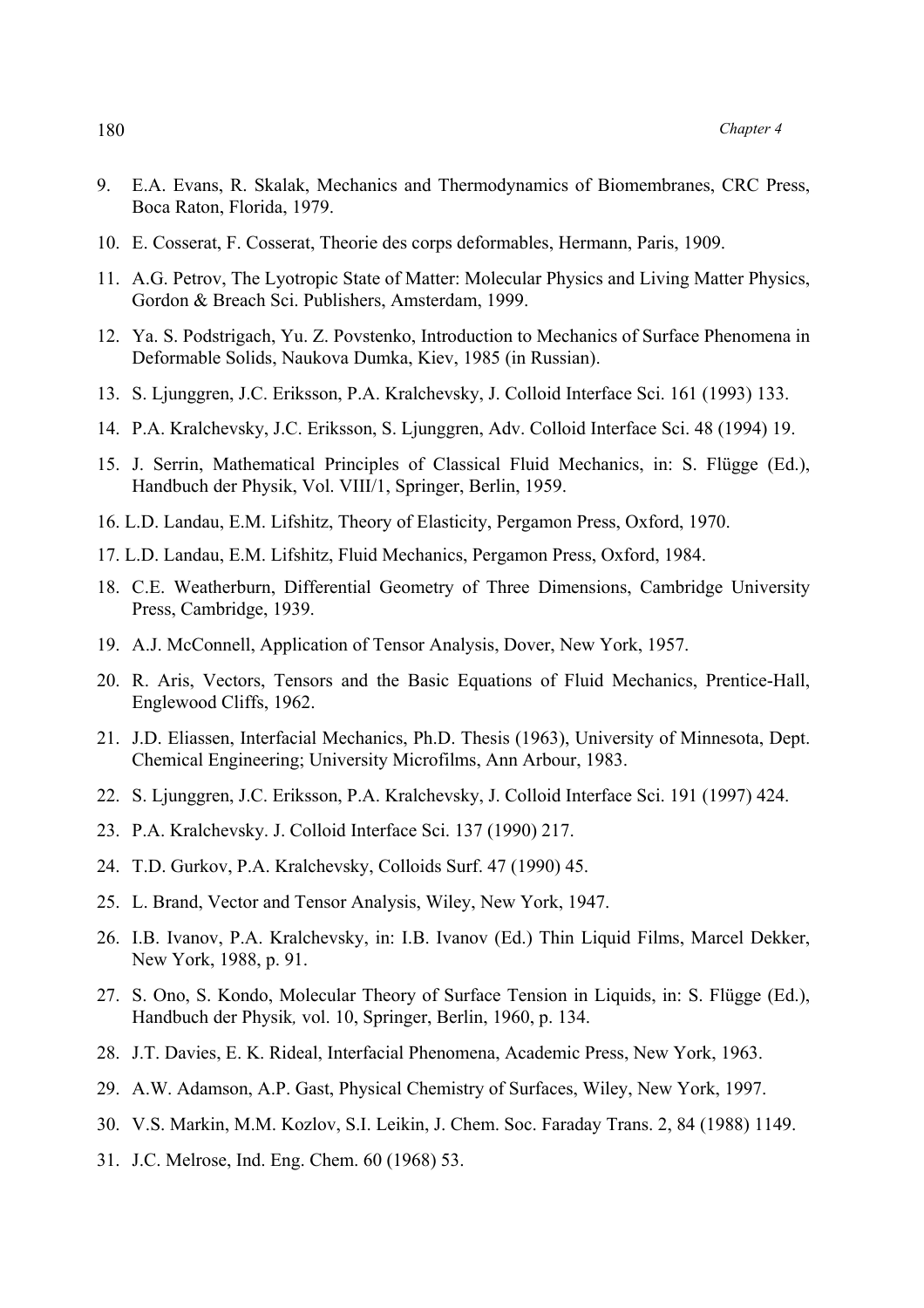- 32. Ou-Yang Zhong-can, W. Helfrich, Phys. Rev. Lett. 59 (1987) 2486.
- 33. Ou-Yang Zhong-can, W. Helfrich, Phys. Rev. A 39 (1989) 5280.
- 34. Ou-Yang Zhong-can, Phys. Rev. A 41 (1990) 4517.
- 35. M. Reiner, Rheology, in: S. Flügge (Ed.), Handbuch der Physik, Vol. VI, Springer, Berlin, 1958.
- 36. E.D. Shchukin, A.V. Pertsov, E.A. Amelina, Colloid Chemistry*,* Moscow Univ. Press, Moscow, 1982 (in Russian).
- 37. M.J. Boussinesq, Ann. Chim. Phys. 29 (1913) 349.
- 38. L.E. Scriven, Chem. Eng. Sci. 12 (1960) 98.
- 39. N. Dan, P. Pincus, S.A. Safran, Langmuir 9 (1993) 2768.
- 40. H. Funaki, Japan J. Physiol. 5 (1955) 81-92.
- 41. P. Canham, J. Theor. Biol. 26 (1970) 61.
- 42. H.J. Deuling, W. Helfrich, Biophys. J. 16 (1976) 861.
- 43. H.J. Deuling, W. Helfrich, J. Physique 37 (1976) 1335.
- 44. P.R. Zarda, S. Chien, R. Skalak, J. Biomech. 10 (1977) 211.
- 45. H. Vayo, Canadian J. Physiol. Pharmacol. 61 (1983) 646.
- 46. S. Svetina, B. Žekš, Eur. Biophys. J. 17 (1989) 101.
- 47. U. Seifert, K. Berndl, R. Lipowsky, Phys. Rev. A, 44 (1991) 1182.
- 48. B. L.-S. Mui, H.-G. Dobereiner, T.D. Madden, P.R. Cullis, Biophys. J. 69 (1995) 930.
- 49. A.G. Volkov, D.W. Deamer, D.L. Tanelian, V.S. Markin, Liquid Interfaces in Chemistry and Biology, John Wiley & Sons, New York, 1998.
- 50. K.D. Tachev, J.K. Angarska, K.D. Danov, P.A. Kralchevsky, Colloids Surf. B: Biointerfaces 19 (2000) 61; ibid. volume 34 (2004) 123: stomatocyte-discocyteechinocyte transformation of red blood cells.
- 51. E.A. Evans, R.M. Hochmuth, in: A. Kleinzeller & F. Bronner (Eds.), Current Topics in Membranes and Transport, Vol. 10, Academic Press, New Work, 1978; p. 1.
- 52. A.I. Rusanov, Phase Equilibria and Surface Phenomena, Khimia, Leningrad, 1967 (in Russian); Phasengleichgewichte und Grenzflächenerscheinungen*,* Akademie Verlag, Berlin, 1978.
- 53. F.P. Buff, J. Chem. Phys. 25 (1956) 146.
- 54. F.P. Buff, Discuss. Faraday Soc. 30 (1960) 52.